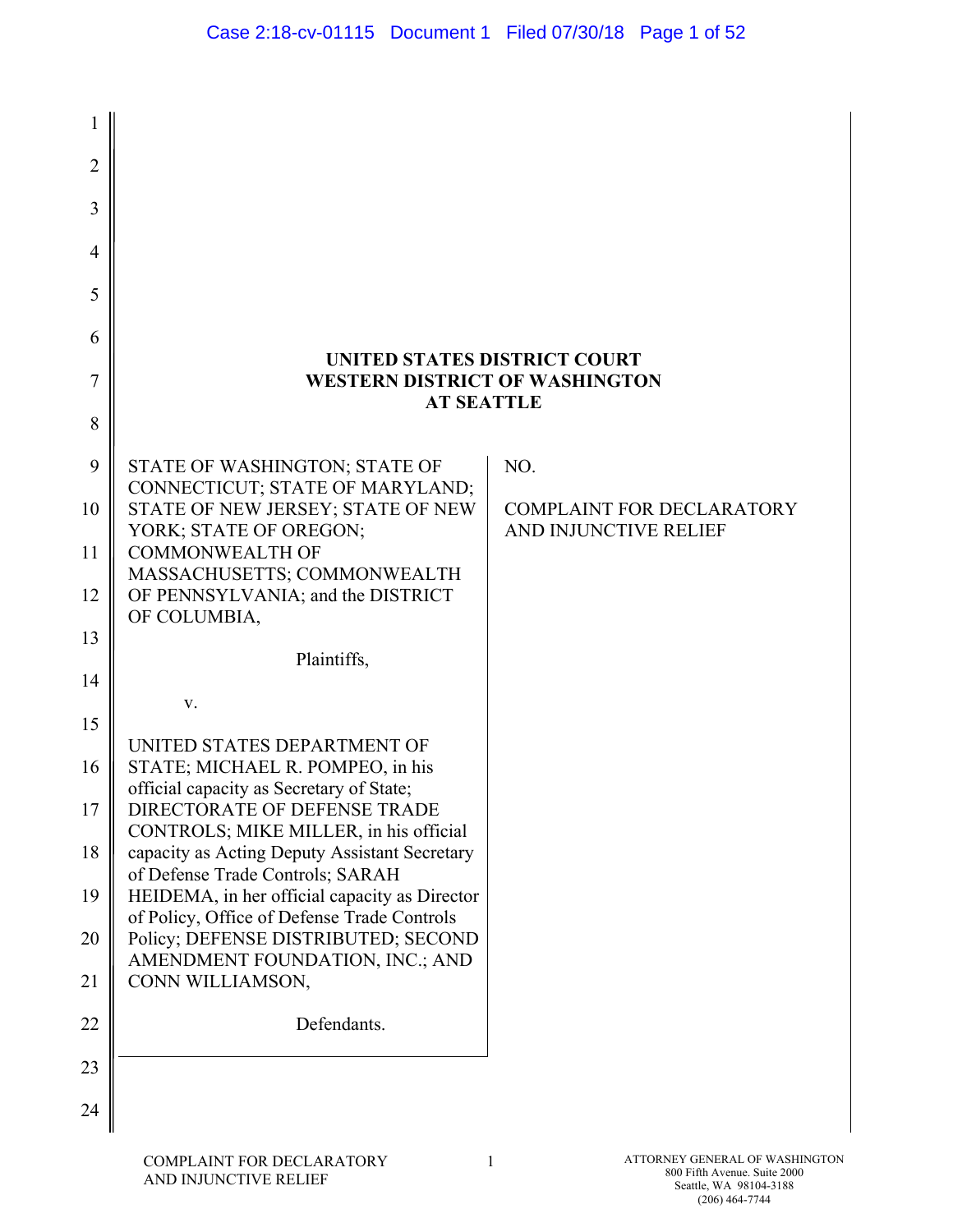#### Case 2:18-cv-01115 Document 1 Filed 07/30/18 Page 2 of 52

1

Plaintiffs the State of Washington, State of Connecticut, State of Oregon, State of Maryland, State of New Jersey, State of New York, Commonwealth of Massachusetts, Commonwealth of Pennsylvania and the District of Columbia (the "States") bring this lawsuit against Defendants United States Department of State, Michael R. Pompeo, Directorate of Defense Controls, Mike Miller, and Sarah Heidema (the "Government Defendants"); as well as Defense Distributed, Second Amendment Foundation, Inc., and Conn Williamson.

#### **I. INTRODUCTION**

1. This case addresses the threat that downloadable guns, in the form of Computer Aided Design (CAD) files for the automated production of firearms using a 3-D printer<sup>1</sup>, will imminently be released on the internet, making these weapons available to virtually anyone. 3-D printed guns are functional weapons that are often unrecognizable by standard metal detectors because they are made out of materials other than metal (e.g., plastic) and untraceable because they contain no serial numbers. Anyone with access to the CAD files and a commercially available 3-D printer could readily manufacture, possess, or sell such a weapon—even those persons statutorily ineligible to possess firearms, including violent felons, the mentally ill and persons subject to protection and no-contact orders. This serious threat to the national security and to public safety in the State of Washington was caused by the Federal Government's covert and *ultra vires* regulatory about-face, in violation of the Administrative Procedure Act (APA) and the Tenth Amendment to the U.S. Constitution.Until recently, the Federal Government prohibited the distribution of CAD files for the automated production of 3-D printed weapons by including such files on the United States Munitions List (USML) and making them subject to the International Traffic in Arms Regulations (ITAR), which are administered by the Directorate of Defense Trade Controls (DDTC) within the Department of State. As recently as April of this year, the Government's position was that if such CAD files were distributed via the internet, they

<sup>&</sup>lt;u>1</u>  $13$ -D printing refers to technology that allows a person to make a three dimensional product using a digital file or software in conjunction with a printer that is directed by the software. *See, e.g.*, https://3dprinting.com/whatis-3d-printing/ (last visited July 30, 2018).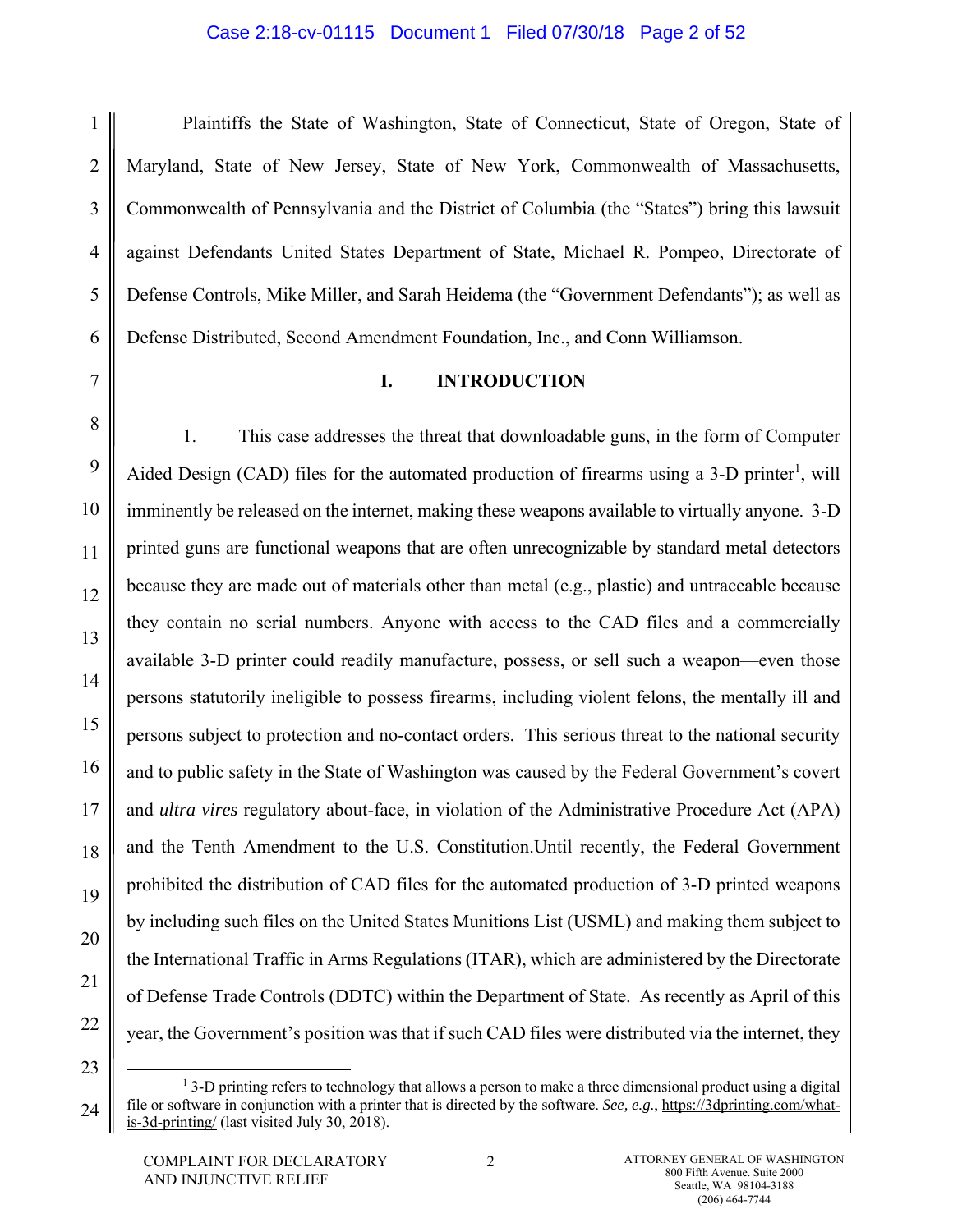#### Case 2:18-cv-01115 Document 1 Filed 07/30/18 Page 3 of 52

could be "easily used overseas to make firearms that are subject to U.S. export controls", where, "beyond the reach of U.S. law, they could be used to threaten U.S. national security, U.S. foreign policy interests, or international peace and stability."

2. In June 2018, however, the Government completely reversed its position on the dissemination of the CAD files—not publicly or in accordance with a valid administrative process, but by entering an under-the-radar settlement with a private company known as Defense Distributed (DD). *Defense Distributed v. U.S. Dept. of State*, 15-CV-372 RP (W.D. Texas). Defense Distributed's stated objective is to ensure global, unrestricted access to firearms by posting its CAD files online so that virtually everyone will have access to a "downloadable gun." As part of the Settlement Agreement, the Government promised to: (i) draft and fully pursue a notice of rulemaking and a final rule to remove the CAD files at issue from ITAR jurisdiction; (ii) temporarily modify Category I of the USML to exclude the files at issue from ITAR; (iii) issue a letter to Defense Distributed advising that its files are exempt from ITAR and "approved for public release (i.e., unlimited distribution)"; and (iv) permit "any United States person" to "use, reproduce or otherwise benefit from" the files at issue.

1

2

3

4

5

6

7

8

3. On July 27, 2018, in accordance with the Settlement Agreement, DDTC published a "Temporary Modification of Category I of the United States Munitions List" that permits the dissemination of certain CAD files in Defense Distributed's possession, including files used to create undetectable and untraceable weapons, as well as a tabletop gun-milling machine called the "Ghost Gunner." This deregulation also applies to other files for the automated production of 3-D printed weapons that may be developed or acquired by Defense Distributed in the future.

COMPLAINT FOR DECLARATORY AND INJUNCTIVE RELIEF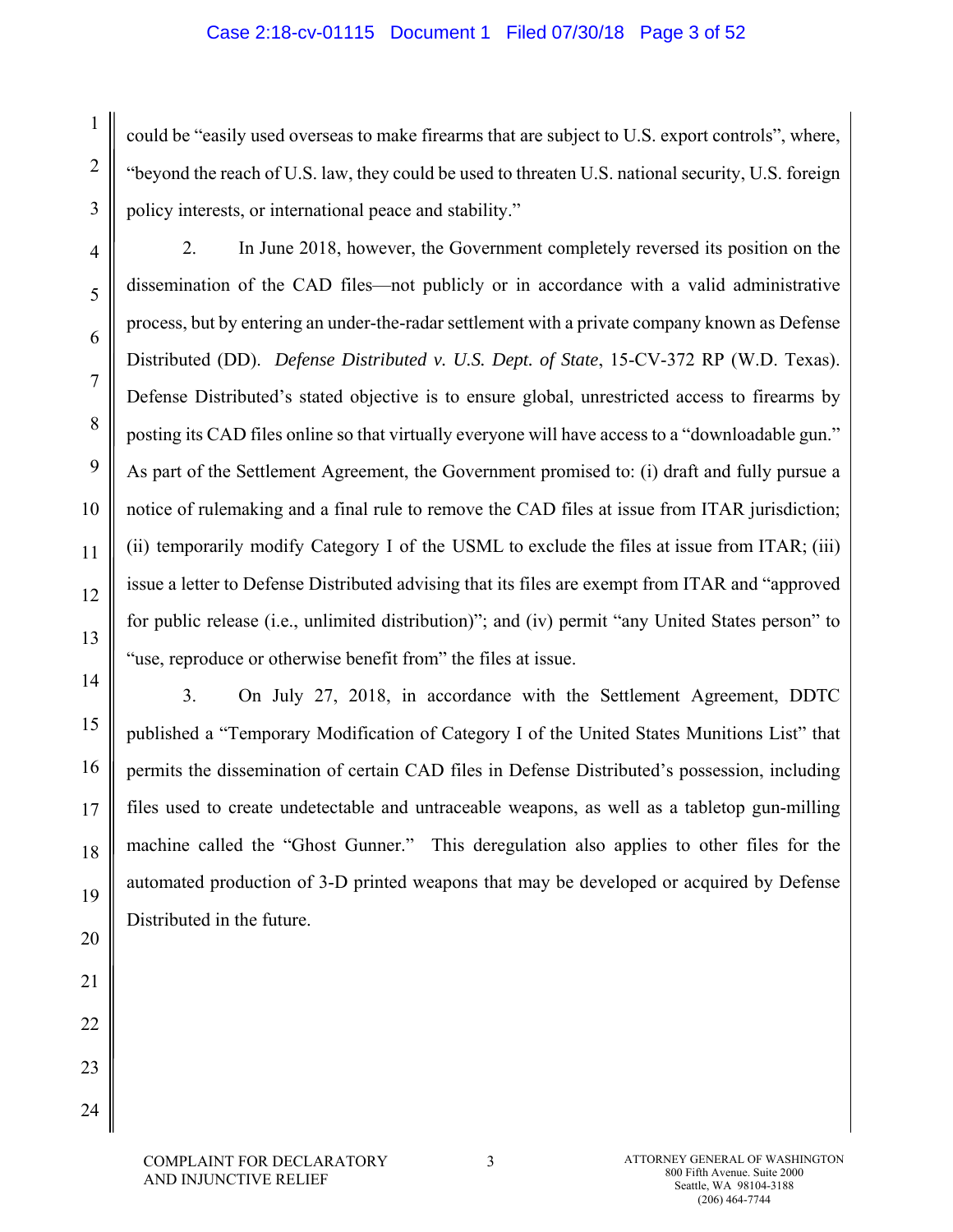## Case 2:18-cv-01115 Document 1 Filed 07/30/18 Page 4 of 52

4. Although the Government's deregulation of the CAD files in question is nominally "temporary," it permits Defense Distributed's founder, self-described "cryptoanarchist" Cody Wilson—and anyone else—to immediately disseminate the files by making them available for download via the internet. Wilson and Defense Distributed have announced that they intend to release the files on August 1, 2018. As of that point, the files will be, practically speaking, irretrievable, because they will have been posted on the internet—a bell that cannot be un-rung:



Source: https://defcad.com (accessed July 28, 2018).

1

2

3

4

5

6

14

15

16

17

18

19

20

21

22

23

24

5. The files that Defense Distributed intends to make available for download as of August 1, 2018 include CAD files that can be used to manufacture a variety of weapons, including AR-15 frames<sup>2</sup> and a 3-D printed pistol known as the "Liberator", as well as a "computer-controlled milling machine" called the "Ghost Gunner," which is designed to allow its owner to carve gun parts out of aluminum:

 $\begin{array}{c|c}\n\hline\n\text{2}\n\end{array}$  $^2$  An AR-15 is a semi-automatic rifle that is the civilian equivalent of the M-16 and the weapon of choice for many mass shooters.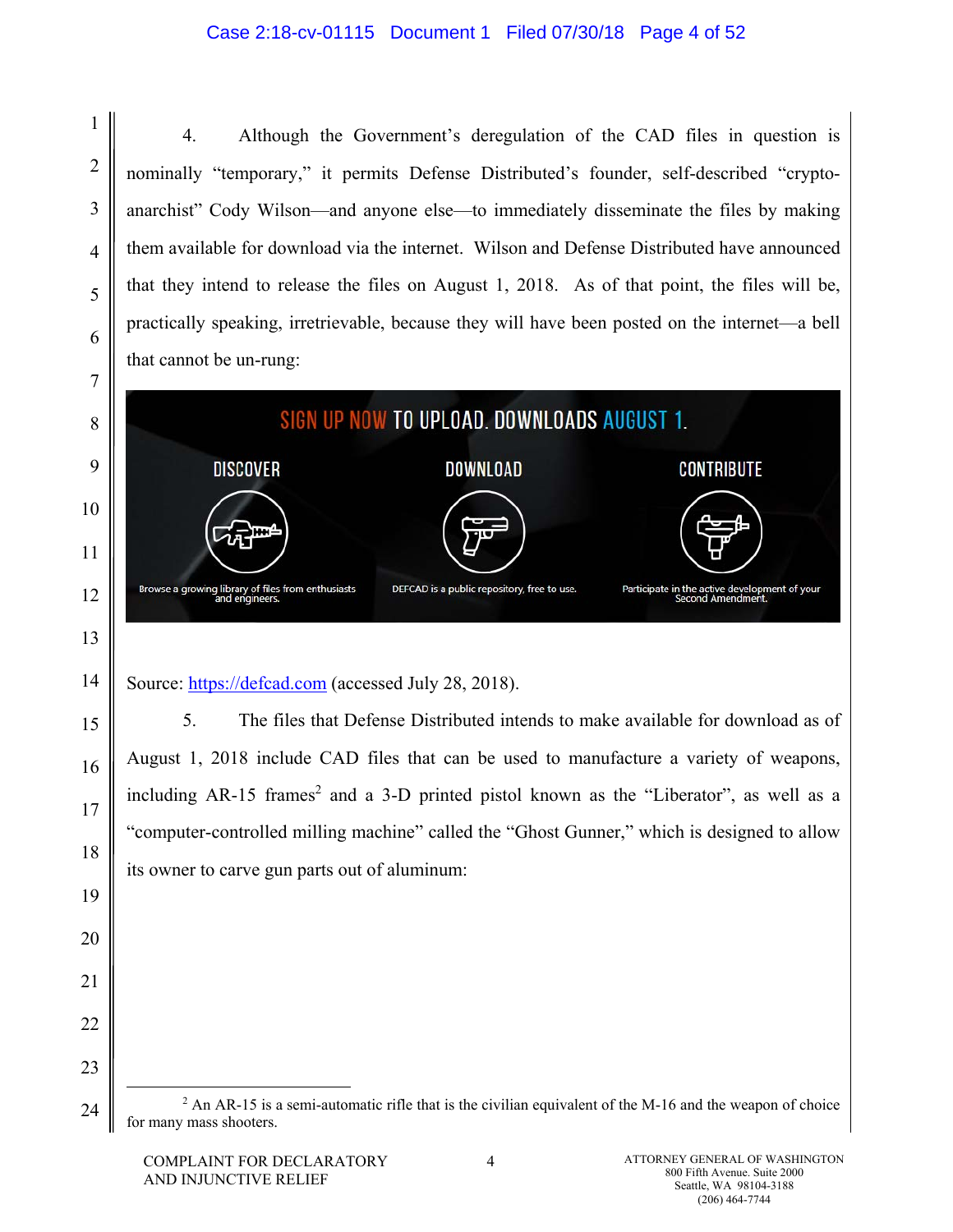

Source: https://defcad.com (accessed July 28, 2018).

6. According to news reports,<sup>3</sup> the Defense Distributed website's repository of downloadable-gun files will also include "more exotic DIY semi-automatic weapons." "The relaunched site will be open to user contribution, too; Wilson hopes it will soon serve as a searchable, user-generated database of practically any firearm imaginable." According to Wilson: "What's about to happen is a Cambrian explosion of the digital content related to firearms." Wilson says: "All this Parkland stuff, the students, all these dreams of 'common sense gun reforms'? No. The internet will serve guns, the gun is downloadable . . . No amount of petitions or die-ins or anything else can change that."

22 23

13

14

15

16

17

18

19

20

<sup>24</sup>  $\frac{1}{3}$  Andy Greenberg, *A Landmark :egal Shift Opens Pandora's Box for DIY Guns*, (July 18, 2018) Wired, *available at* https://www.wired.com/story/a-landmark-legal-shift-opens-pandoras-box-for-diy-guns/, attached hereto as Ex. 1.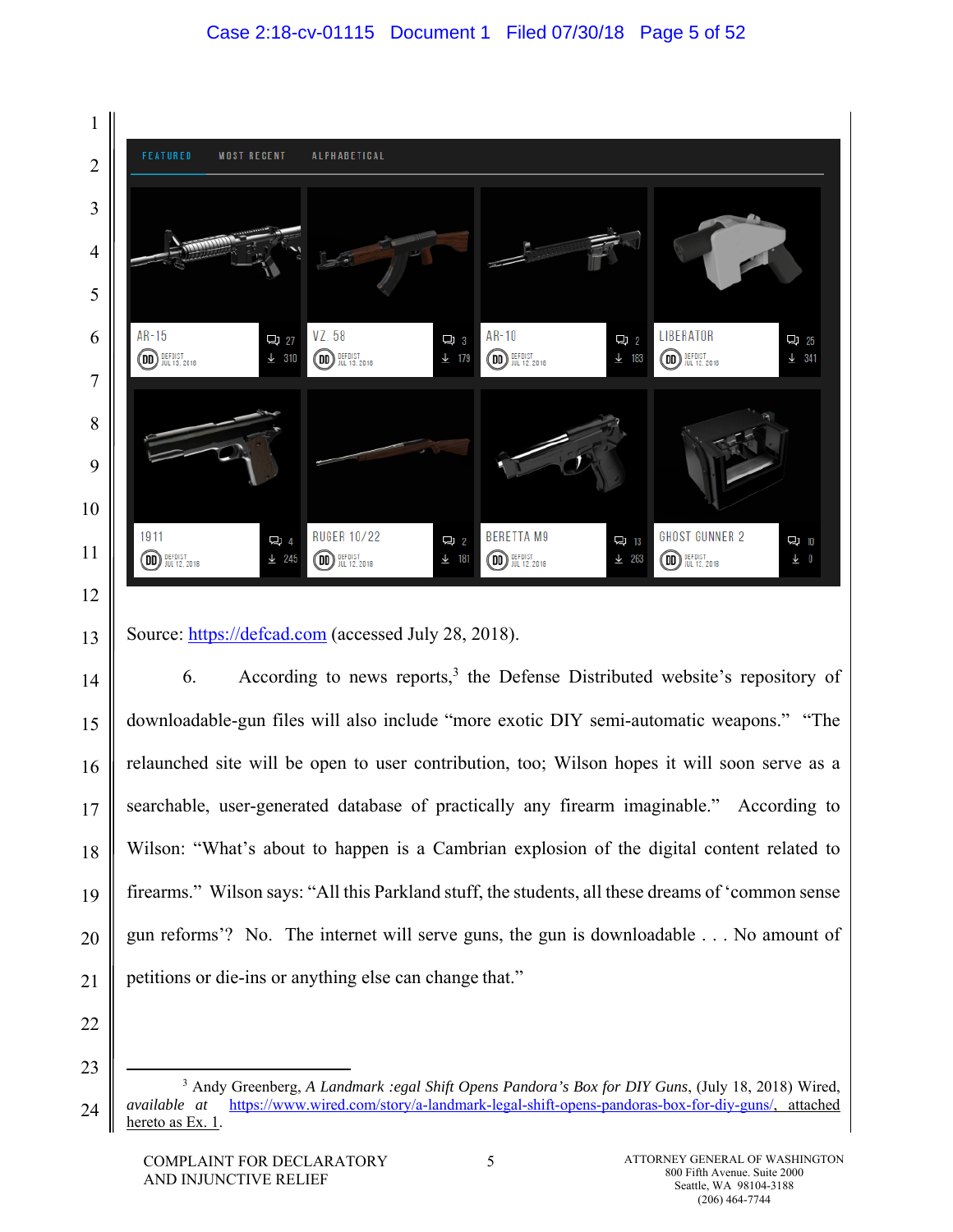#### Case 2:18-cv-01115 Document 1 Filed 07/30/18 Page 6 of 52

1 2 3 4 5 6 7 8 9 7. The Government entered into the Settlement Agreement in contravention of the statutes and regulations which govern the export designation process. Among other things, upon information and belief, the State Department: (i) has not provided the relevant Congressional committees with the required 30 days' notice to "temporarily" modify the USML or to achieve the same thing via approval for public release of the information pursuant to 22 C.R.F. §125.4(b)(13); (ii) has not received the concurrence of the Secretary of Defense to "temporarily" change the designation of the files at issue; and (iii) has not followed established commodity jurisdiction procedures before agreeing to "temporarily" exempt the CAD files at issue from ITAR.

10 11 12 13 14 15 8. The "temporary modification" of USML Category I and approval for public release of the information pursuant 22 C.F.R. §125.4(b)(13) are especially troubling because it involves making CAD files available on the internet, which largely overrides the later need to formally modify the relevant rules. Moreover, the "temporary modification" on its face applies to recently developed files that the Government has presumably not even seen or evaluated, as well as files that may be developed in the future.

16 17 18 19 20 21 22 23 9. In addition, the Government has acted in an arbitrary and capricious manner, and has abused its discretion, by (i) failing to consider evidence relevant to ITAR jurisdiction over the CAD files; (ii) drastically changing long-established practice and policy without any explanation or sufficient notice; and (iii) failing to study the national- and state-security implications of exempting the CAD files from ITAR. Upon information and belief, the Government has made no determination regarding the national security implications of the agreement, or its effects on sovereign U.S. states' ability to protect the safety of those within their borders.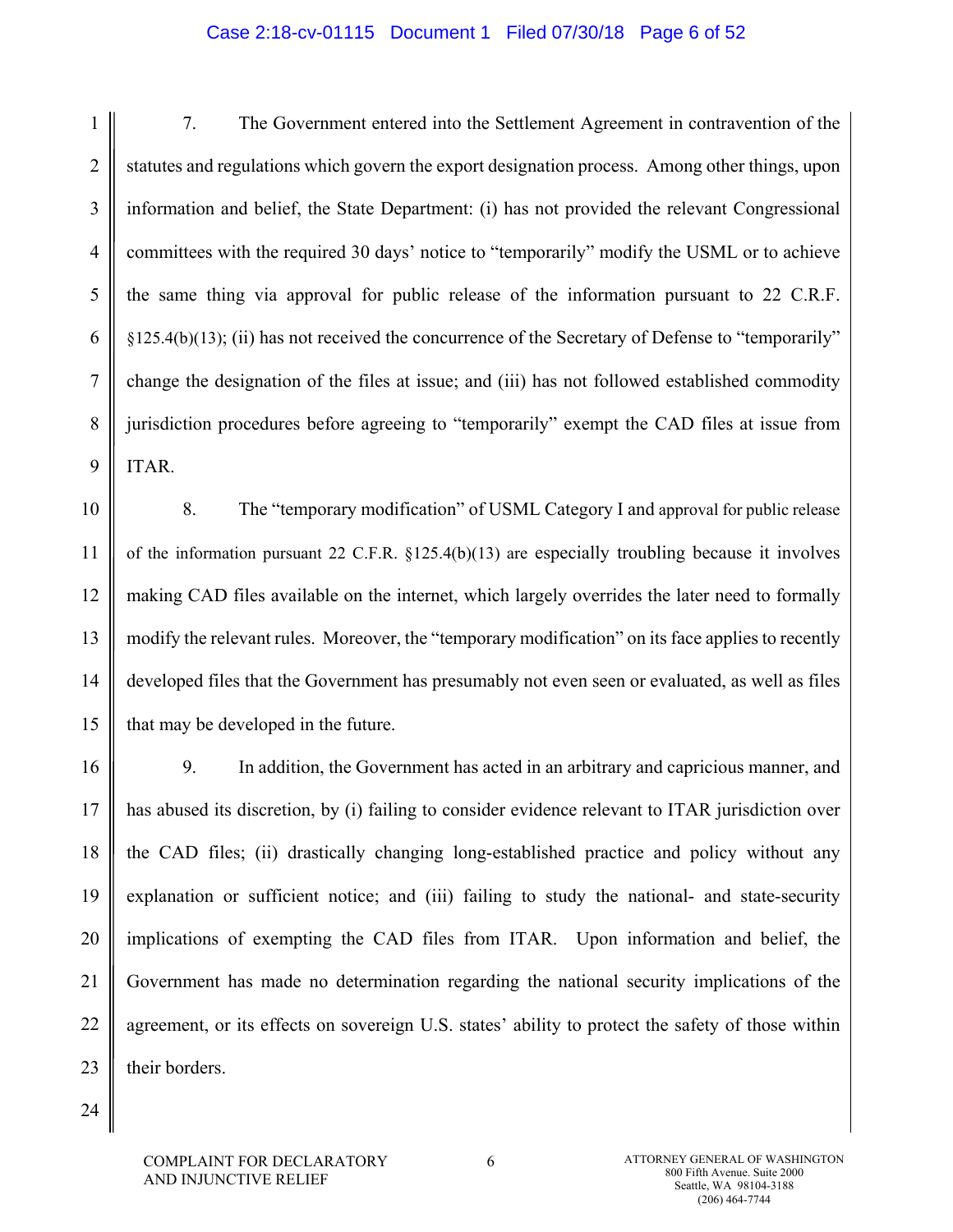## Case 2:18-cv-01115 Document 1 Filed 07/30/18 Page 7 of 52

1 2 3 4 5 10. Tellingly, even the notices of proposed rules to amend the ITAR, which the Departments of State and Commerce published on May 24, 2018, make no mention of the dangers posed by the files falling into the hands of terrorist organizations, insurgent groups, transnational organized criminal organizations, or countries subject to the U.S. or U.N. arms embargoes.

6 7 8 9 10 11. The Government Defendants' unlawful actions—if allowed to stand—will lead to the proliferation of untraceable printed guns overseas and within the United States. Domestically, the proliferation of these guns also threatens to cripple the various States' extensive and comprehensive systems of firearms regulations designed to keep guns out of the wrong hands.

11 12 13 14 15 16 12. For all these reasons, and others detailed below, the Government Defendants have violated the Administrative Procedure Act (APA) and the Tenth Amendment of the U.S. Constitution, which reserves police power to the states. The Plaintiff States seek a declaration that the "temporary modification" of the USML Category I (which constitutes a final agency action) is invalid, and an injunction requiring the Government Defendants to rescind the temporary modification and refrain from acting in a manner inconsistent with such rescission.

17

18

19

# **II. JURISDICTION AND VENUE**

13. This Court has jurisdiction over this matter and the parties hereto pursuant to 28 U.S.C. §§ 1331, 2201, and 2202.

20 21 22 23 24 14. Venue in this Court is proper pursuant to 28 U.S.C. § 1391(e) because the Plaintiff is located here and a substantial part of the events or omissions giving rise to the claim occurred or will imminently occur here. In particular, the dissemination of the CAD files in question will have an adverse impact on the public safety in the City of Seattle and King County, Washington, which are located in this district. *See* Declarations of King County Sheriff Mitzi Johanknecht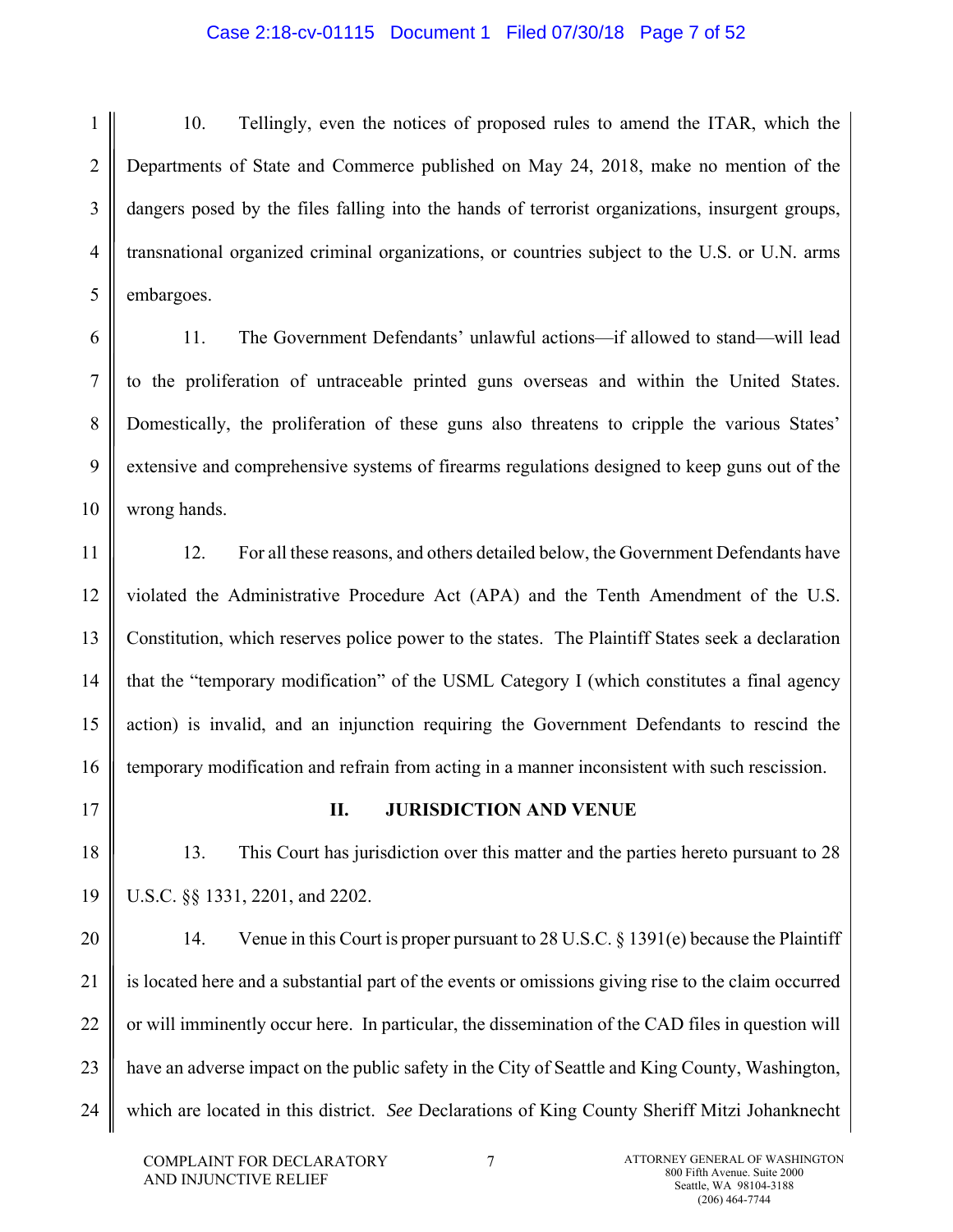(attached hereto as Exhibit 2) and Seattle Police Chief Carmen Best (attached hereto as Exhibit 3). Also, Defendant Second Amendment Foundation, Inc. is located in Bellevue, Washington.

3

1

2

4

5

6

7

8

9

10

11

12

24

# **III. PARTIES**

15. The States of Washington, Connecticut, Maryland, New Jersey, New York, Oregon, the Commonwealths of Massachusetts and Pennsylvania (Plaintiff States) and the District of Columbia, represented by and through their respective Attorneys General, are sovereign states of the United States of America. The security of the Plaintiff States is threatened by the Government's deregulation of CAD files for the automated production of 3-D printed weapons via the "temporary modification" of the USML Category I. The "temporary modification" is also a direct attack on the State's sovereign power to protect the safety of those within its borders, including the power to enact and enforce laws related to the ownership and use of firearms.

13 14 15 16 16. Defendant the United States Department of State (State Department) is the executive agency of the United States government responsible for administering and enforcing the ITAR under the authority of the Arms Export Control Act (AECA). The State Department is a party to the Settlement Agreement with Defense Distributed.

17 18 19 20 21 17. Defendant Michael R. Pompeo is sued in his official capacity as the Secretary of State. In this capacity, he is responsible for the operation and management of the State Department, including the operation and management of the Directorate of Defense Trade Controls (DDTC) and administration and enforcement of the ITAR. The Secretary of State is a party to the Settlement Agreement with Defense Distributed.

22 23 18. Defendant DDTC is a subordinate unit within the Department of State Bureau of Political and Military Affairs responsible for administering and enforcing the ITAR. The DDTC

COMPLAINT FOR DECLARATORY AND INJUNCTIVE RELIEF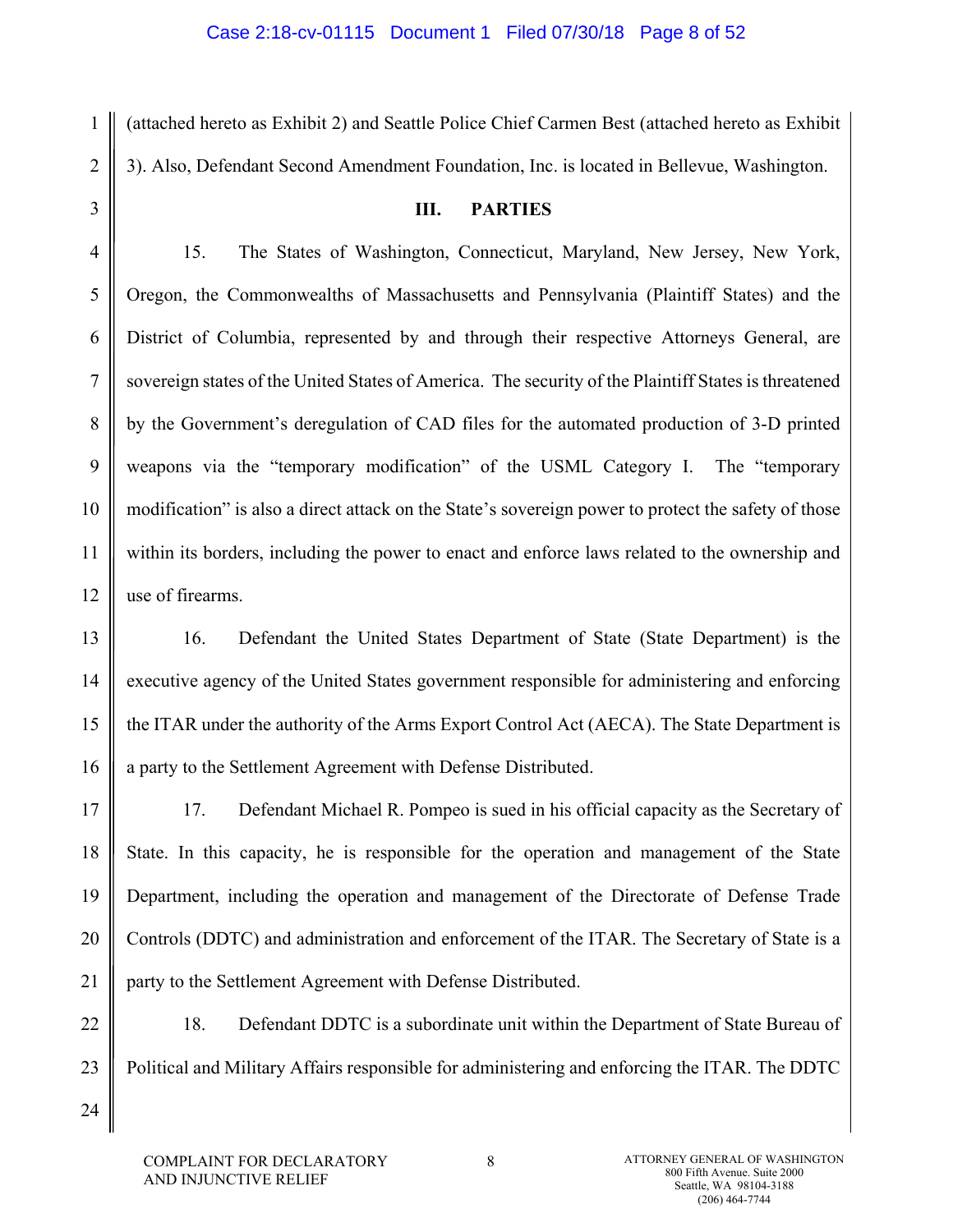## Case 2:18-cv-01115 Document 1 Filed 07/30/18 Page 9 of 52

1 2 enacted the "temporary modification" of the USML Category I, and is a party to the Settlement Agreement with Defense Distributed.

19. Defendant Mike Miller is sued in his official capacity as the Acting Deputy Assistant Secretary of Defense Trade Controls. The Acting Deputy Assistant Secretary is a party to the Settlement Agreement with Defense Distributed.

20. Defendant Sarah Heidema is sued in her official capacity as the Director, Office of Defense Trade Controls Policy. The Director, Office of Defense Trade Controls Policy is a party to the Settlement Agreement with Defense Distributed.

9 10 11 12 13 14 15 16 21. Defendant Defense Distributed is a Texas corporation whose headquarters and principal place of business are located in Austin, Texas. Upon information and belief, Defense Distributed advertises and sells items over the internet throughout the nation, including in Washington. Defense Distributed also intends to make available for download from the internet as of August 1, 2018 the CAD files at issue in this Complaint, and these downloads would be available in Washington. Defense Distributed is a necessary party as the Settlement Agreement that it entered into with the other Defendants may be affected by the requested relief, and this may impede Defense Distributed's interests under that Settlement Agreement.

17 18 19 20 21 22 22. Defendant Second Amendment Foundation, Inc. is a non-profit organization incorporated under the laws of Washington with its principal place of business in Bellevue, Washington. The Second Amendment Foundation is a necessary party as the Settlement Agreement that it entered into with the other Defendants may be affected by the requested relief, and this may impede the Second Amendment Foundation's interests under that Settlement Agreement.

23 24 23. Conn Williamson is a citizen of the State of Washington. Mr. Williamson is a necessary party as the Settlement Agreement that he entered into with the other Defendants may

3

4

5

6

7

8

9 ATTORNEY GENERAL OF WASHINGTON 800 Fifth Avenue. Suite 2000 Seattle, WA 98104-3188 (206) 464-7744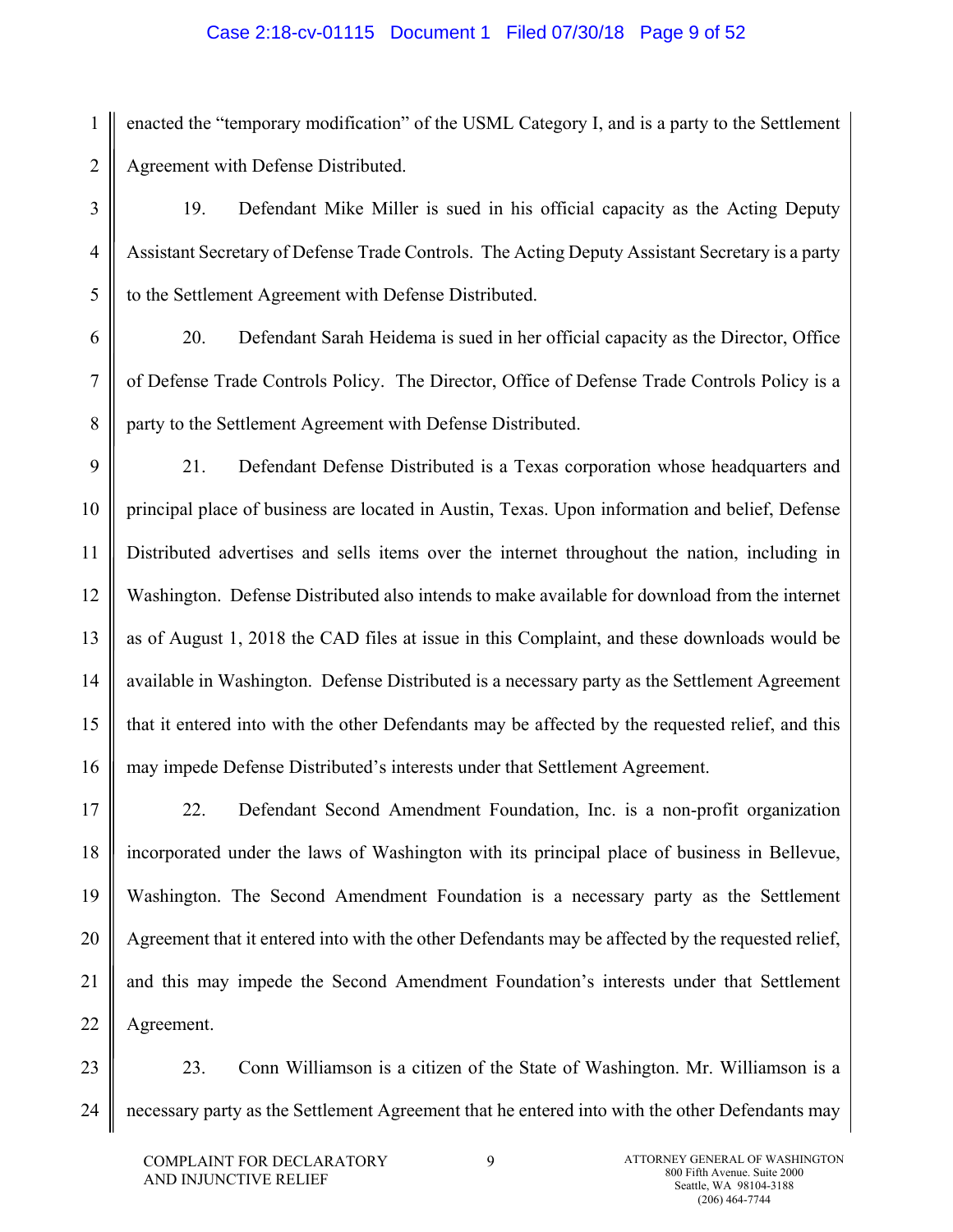1 2 be affected by the requested relief, and this may impede Mr. Williamson's interests under that Settlement Agreement.

**IV. ALLEGATIONS** 

**A. The Statutory and Regulatory Framework** 

24. The Arms Export Control Act (AECA), 22 U.S.C. § 2751 *et seq*., authorizes the President, "[i]n furtherance of world peace and the security and foreign policy of the United States ... to control the import and the export of defense articles and defense services." 22 U.S.C. § 2778(a)(1). The purpose of the AECA is to reduce the international trade in arms and avoid destabilizing effects abroad through arms exports. 22 U.S.C. § 2751.

25. Under the AECA, "[t]he President is authorized to designate those items which shall be considered as defense articles and defense services for the purposes of this section and to promulgate regulations for the import and export of such articles and services." 22 U.S.C. §  $2778(a)(1)$ . Items designated as defense articles or services constitute the United States Munitions List (USML). *Id*. at § 2778(a)(1). Category I of the USML lists articles, services, and related technical data for "Firearms, Close Assault Weapons and Combat Shotguns."

16 17 18 19 20 21 26. Among other things, Category I of the USML includes all firearms up to .50 caliber, and all technical data directly related to such firearms. *See* 22 C.F.R. § 121.1(I)(a). "Technical data" is information that "is required for the design, development, production, manufacture, assembly, operation, repair, testing, maintenance or modification of defense articles." *Id.* § 120.10(a). Technical data includes "information in the form of blueprints, drawings, photographs, plans, instructions or documentation" *.* § 120.10.

22 23 24 27. As former Director of the Office of Defense Trade Controls Management Lisa V. Aguirre stated in a 2015 declaration filed in federal court, "the 'technical data' provisions serve the purpose of limiting the export of detailed information needed to manufacture, maintain, or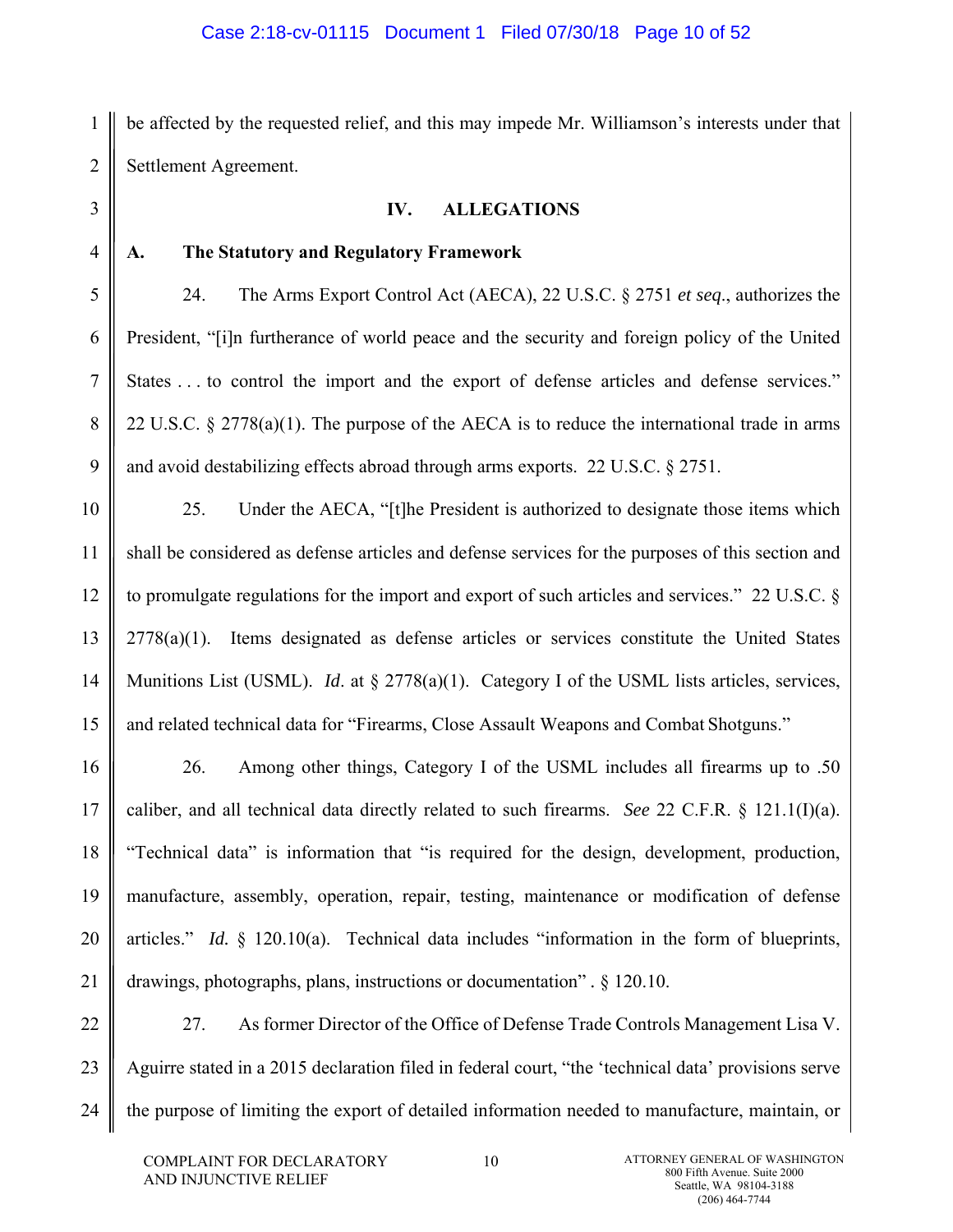## Case 2:18-cv-01115 Document 1 Filed 07/30/18 Page 11 of 52

1 2 3 4 5 6 7 8 operate defense articles controlled on the USML. *Defense Distributed v. U.S. Dept. of State,* 15- CV-372 RP Dkt. 32-1 ¶ 14(d). Such export limitations advance the purposes of the AECA by limiting the ability of foreign powers to design, develop, and produce defense articles in lieu of being able to obtain those articles directly. Absent the inclusion of technical data in the ITAR, the ITAR's limits on arms transfers would be of negligible practical effect because the ITAR would leave unregulated the exportation of the fundamental technology, know-how, blueprints, and other design information sufficient for foreign powers to construct, produce, manufacture, maintain, and operate the very same equipment regulated in its physical form by the ITAR." *Id.*

9 10 11 12 28. Pursuant to Executive Order 13637, the President has delegated his AECA authority to the State Department. In turn, the State Department has promulgated the ITAR, which is administered by the DDTC. *See* 22 C.F.R. §§ 120-130. Among other things, the DDTC is tasked with maintaining, reviewing and clarifying the USML.

13 14 15 16 29. Pursuant to Executive Order 13637, section 1(n), "[d]esignations including changes in designations, by the Secretary of items or categories that shall be considered as defense articles and defense services subject to export control under section 38 (22 U.S.C. 2778) shall have the concurrence of the Secretary of Defense."

17 18 19 20 21 22 30. In addition, the Executive Branch must give notice to the International Relations Committee of the House of Representatives and to the Committee on Foreign Relations of the Senate at least 30 days in advance of removing an item from the USML. 22 U.S.C.  $\S 2778(f)(1)$ . Such notification must be made in accordance with the procedures applicable to reprogramming notifications under section 634A(a) of the Foreign Assistance Act of 1961, 22 U.S.C. § 2394-1. *Id.*

23 24 31. Subject to the procedural requirements above and other provisions of AECA, ITAR allows the Deputy Assistant Secretary for Defense Trade Controls to order the temporary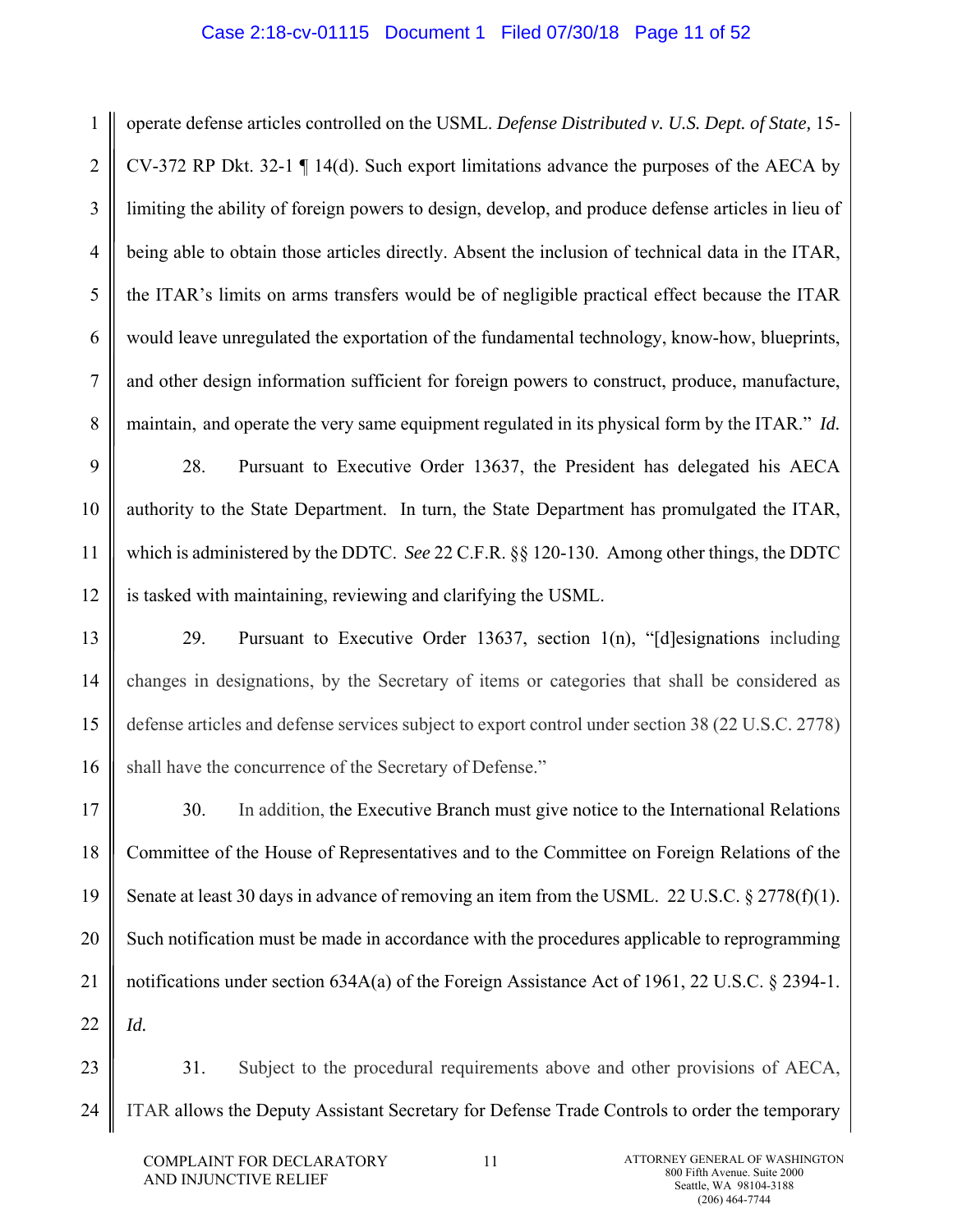## Case 2:18-cv-01115 Document 1 Filed 07/30/18 Page 12 of 52

1 2 3 modification of any ITAR regulation. However, it may do so only "in the interest of the security and foreign policy of the United States"—not merely as an interim measure before a final rule can be passed. 22 C.F.R. § 126.2.

32. For situations where there is doubt that a particular item to be exported falls on the USML, ITAR contains a commodity jurisdiction (CJ) procedure. 22 C.F.R. § 120.4. Upon written request, the DDTC will provide a determination as to whether a certain item, service, or data is within the jurisdiction of ITAR. *Id.*

8 9 10 11 12 13 14 15 33. As the Director Aguirre explained in her 2015 declaration, the CJ determination "entails consultation among the Department of State, Defense, Commerce and other U.S. Government agencies and industry in appropriate cases." Ex. 4 | 19. Assessments are made on a case-by-case basis, evaluating whether the article is covered by the USML, is functionally equivalent to an article on the USML, or has substantial military or intelligence application. A determination made pursuant to the commodity jurisdiction process takes into account "(i) The form and fit of the article; and (ii) The function and performance capability of the article." Ex. 4  $\P 20.$ 

16 17 18 34. 22 C.F.R. § 120.4(f) requires that "State, Defense and Commerce will resolve commodity jurisdiction disputes in accordance with established procedures. State shall notify Defense and Commerce of the initiation and conclusion of each case."

19

4

5

6

7

## **B. The Defense Distributed CAD Files**

20 21 22 23 35. Defense Distributed is a Texas corporation founded by Cody Wilson, a selfdescribed "crypto-anarchist" who believes that "governments should live in fear of their citizenry." His company's objective is for everyone in the world to have access to guns, and to make meaningful gun regulation impossible.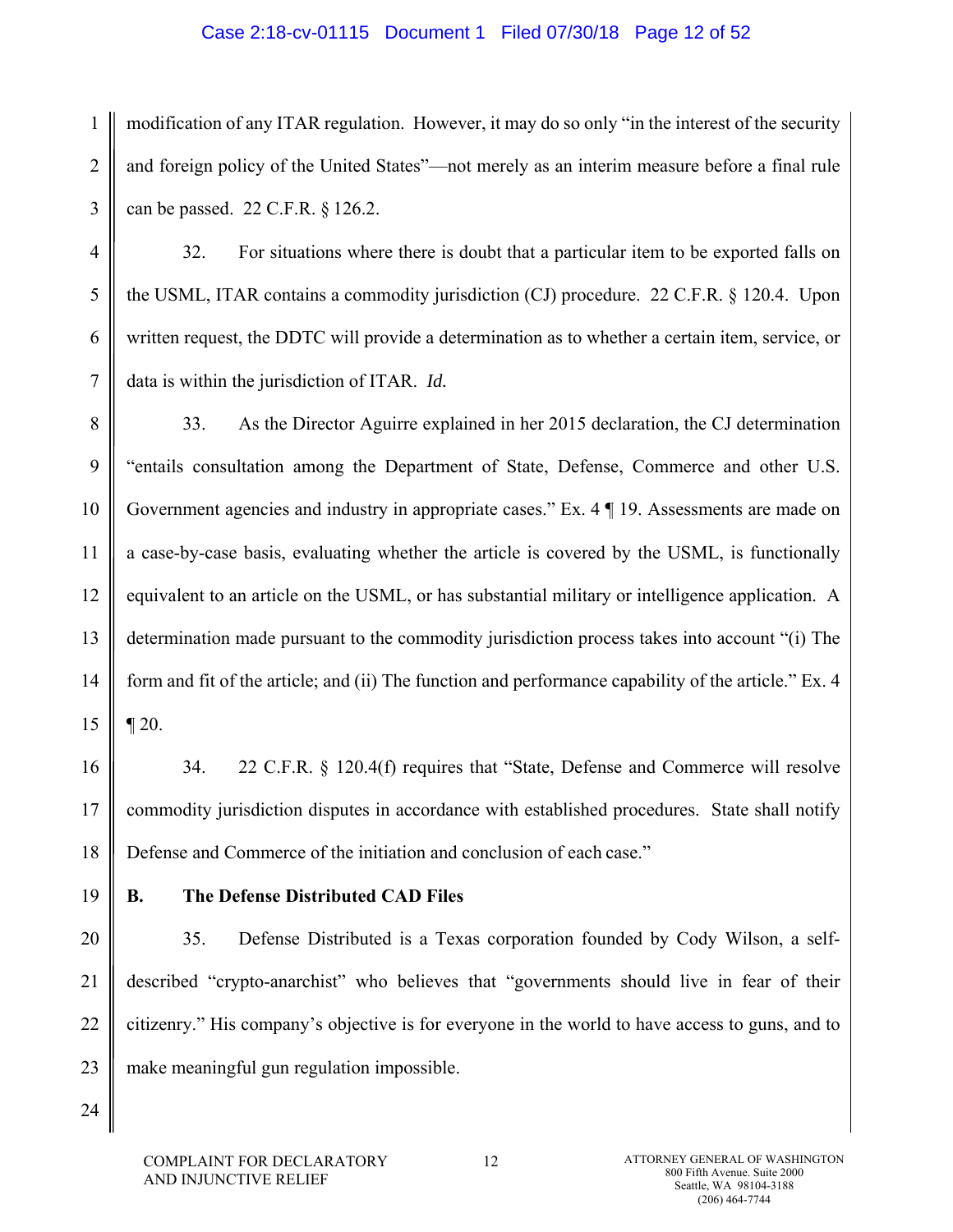#### Case 2:18-cv-01115 Document 1 Filed 07/30/18 Page 13 of 52

- 1 36. In or around early May 2013, Defense Distributed posted CAD files on DEFCAD.org, a website it created to serve as an open-source repository for weapons designs, including software code used to automatically manufacture the "Liberator" pistol. The Liberator is a plastic firearm which contains 6-oz piece of steel, which can be easily removed, enabling it to avoid detection in walk-through metal detectors.
- 6 7 8 9 10 37. Defense Distributed described these CAD files as "essentially blueprints that can be read by CAD software." As the Federal Government stated in a court filing in April 2018, these files are "indispensable to a three-dimensional ('3-D') printing process used to create firearms and their components." All a user would need to do is connect to a 3-D printer, download the CAD files, and enter a print command, in order to create a real, functional weapon within hours or minutes.
- 12 13 14 15 16 17 18 19 20 21 38. On May 8, 2013, the Office of Defense Trade Controls Compliance, which is responsible for compliance with and civil enforcement of the AECA and ITAR, sent Defense Distributed a letter noting that "it is unlawful to export any defense article or technical data for which a license or written approval is required without first obtaining the required authorization from the DDTC."That letter is attached hereto as Exhibit 5. The letter explained that "disclosing (including oral or visual disclosure) or transferring foreign data to a foreign person, whether in the United States or abroad, is considered an export under § 120.17 of the ITAR." It requested that Defense Distributed remove ten specific CAD files from public access "immediately" and advised that Defense Distributed could submit a request for CJ determination for the files. Defense Distributed submitted a CJ determination request on June 21, 2015.
- 22 23 24 39. Separately, Defense Distributed submitted a CJ determination request for the "Ghost Gunner," an automated firearms metal milling machine. In April 2015, the DDTC determined that the Ghost Gunner machine itself was not subject to the jurisdiction of the State

2

3

4

5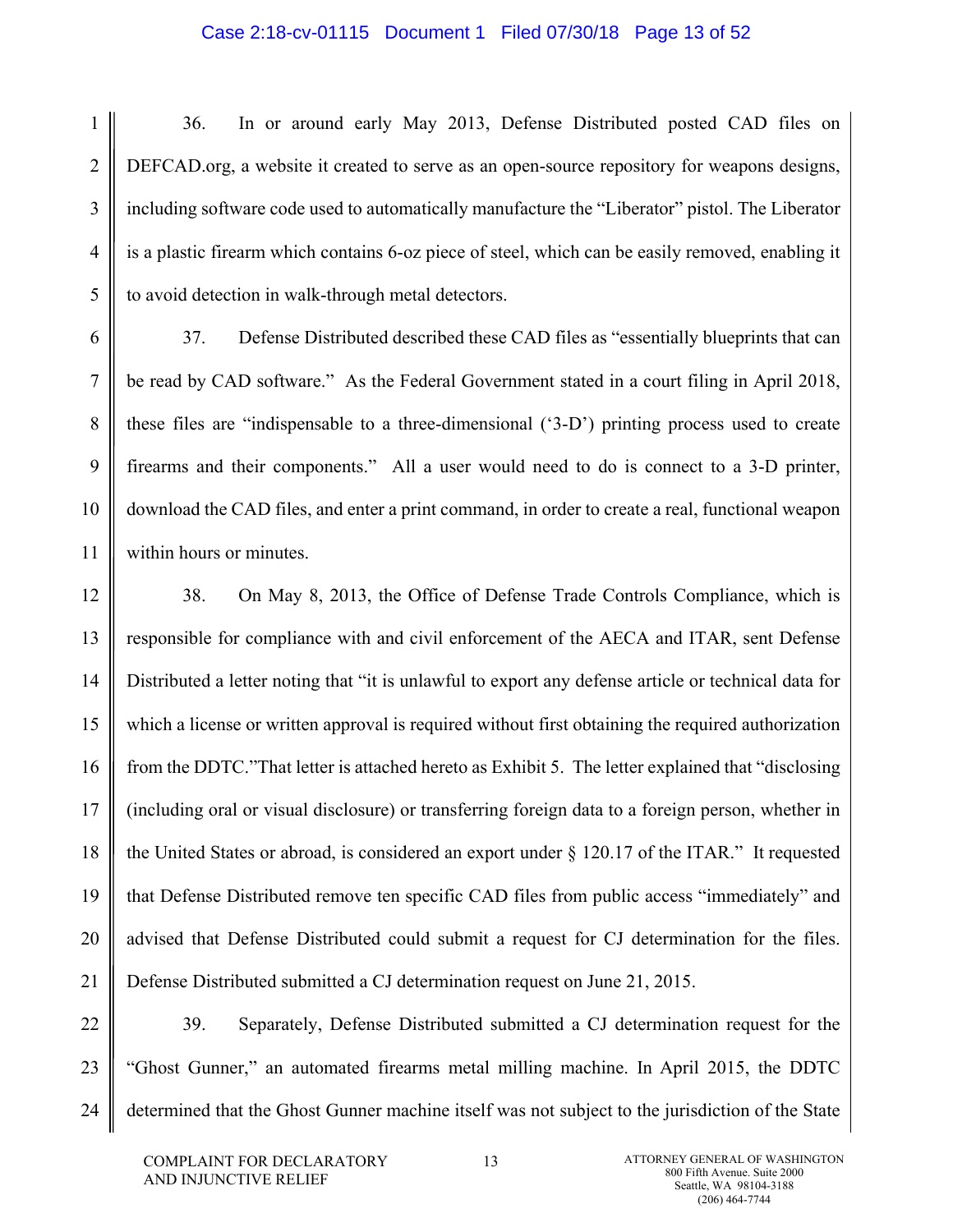#### Case 2:18-cv-01115 Document 1 Filed 07/30/18 Page 14 of 52

1 2 3 Department, but that the "project files and data files for producing a defense article on a 3D printer or similar device constituted technical data on that defense article that would be subject to ITAR regulation."

40. The DDTC completed its review of Defense Distributed's original requests on June 4, 2015 and determined that six of those files were subject to ITAR control: (i) the Liberator pistol; (ii) the .22 caliber electric pistol; (iii) the 5.56/.223 muzzle brake; (iv) the Springfield XD-40 tactical slide assemble; (v) the sub-caliber insert; and (vi) the VZ-58 front sight.

9 10 11 12 13 14 41. In making its CJ determination, the DDTC noted that the CAD files could be used to "automatically find, align, and mill" a defense article such as a firearm on a 3-D printer or other manufacturing device, and that manufacture of a defense article in this way requires considerably less know-how than manufacture in reliance on conventional technical data, which merely *guides* the manufacture of a defense article and requires additional craftsmanship, knowhow, tools, and materials.

15

4

5

6

7

8

#### **C. Defense Distributed's Lawsuit against the Federal Government**

16 17 18 19 42. In May 2015, Defense Distributed sued the Federal Government in a Texas federal district court, seeking an injunction to prevent the Government from regulating Defense Distributed's dissemination of the CAD files. *Def. Distributed v. U.S. Dept. of State*, 15-CV-372 RP (W.D. Texas).

20 21 22 23 24 43. In defending against that lawsuit, the Government stated it was "particularly concerned that [the] proposed export of undetectable firearms technology could be used in an assassination, for the manufacture of spare parts by embargoed nations, terrorist groups, or to compromise aviation security overseas in a manner specifically directed at U.S. persons." As the Government explained, the CAD files "are 'technical data' that are regulated by the ITAR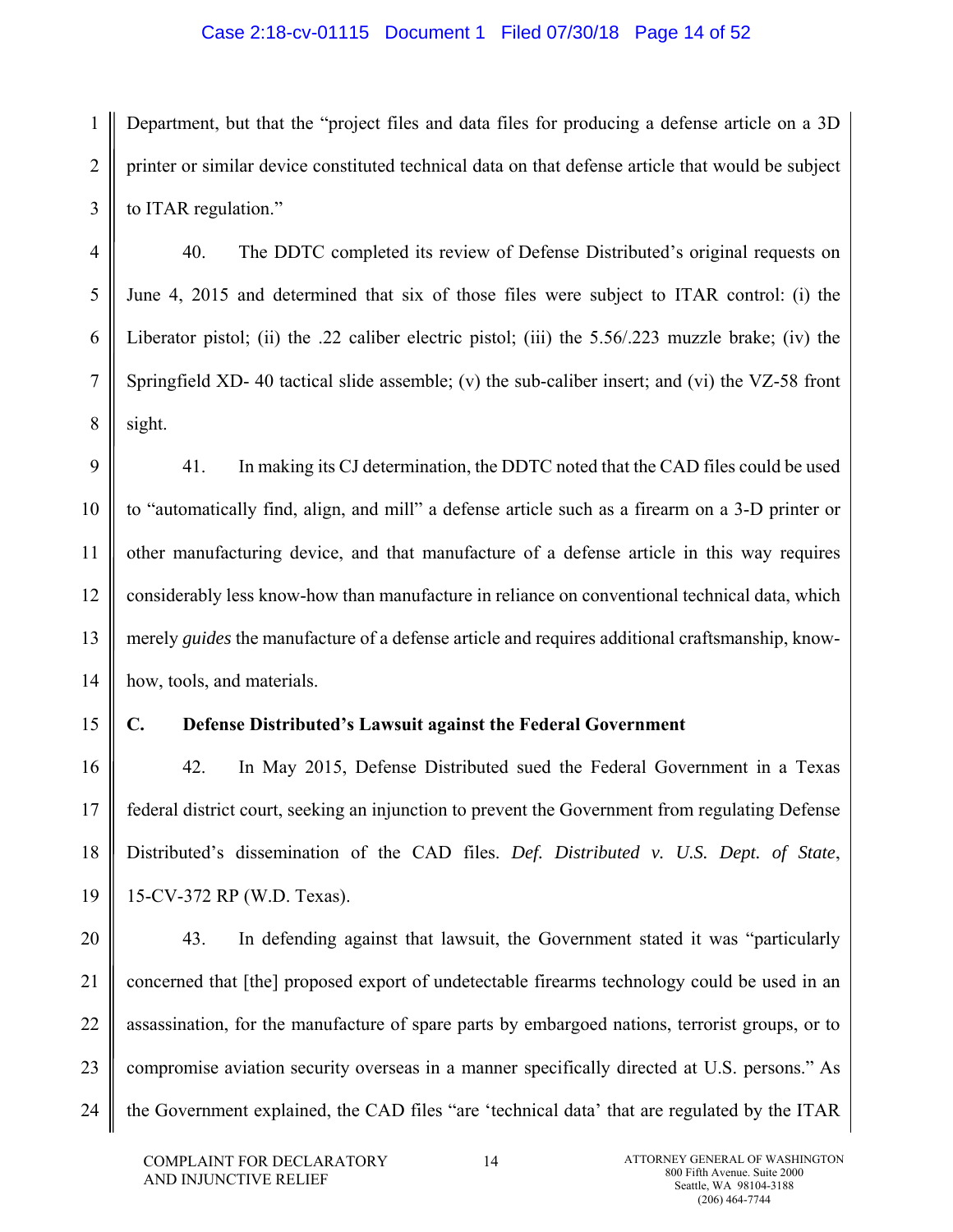#### Case 2:18-cv-01115 Document 1 Filed 07/30/18 Page 15 of 52

1 2 3 because, absent such regulation, providing the CAD designs to a foreign person or foreign government would be equivalent to providing the defense article itself, enabling the complete circumvention of ITAR's export regulations."

4 5 6 7 8 9 10 11 12 13 14 44. Along with its opposition to Plaintiffs' preliminary injunction motion, the Government submitted an affidavit from Lisa V. Aguirre, who was then the Director of the Office of Defense Trade Controls Management. *See* Ex. 4, Dkt. 32-1. Among other things, Director Aguirre stated that: (i) "[t]he 'Liberator' firearm included in DD's CAD designs presents a specific and unique risk to the national security and foreign policy interests of the United States"; (ii) making the CAD files available online would provide terrorist organizations with firearms, which could be used against the United States or its allies; and (iii) "[a]cess to weapons technology coupled with the uncontrolled ubiquitous means of productions . . . could contribute to armed conflict, terrorist or criminal acts, and seriously undermine global export control and non-proliferation regimes designed to prevent the dangerous and destabilizing spread and accumulation of weapons and related technologies." Ex. 4 at  $\text{\sf T}$  35(c).

15 16 17 18 19 45. The federal district court accepted the Government's arguments and declined to preliminarily enjoin the Government's regulation of the CAD files. In doing so, the court found that "[f]acilitating global access to firearms undoubtedly increases the possibility of outbreak or escalation of conflict." *Def. Distributed v. U.S. Dep't of State*, 121 F. Supp. 3d 680, 691 (W.D. Tex. 2015).

20

21 22 46. On appeal, the Fifth Circuit affirmed the district court's refusal to enjoin the Government's enforcement efforts, focusing on both the national security implications of the CAD files and the permanent nature of the internet:

23 24 Even if Plaintiffs–Appellants eventually fail to obtain a permanent injunction, the files posted in the interim [if a preliminary injunction issued] would remain online essentially forever, hosted by foreign websites such as the Pirate Bay and freely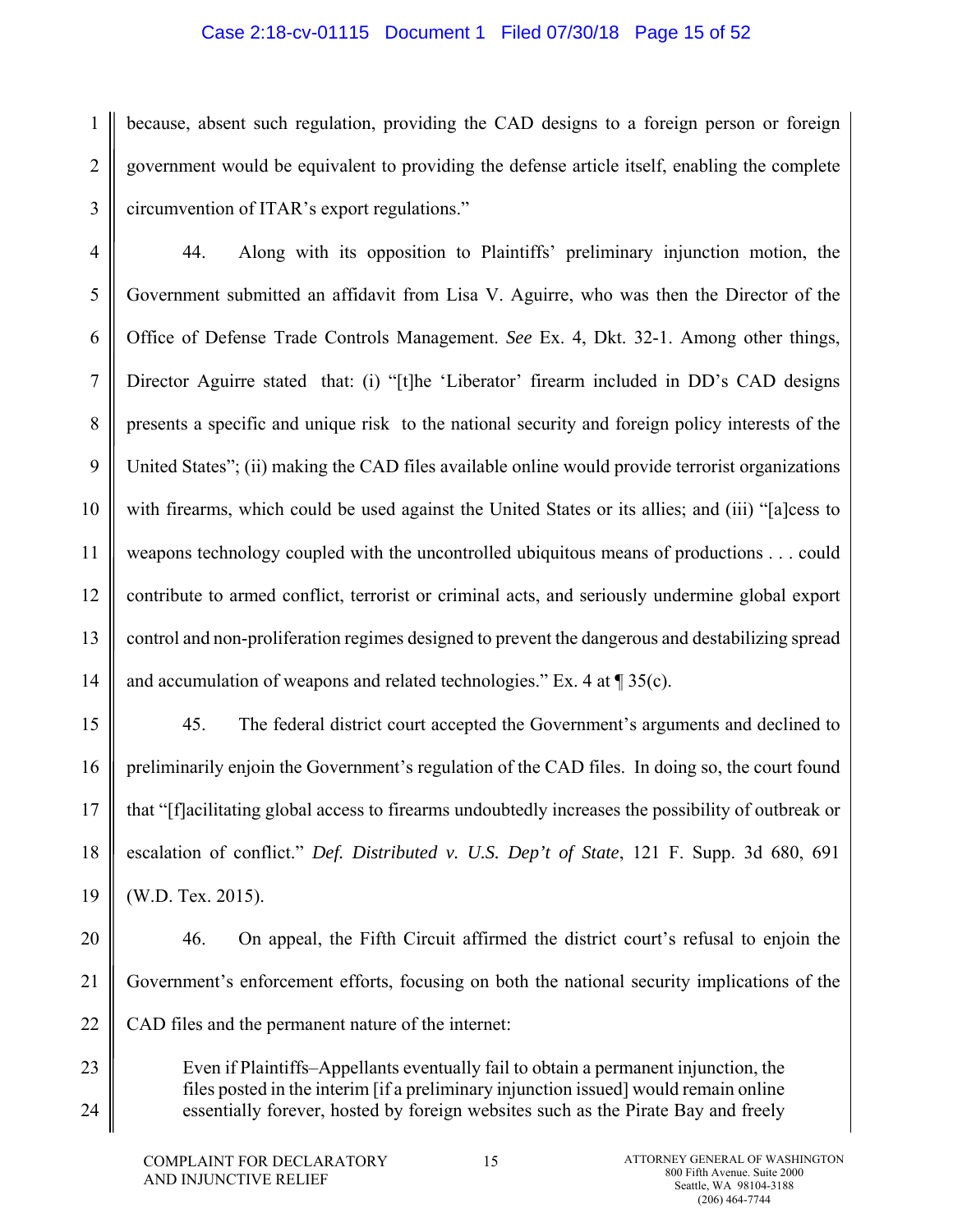# Case 2:18-cv-01115 Document 1 Filed 07/30/18 Page 16 of 52

available worldwide . . . *Because those files would never go away*, a preliminary injunction would function, in effect, as a permanent injunction as to all files released in the interim. *Thus, the national defense and national security interest would be harmed forever*.

*Def. Distributed v. United States Dep't of State*, 838 F.3d 451, 461 (5th Cir. 2016) (emphasis added).

47. On January 8, 2018, the Supreme Court denied Defense Distributed's petition for

1

2

3

4

5

6

7

8

9

10

11

12

13

14

15

a writ of certiorari. *Def. Distributed v. Dep't of State*, 138 S. Ct. 638 (2018).

48. After the district court lifted the stay of proceedings that had been imposed pending the above-referenced appeals, the Government in April 2018 moved to dismiss Defense Distributed's complaint, arguing that the CAD files at issue "can unquestionably facilitate the creation of defense articles abroad" and that "the Department of State has consistently and reasonably concluded that it is not possible to meaningfully curtail the overseas dissemination of arms if unfettered access to technical data essential to the production of those arms is permitted." If the Government were not permitted to regulate the dissemination of the CAD files, it argued, "they could be used to threaten U.S. national security, U.S. foreign policy interests, or international peace and stability."

49. Mere weeks after the Government moved to dismiss, Wilson and Defense Distributed abruptly announced that their case had settled. According to news reports, "the government surprised the plaintiffs by suddenly offering them a settlement with essentially everything they wanted."<sup>4</sup> On July 27, 2018, the parties filed a stipulation of dismissal with prejudice.

# **D. The Government's Settlement Agreement with Defense Distributed**

50. The Settlement Agreement was apparently finalized in April 2018, but was not executed by the parties until June 29, 2018, and was not made public until July 10, 2018. A true

 $\begin{array}{c|c}\n\hline\n\end{array}$ Exhibit 1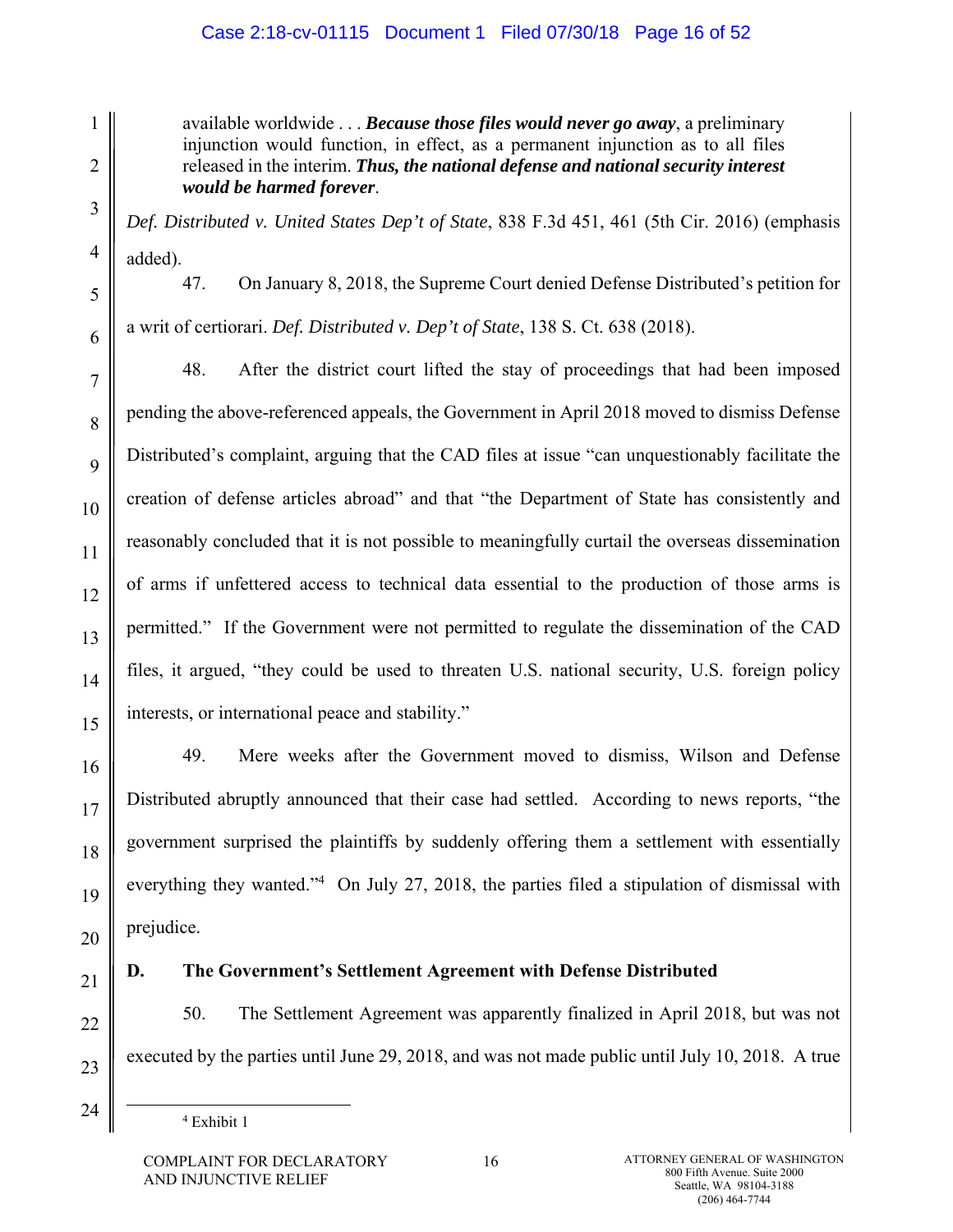# Case 2:18-cv-01115 Document 1 Filed 07/30/18 Page 17 of 52

| 1              | and correct copy of the Settlement Agreement, which is published on DDTC's website                                                                                                                                                                                      |
|----------------|-------------------------------------------------------------------------------------------------------------------------------------------------------------------------------------------------------------------------------------------------------------------------|
| $\overline{2}$ | (https://www.pmddtc.state.gov), attached hereto as Exhibit 6.                                                                                                                                                                                                           |
| 3              | 51.<br>Pursuant to Paragraph 1 of the Settlement Agreement, the Government                                                                                                                                                                                              |
| $\overline{4}$ | Defendants have committed to:                                                                                                                                                                                                                                           |
| 5              | "draft and fully pursue, to the extent authorized by law (including the<br>a.                                                                                                                                                                                           |
| 6              | Administrative Procedure Act), the publication in the Federal Register of a notice of                                                                                                                                                                                   |
| 7              | proposed rulemaking and final rule, revising USML Category I to exclude the technical                                                                                                                                                                                   |
| 8              | data that is the subject of the [Defense Distributed] Action";                                                                                                                                                                                                          |
| 9              | $\mathbf b$ .<br>"announce $\lceil$ , while the above-referenced rule is in development,  a                                                                                                                                                                             |
| 10             | temporary modification, consistent with [ITAR], of USML Category I to exclude the                                                                                                                                                                                       |
| 11             | technical data that is the subject of the Action $\dots$ on or before July 27, 2018";                                                                                                                                                                                   |
| 12             | "issu[e] $\ldots$ a letter to Plaintiffs on or before July 27, 2018, signed by the<br>$\mathbf{c}.$                                                                                                                                                                     |
| 13             | Deputy Assistant Secretary for Defense Trade Controls, advising that the Published Files,                                                                                                                                                                               |
| 14             | Ghost Gunner Files, and CAD Files <sup>5</sup> are approved for public release (i.e., unlimited                                                                                                                                                                         |
| 15             | distribution) in any form and are exempt from the export licensing requirements of the                                                                                                                                                                                  |
| 16             | ITAR"; and                                                                                                                                                                                                                                                              |
| 17             | "acknowledge[] and agree[] that the temporary modification of USML<br>d.                                                                                                                                                                                                |
| 18             | Category I permits any United States person to access, discuss, use, reproduce, or                                                                                                                                                                                      |
| 19             | otherwise benefit from the technical data that is the subject of the Action, and that the                                                                                                                                                                               |
| 20             |                                                                                                                                                                                                                                                                         |
| 21             |                                                                                                                                                                                                                                                                         |
| 22             | <sup>5</sup> These terms are defined as follows, by reference to Defense Distributed's complaint:<br>"Published Files": "technical information regarding a number of gun-related items, including a                                                                     |
| 23             | trigger guard, grips, two receivers, a magazine for AR-15 rifles, and a handgun".<br>"Ghost Gunner Files": "files containing technical information on a machine, named the "Ghost<br>Gunner," that can be used to manufacture a variety of items, including gun parts". |

"CAD Files": files which Defense Distributed has made requests to the Department of Defense Office of Prepublication Review and Security for prepublication review since September 2, 2014.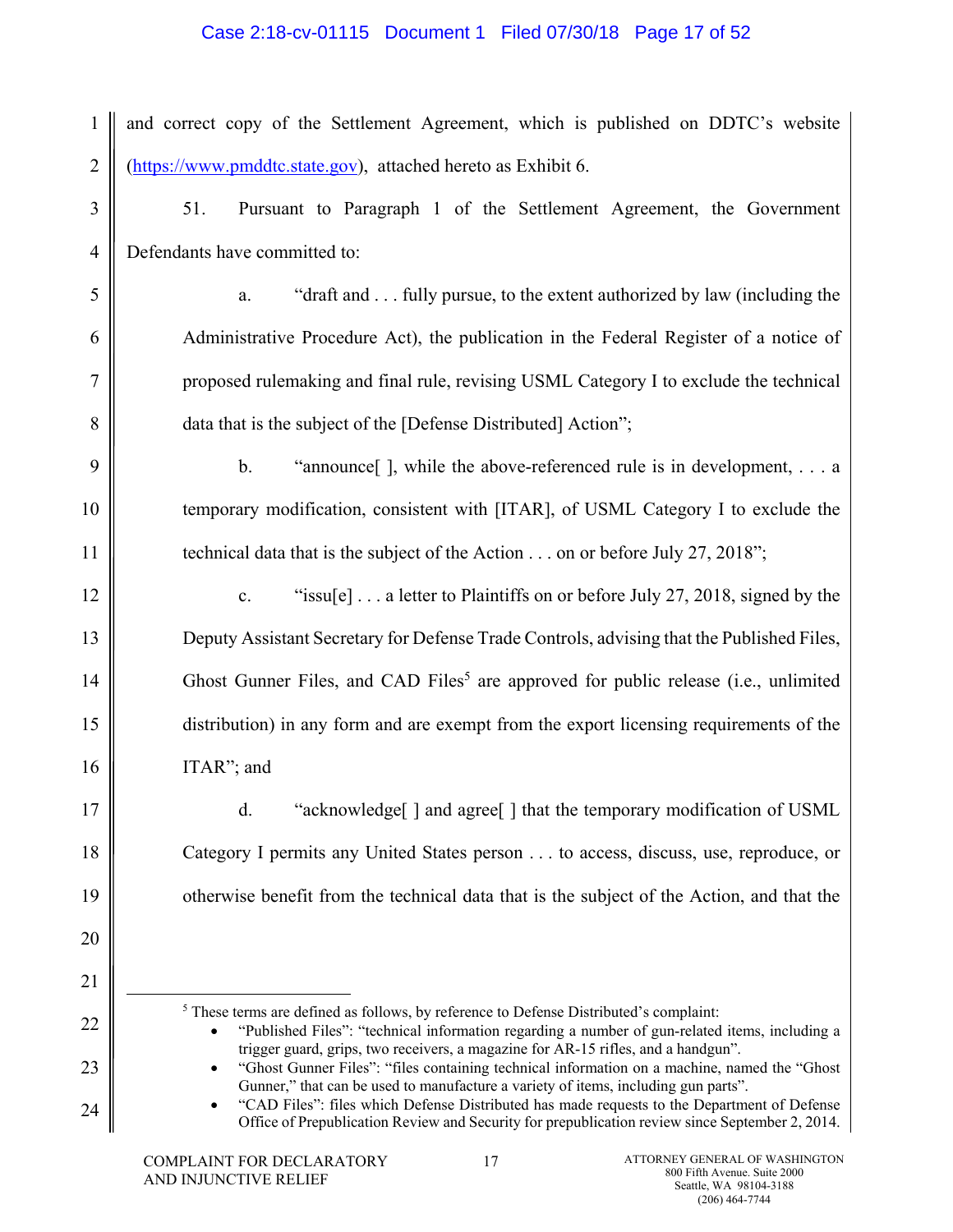## Case 2:18-cv-01115 Document 1 Filed 07/30/18 Page 18 of 52

1

2

3

4

5

6

7

8

9

24

letter to Plaintiffs permits any such person to access, discuss, use, reproduce or otherwise benefit from the Published Files, Ghost Gunner Files, and CAD Files."

52. Importantly, Paragraphs 1(a), (b), and (d) of the Settlement Agreement apply to "the technical data that is the subject of the Action," which is defined to include "Other Files," i.e., those that "Defense Distributed has and will continue to create and possess . . . that contain technical information, to include design drawings, rendered images, written manufacturing instructions." In other words, they include existing files that the Government presumably has not seen or evaluated, as well as files that may be created or acquired by Defense Distributed in the future.

10 11 12 13 14 15 53. There is no indication in the Settlement Agreement (or elsewhere) that any analysis, study or determination was made by the Government Defendants, in consultation with other agencies, before the Government agreed to remove the CAD Files from the USML Category I. In fact, the Settlement Agreement states that it "does not reflect any agreed-upon purpose other than the desire of the Parties to reach a full and final conclusion of the Action, and to resolve the Action without the time and expense of further litigation." Ex. 6 ¶ 5.

16 17 18 19 20 54. Upon information and belief, neither the House Committee on Foreign Relations nor the Senate Committee on Foreign Relations received the required 30 days' advance notice of the "temporary modification" referenced in Paragraphs 1(b) or (d) of the Settlement Agreement. The temporary modification went into effect on July 27, 2018, without providing any such notice to Congress.

21 22 23 55. In addition, there is no indication in the Settlement Agreement (or elsewhere) that the Secretary of Defense has concurred in the changes to designation to which the Government Defendants committed, as required by Executive Order 13637. There is also no indication that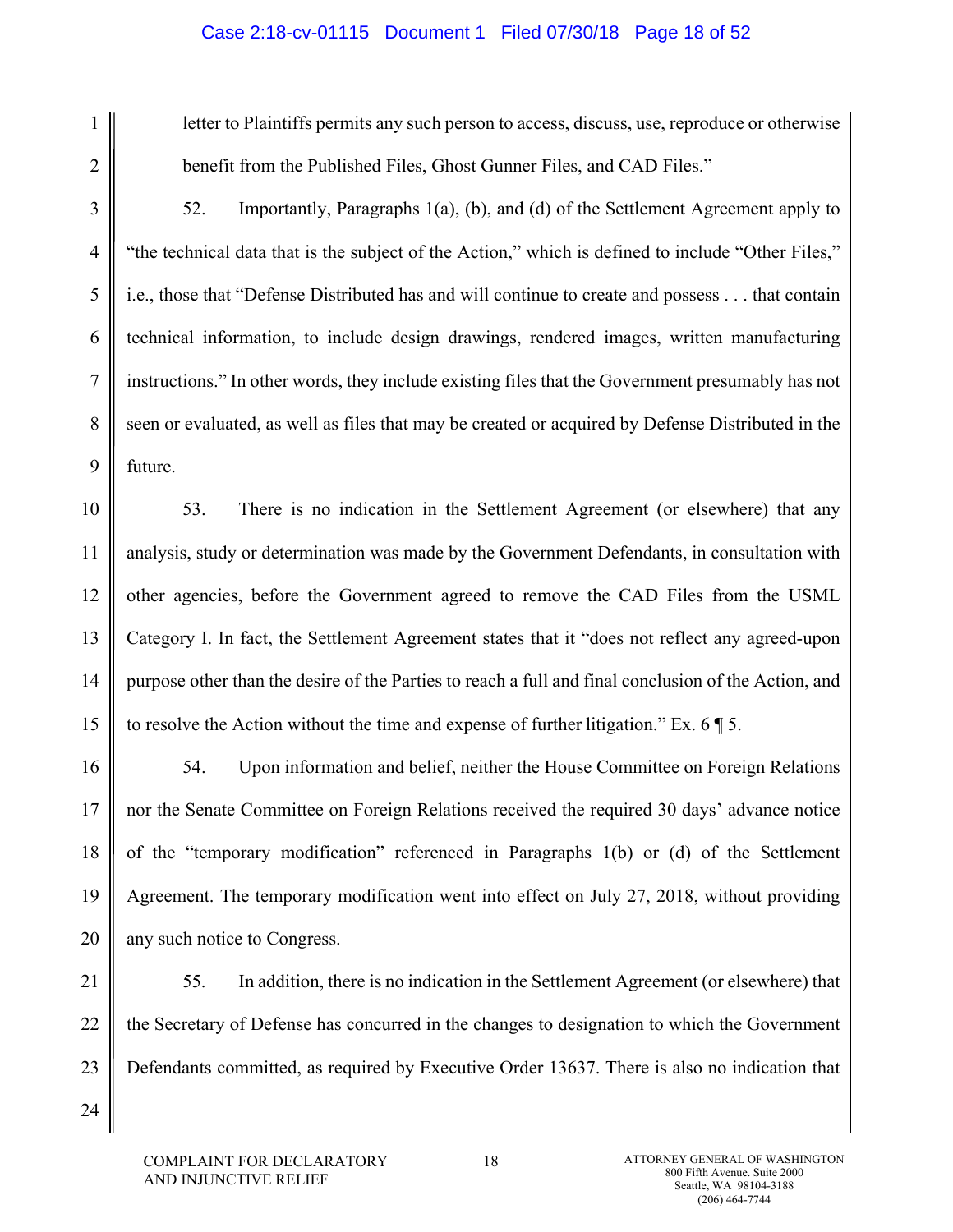#### Case 2:18-cv-01115 Document 1 Filed 07/30/18 Page 19 of 52

the Government Defendants have followed the established procedures for making a CJ determination before allowing Defense Distributed to disseminate its CAD files.

1

2

3

4

5

6

7

8

9

56. Since the Settlement Agreement became public, Cody Wilson and Defense Distributed have repeatedly and adamantly claimed that the "temporary modification" pursuant to the Settlement Agreement will effectively negate all gun violence prevention efforts. Among other things, Wilson tweeted a photo of a tombstone announcing the death of "gun control," and stated: "All this Parkland stuff, the students, all these dreams of 'common sense gun reforms'? No. The internet will serve guns . . . No amount of petitions or die-ins or anything else can change that." *See* Ex. 1.

10

## **E. The Government's Actions in Accordance with the Settlement Agreement**

11 12 13 14 15 16 57. On May 24, 2018, as promised, the Government published notices of proposed rulemaking by the State and Commerce Departments, which would remove Plaintiffs' CAD files from the USML Category I. *See* International Traffic in Arms Regulations: U.S. Munitions List Categories I, II, and II, 83 Fed. Reg. 24,198 (May 24, 2018); Control of Firearms, Guns, Ammunition and Related Articles the President Determines No Longer Warrant Control Under the United States Munitions List (USML), 83 Fed. Reg. 24,166 (May 24, 2018).

17 18 19 20 21 22 23 58. According to the Department of State's Notice of Proposed Rule, it "is engaged in an effort to revise the U.S. Munitions List so that its scope is limited to those defense articles that provide the United States with a critical military or intelligence advantage or, in the case of weapons, are inherently for military end use." According to the State Department, the articles that would be removed from the list "do not meet this standard." For this reason, the notice proposes to remove all non-automatic firearms up to .50 caliber (and any related technical data) from the USML under the jurisdiction of the State Department, and move jurisdiction over these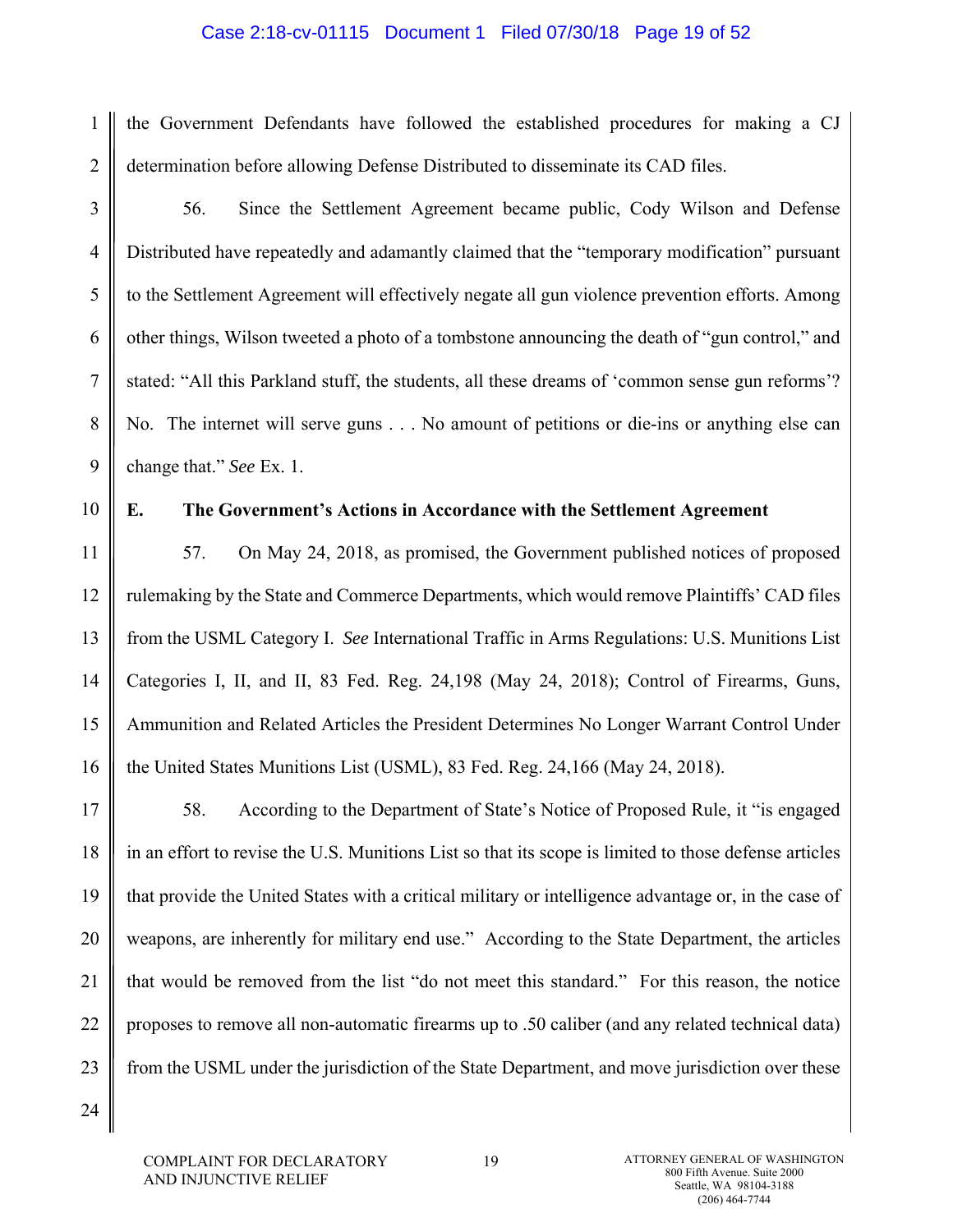# Case 2:18-cv-01115 Document 1 Filed 07/30/18 Page 20 of 52

1 2 products over to the Commerce Department, which, due to its looser export controls,<sup>6</sup> do not typically take action to prohibit the publication of the data.

3 4 5 6 7 8 9 10 11 12 13 14 15 59. The Department of Commerce's Proposed Rule, filed the same day, describes how its Export Administration Regulations (EAR) will apply to items no longer controlled under the USML. Although the Department of Commerce would not comprehensively restrict the export of technology related to firearms, it would have authority to impose a restriction on a case-by-case basis if it determines the export would be contrary to the national security or foreign policy interests of the United States, the promotion of human rights, or regional stability. *See* 15 C.F.R. § 742.6. But the Department of Commerce cannot restrict the export of technology already in the public domain, including through posting on publicly available sites on the internet. *See* 15 C.F.R. §§ 734.3(b)(3), 734.7(a)(4). If the Government Defendants' improper deregulation of the CAD files at issue is not enjoined, and Defense Distributed makes its repository of files available online, the Department of Commerce will be unable to make an independent determination about whether national security or other concerns warrant restricting the unlimited dissemination of those files in accordance with the EAR.

16 17

60. The public comment period for both notices concluded on July 9, 2018, the day before the Settlement Agreement became public.

18 19 20 21 61. On July 27, 2018, as promised, DDTC published a notice on its website entitled "Temporary Modification of Category I of the United States Munitions List." attached hereto as Ex. 7. This notice states that "the Acting Deputy Assistant Secretary for Defense Trade Controls has determined that it is in the interest of the security and foreign policy of the United States to

22 23

 <sup>6</sup> ITAR requires any exporter of items on the USML to register with the State Department, *see* 22 C.F.R. 122.1(a), but Commerce Department regulations include no similar registration requirement.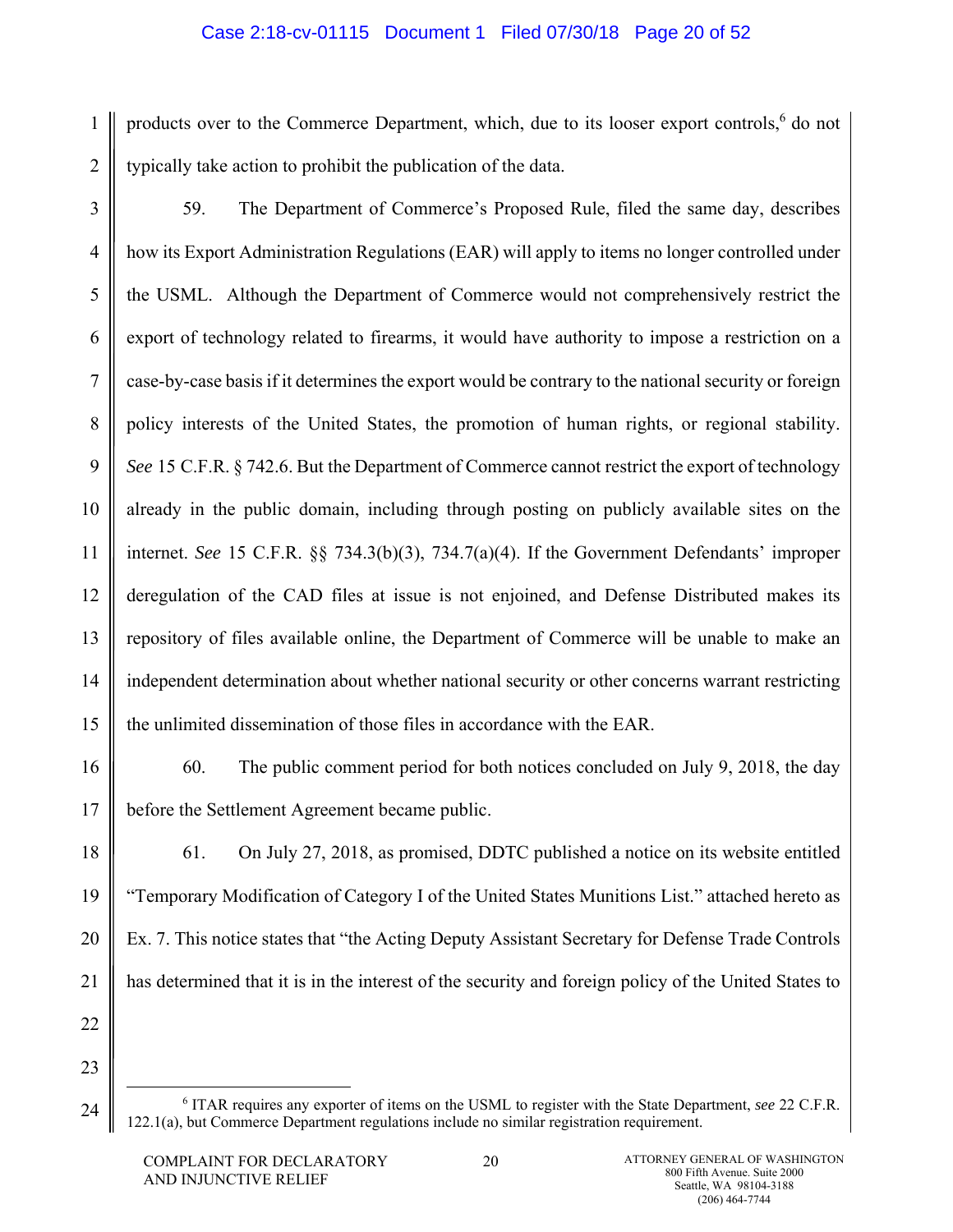#### Case 2:18-cv-01115 Document 1 Filed 07/30/18 Page 21 of 52

1 2 temporarily modify United States Munitions List (USML) Category I to exclude" the technical data described in the Settlement Agreement.

3

4

5

6

7

8

9

10

62. Upon information and belief, the Government did not actually "determine" that "it is in the interest of the security and foreign policy of the United States" to permit the global dissemination of CAD files that can be used to automatically manufacture undetectable and untraceable weapons. The notion that *removal* of an item from the USML is in the national security interest defies common sense. This statement also contradicts the Settlement Agreement, which provides that the parties' agreement thereto does not "reflect any agreed-upon purpose other than the desire of the Parties to reach a full and final conclusion of the Action, and to resolve the Action without the time and expense of further litigation."

11 12 13 14 15 63. In sum, the Government's covert agreement to deregulate the CAD files by way of the Settlement Agreement—which culminated in the enactment of the "temporary modification" on July 27, 2018—are final agency decisions that not only failed to comply with procedural requirements, but that have far-reaching implications for national security and the safety and security of the State and people of Washington.

16

## **F. Adverse Effects on the States' Public Safety Laws**

17 18 19 20 21 22 23 64. Each of the States in this matter have extensive and comprehensive statutory and regulatory schemes regarding firearms. The aim of the States' laws is the same: To protect the public by keeping guns out of the hands of those who should not possess them – minors, convicted felons, the mentally ill, and those subject to protective and no-contact orders. The States' ability to protect the public will be seriously undermined if the Government's action is allowed to stand because the Government's action will allow anyone – including those ineligible to possess firearms – to easily obtain untraceable guns by simply printing them.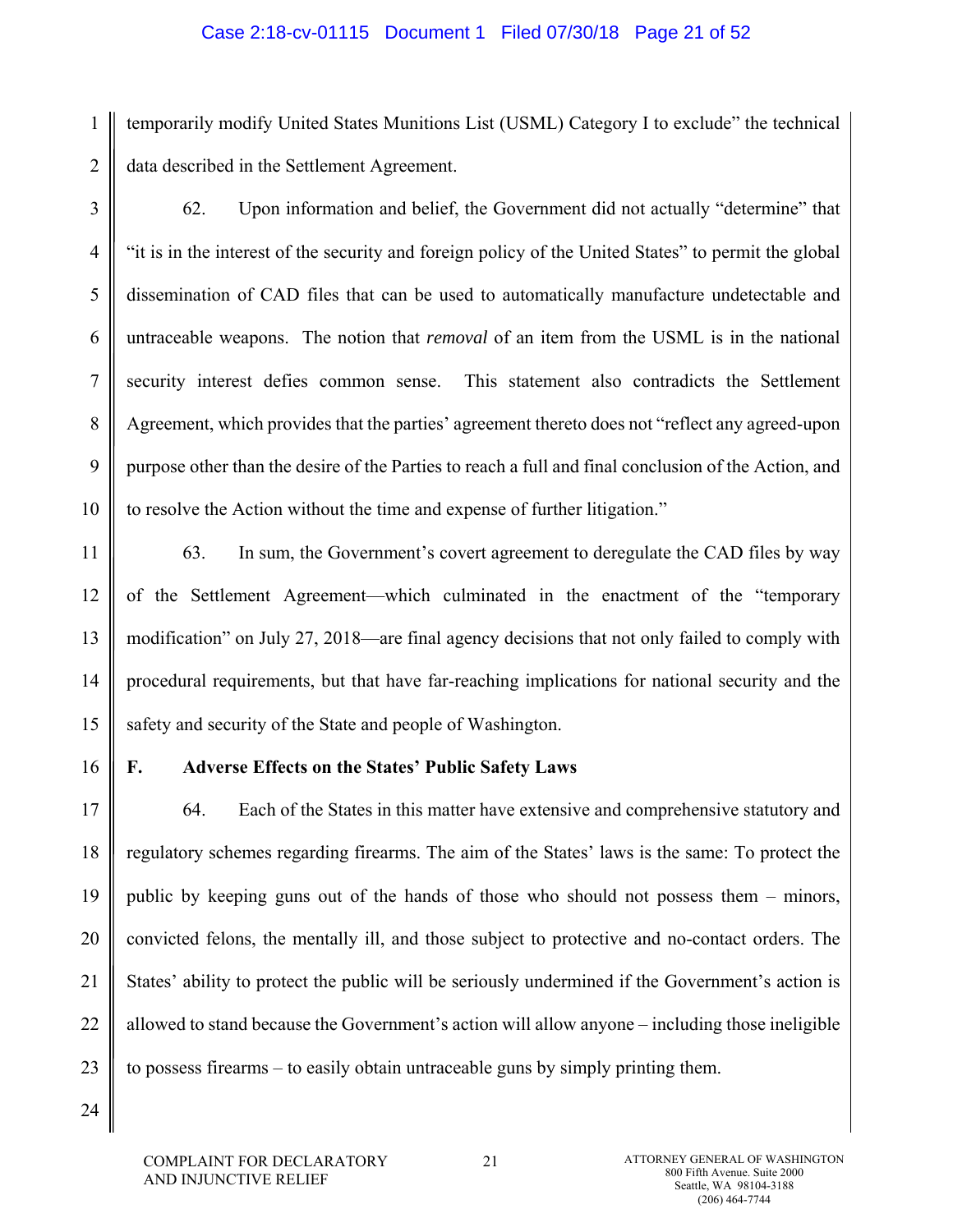# Case 2:18-cv-01115 Document 1 Filed 07/30/18 Page 22 of 52

1

2

3

4

5

6

# **1. Washington's Firearms Laws**

65. The State of Washington has a comprehensive statutory scheme regulating the possession, licensing, registration, and use of firearms and dangerous weapons.

66. These laws promote public safety by keeping guns out of the hands of those who, for various reasons, should not have access to them, including minors, persons convicted of violent felonies, the mentally ill, and persons subject to various protection and no-contact orders.

7 8 9 10 11 12 67. As noted, Cody Wilson's express intent is to eviscerate *any* regulation of firearms by providing to anyone—including the categories of persons just mentioned—the ability to easily manufacture firearms that can evade metal detectors, are untraceable because they carry no markings, and shoot bullets that cannot be forensically linked to the gun. The Government Defendants' unlawful action in removing from the USML CAD files like those Mr. Wilson intends to disseminate will allow Mr. Wilson and others like him to achieve their dream.

13 14 15 68. Indeed, the Government Defendants' unlawful action will effectively cripple Washington's ability to enforce its firearm and dangerous weapons regulations—to the great detriment of the public and public safety.

16 17 18 19 20 21 22 69. Washington law prohibits certain persons from obtaining or possessing firearms. For example, persons cannot possess firearms if they have been convicted or found not guilty by reason of insanity of crimes including serious felony offenses and certain crimes committed by one family member against another (e.g., stalking, reckless endangerment, coercion). Wash Rev. Code §§ 9.41.040(1),  $(2)(a)(i)$ -(ii). Persons subject to a variety of protection and no contact orders are also prohibited from possessing firearms.<sup>7</sup> Wash Rev. Code § 9.41.040(2)(a)(iii). Persons who have been involuntarily committed for mental health treatment may not possess

<sup>24</sup>  $\begin{array}{c|c}\n\hline\n\end{array}$  These include sexual assault protection orders (Wash Rev. Code 7.90), stalking protection orders (Wash. Rev. Code 7.92), anti-harassment protection orders (Wash Rev. Code 10.14), and domestic violence protection orders (RCW 26.50).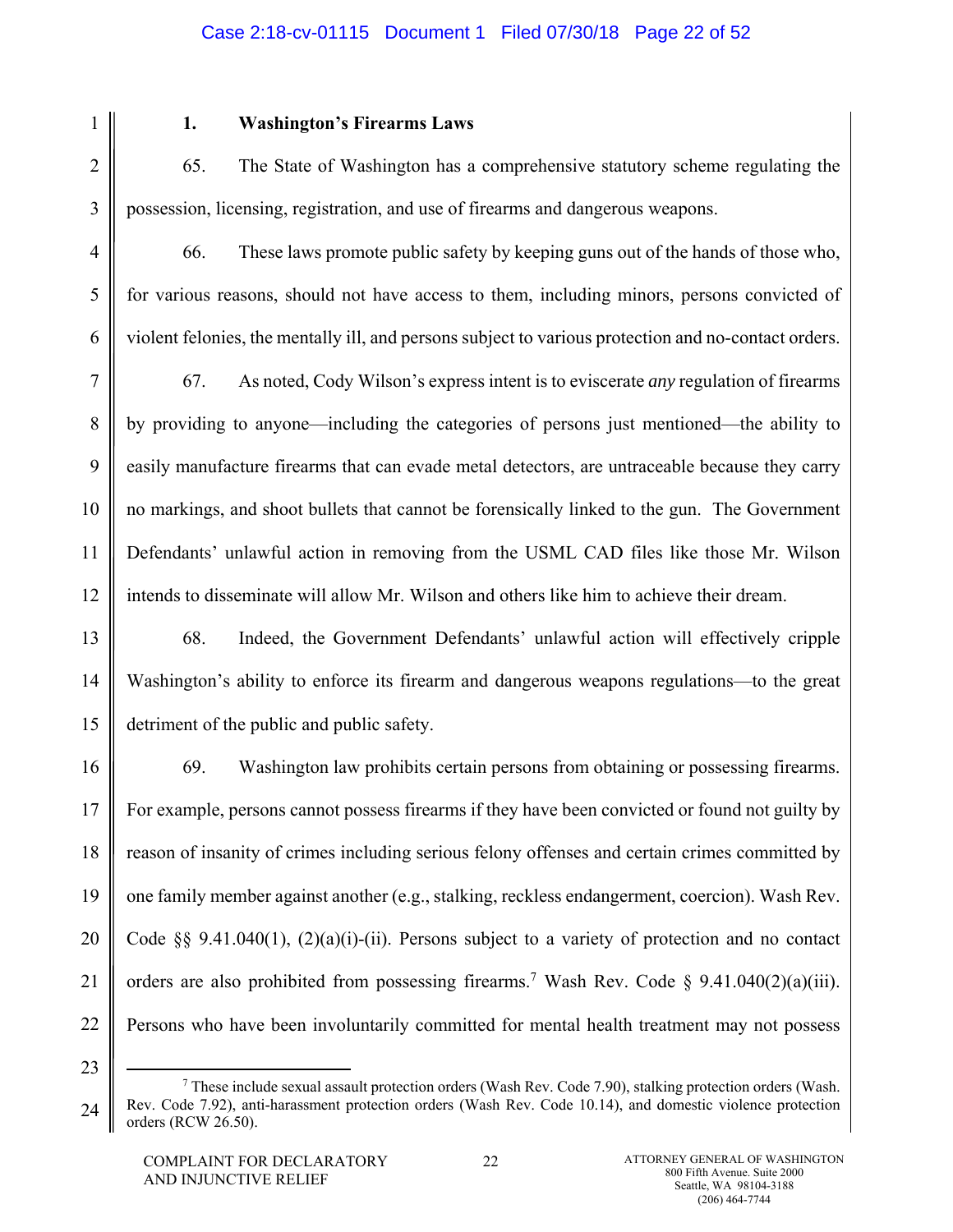1 2 3 firearms. Wash Rev. Code  $\S 9.41.040(2)(a)(iv)$ . Finally, persons under the supervision of the Washington Department of Corrections cannot possess firearms or ammunition. Wash Rev. Code § 9.41.045.

4 5 6 7 8 9 10 11 12 13 14 15 16 17 70. Washington law also has set up an extensive system of rules to ensure these persons cannot buy firearms. For example, a person who applies to buy a pistol from a dealer must provide a laundry list of information, including his or her name, residential address, date and place of birth, driver's license number or state identification card number, and statement that the buyer is eligible under Washington law to possess the gun, as well as a description of the gun, including the make, model, caliber and manufacturer's number. Wash Rev. Code § 9.41.090(5). The dealer cannot deliver the pistol to the buyer, even if he or she is eligible to possess the gun, unless the manufacturer's number for the gun is recorded on the application and transmitted to the local police chief or sheriff where the buyer lives. *Id.* The dealer must keep a record in a book of each pistol sold, including information about the person buying the weapon (e.g., name, address, etc.) and the weapon (e.g., caliber, make, model and manufacturer's number), and the book must be signed by both the buyer and the dealer in one another's presence. Wash Rev. Code § 9.41.110(9)(a). The dealer is also obligated to give to the buyer a copy of a pamphlet advising the buyer of legal restrictions on the use of firearms and firearms safety. Wash Rev. Code § 9.41.090(5) (year).

24

71. One of the cornerstones of Washington's firearms regulatory structure is the use

of background checks. Essentially all sales or transfers of firearms in Washington are subject to

background checks.<sup>8</sup> Wash. Rev. Code § 9.41.113(1). This includes not just sales by dealers, but

also sales or transfers at gun shows and online. *Id.* Even sales or transfers between unlicensed

 $\begin{array}{c|c}\n\hline\n\text{1} & \text{2} & \text{3} \\
\hline\n\text{2} & \text{3} & \text{4}\n\end{array}$  $8$  The exceptions to this rule are extremely limited (e.g., transfers between immediate family members, antique firearms, to prevent imminent death or great bodily harm, etc.). RCW 9.41.113(4).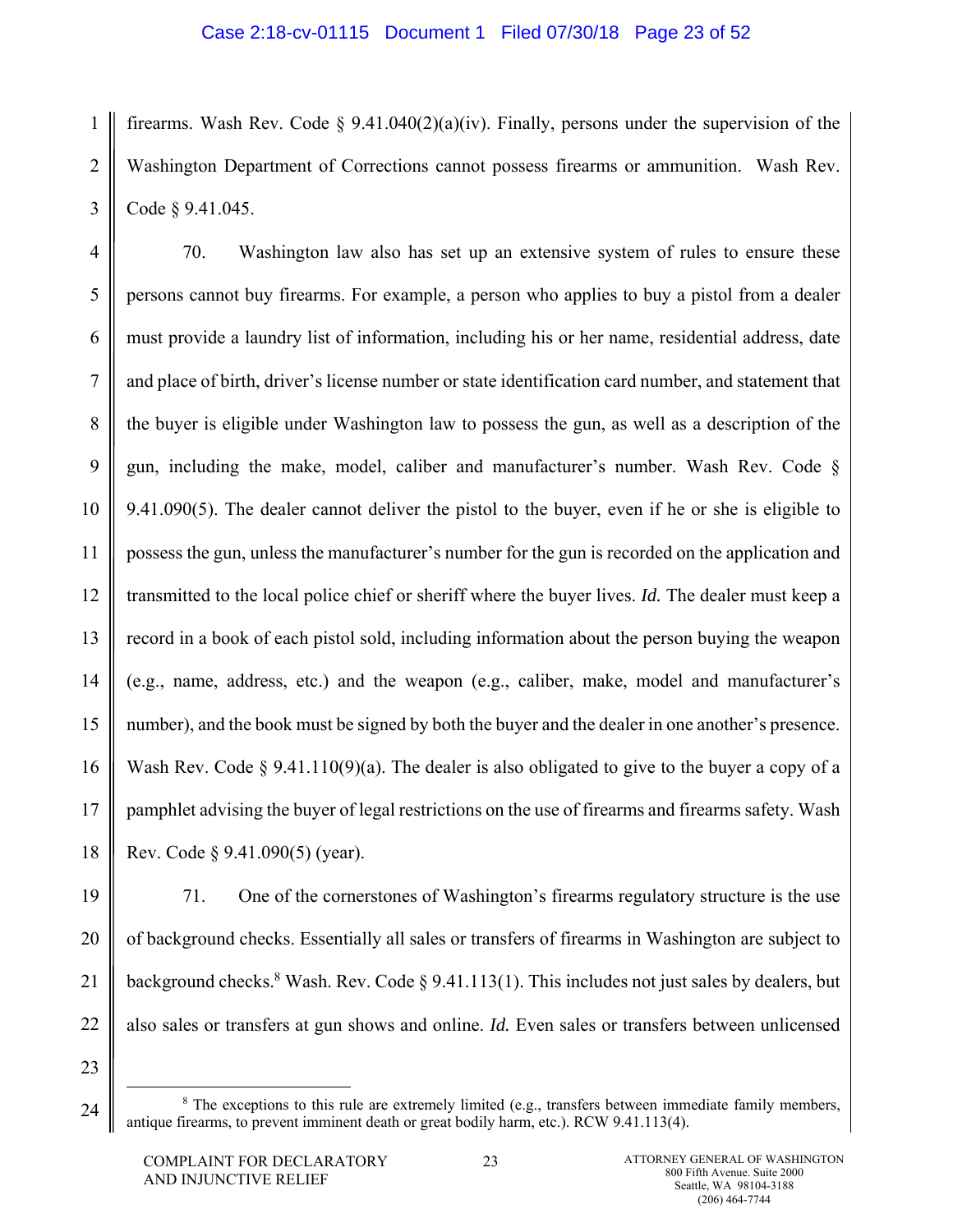### Case 2:18-cv-01115 Document 1 Filed 07/30/18 Page 24 of 52

parties must be run through a licensed dealer in order to ensure that a background check is completed. Wash Rev. Code § 9.41.113(3). The purpose of the background check is simple and obvious: to ensure that persons prohibited by law from possessing firearms are unable to do so.

72. The Government's "temporary modification" of the USML Category I to permit "any United States person" to "access, discuss, use, reproduce, or otherwise benefit from" CAD files for the automated production of 3-D printed weapons quite literally nullifies the State of Washington's laws prohibiting certain categories of persons from possessing firearms.

8 9 10 11 12 13 73. If the "temporary modification" is left in place, the State of Washington stands to suffer extreme and irreparable harm. Persons ineligible to possess firearms under Washington law will easily be able to obtain downloadable guns that they can produce at home using a 3-D printer. Washington law enforcement will have no means of detecting such weapons using standard equipment such as metal detectors, and no means of tracing such weapons because they have no serial numbers.

14 15 16 17 18 19 20 74. 3-D printers are widely available to the general public in Washington. For example, Amazon has hundreds of 3-D printers on its website for sale to the public. In addition, such printers are widely accessible at Washington colleges and universities, including the University of Washington in Seattle. *See, e.g.*, https://itconnect.uw.edu/learn/workshops/3dprinting-consultation/ (University of Washington); https://vcea.wsu.edu/fiz/3d-printing/ (Washington State University); https://www.cwu.edu/multimodal-education/3d-printing (Central Washington University).

21 22 23 24 75. The dangers posed by the Government's actions that will allow the imminent dissemination of the technology needed to print guns is recognized by two of Washington's preeminent law enforcement officers, Seattle Police Chief Carmen Best and King County Sheriff Mitzi Johanknecht. As Sheriff Johanknecht attests, "Ghost guns are an extreme risk to public

1

2

3

4

5

6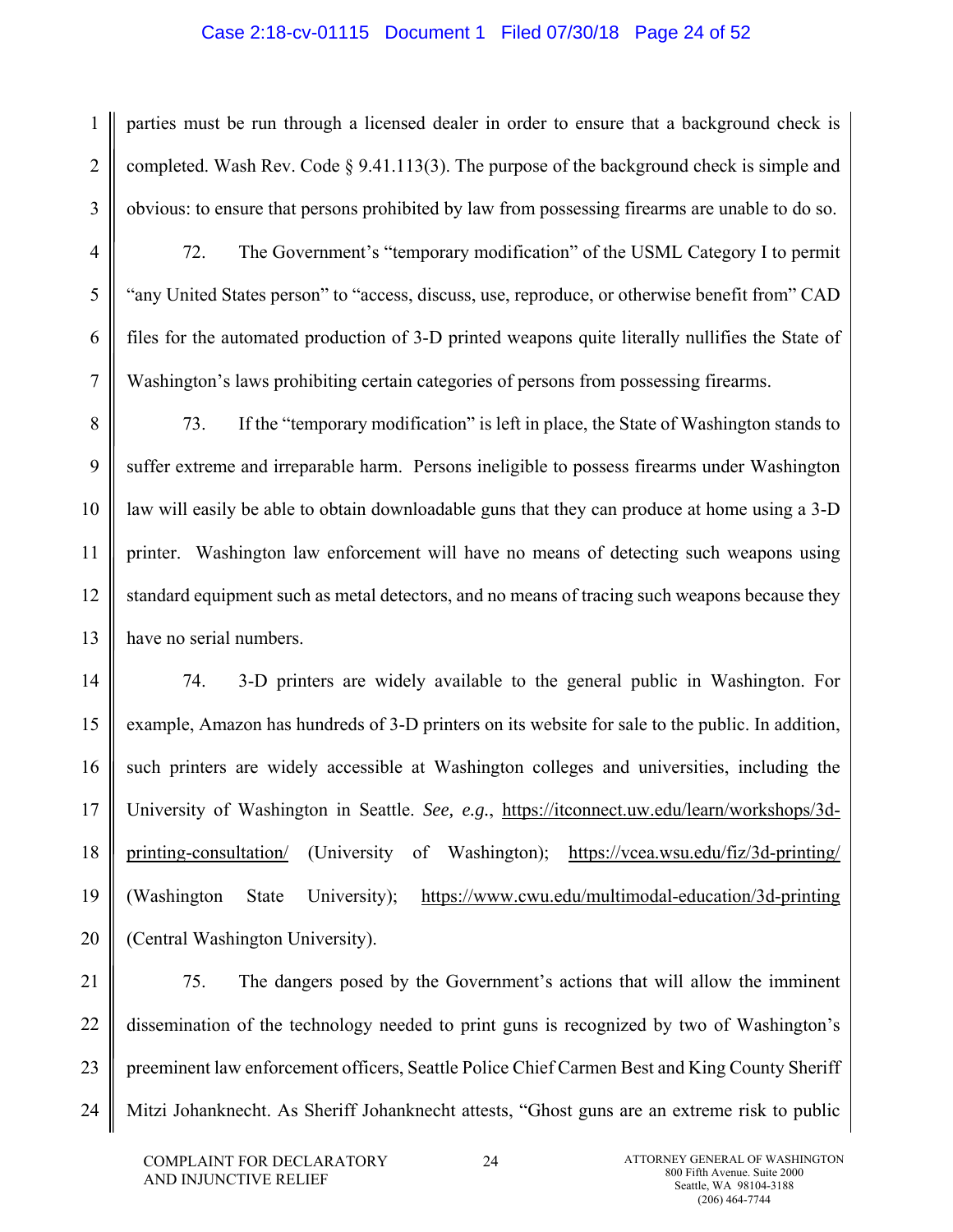# Case 2:18-cv-01115 Document 1 Filed 07/30/18 Page 25 of 52

safety that would disrupt the ability of law enforcement to conduct, solve and prevent violent crimes." Ex. 2 ¶ 8.

76. In sum, the Government's actions are an extreme infringement on the State of Washington's sovereign right to enact and enforce its public safety laws.

1

2

3

4

5

6

7

8

9

10

11

12

13

14

15

16

# **2. Connecticut's Firearms Laws**

77. Connecticut comprehensively regulates the possession, sale and transfer of all firearms within and into the state and bans the most dangerous military-style firearms completely. It also regulates the classes of people who may lawfully possess otherwise lawful firearms and prohibits individual from possessing firearms who pose the most serious threat to public safety, and in some instances, themselves.

# **a. Connecticut's regulation of all lawful firearm owners**

78. In Connecticut, people who wish to possess handguns—pistols or revolvers—are required to have a valid pistol permit; an eligibility certificate to purchase pistols or revolvers; an eligibility certificate to purchase long guns, or a be a police officer or one of the exemption listed in law. Not everyone who wishes to have a pistol permit in Connecticut is granted one; he or she must be a person is a suitable person to receive such permit. Conn. Gen. Stat. Ann. § 29-28. Individuals who wish to possess a pistol or revolver must satisfy basic safety training requirements. Conn. Gen. Stat. Ann. § 29-36f(b); Conn. Gen. Stat. § 29-28 (b).

17

18

19

20

21

22

23

24

# **b. Connecticut's regulation of sale, purchase and transfer of possession of all firearms, even between lawful firearm owners**

 80. Connecticut closely regulates the sale and transfer of all firearms, even between lawful firearm owners. In Connecticut, no person, firm or corporation shall sell, deliver or otherwise transfer any pistol or revolver to any person who is prohibited from possessing a pistol or revolver. Conn. Gen. Stat. § 29-33(a). The purchaser of a pistol or revolver must have a valid permit to carry a pistol or revolver. Conn. Gen. Stat. § 29-33(b). Compliance with these requirements is ensured by requiring all sales or transfers of pistols or revolvers in Connecticut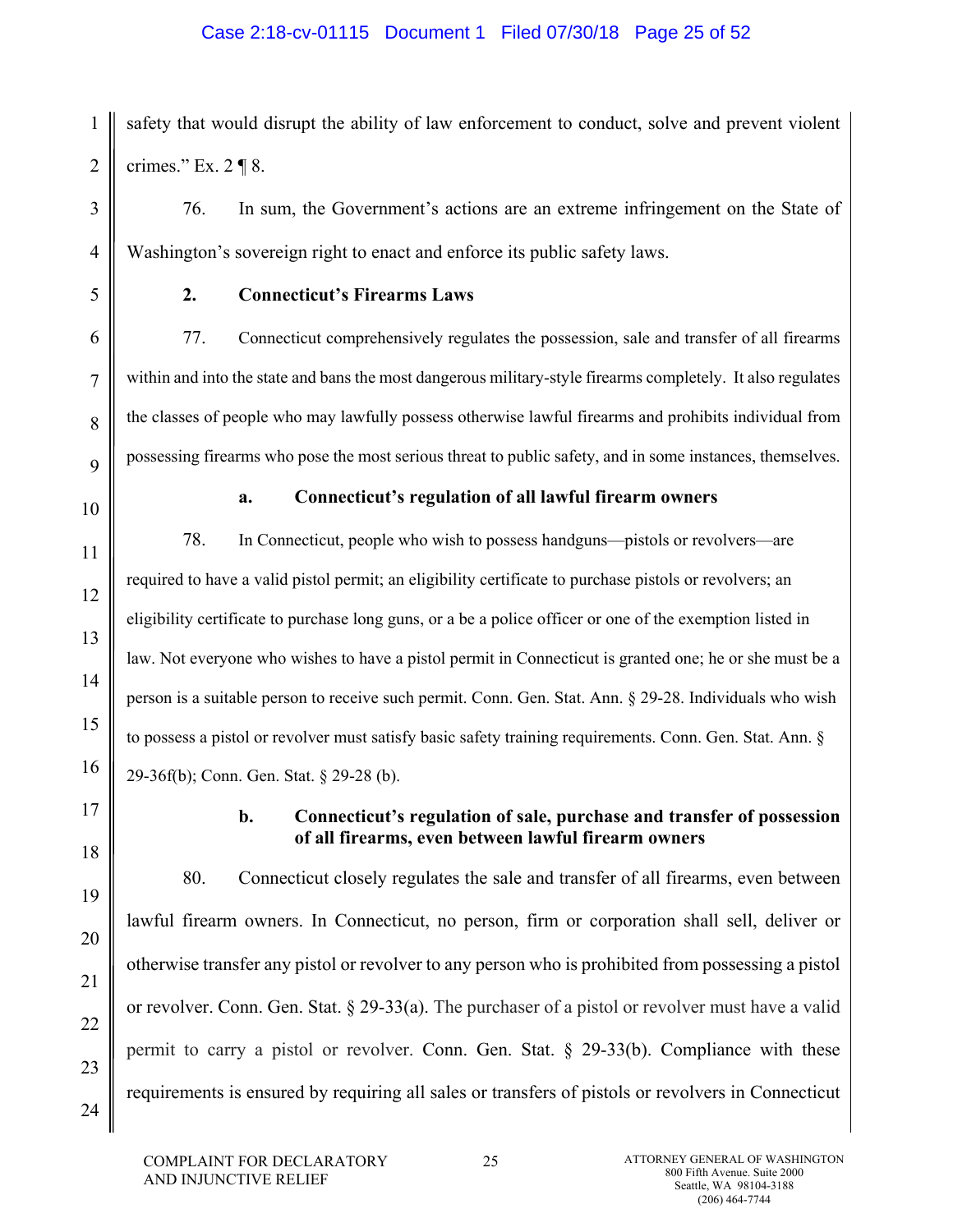## Case 2:18-cv-01115 Document 1 Filed 07/30/18 Page 26 of 52

1 2 be made through a process established by the Connecticut Department Emergency Services and Public Protection. Conn. Gen. Stat. § 29-33(c).

 81. Similarly, Connecticut regulates the sale and transfer of long guns such as rifles and shotguns. All parties to such transfers must ensure, through a process established by the Connecticut Department Emergency Services and Public Protection, that the purchaser of the long gun has a valid long gun eligibility certificate that has not been revoked or suspended. Conn. Gen. Stat. § 29-36l(f).

 82. Connecticut regulation also restricts how many firearms a person can sell as year without becoming a federally licensed firearm dealer or obtaining a permit. Conn. Gen. Stat. § 29-28.

11 12 13 14 83. Unlike many states, Connecticut's firearm regulations extend to the sales, transfers or exchanges taking place at "gun shows." Connecticut requires that gun show sellers obtain an authorization number from the Connecticut Special Licensing and Firearms Unit. Conn. Gen. Stat. § 29-37g(c).

15

16

17

18

19

20

3

4

5

6

7

8

9

10

# **c. Connecticut's prohibition on possession of a firearm by certain persons**

 84. Connecticut prohibits certain persons from obtaining or possessing firearms. For example, persons cannot possess firearms if they have been convicted or found not guilty by reason of insanity of crimes including serious felony offenses and certain crimes committed by one family member against another Conn. Gen. Stat. § 53a-217. No person convicted for a Felony or a Misdemeanor crime of domestic violence involving the use or threatened use of physical force or a deadly weapon may possess any firearms in Connecticut. Conn. Gen. Stat. § 29-36f(b); Conn. Gen. Stat. § 29-28 (b).

85. The types of crimes that render someone ineligible to possess a firearm in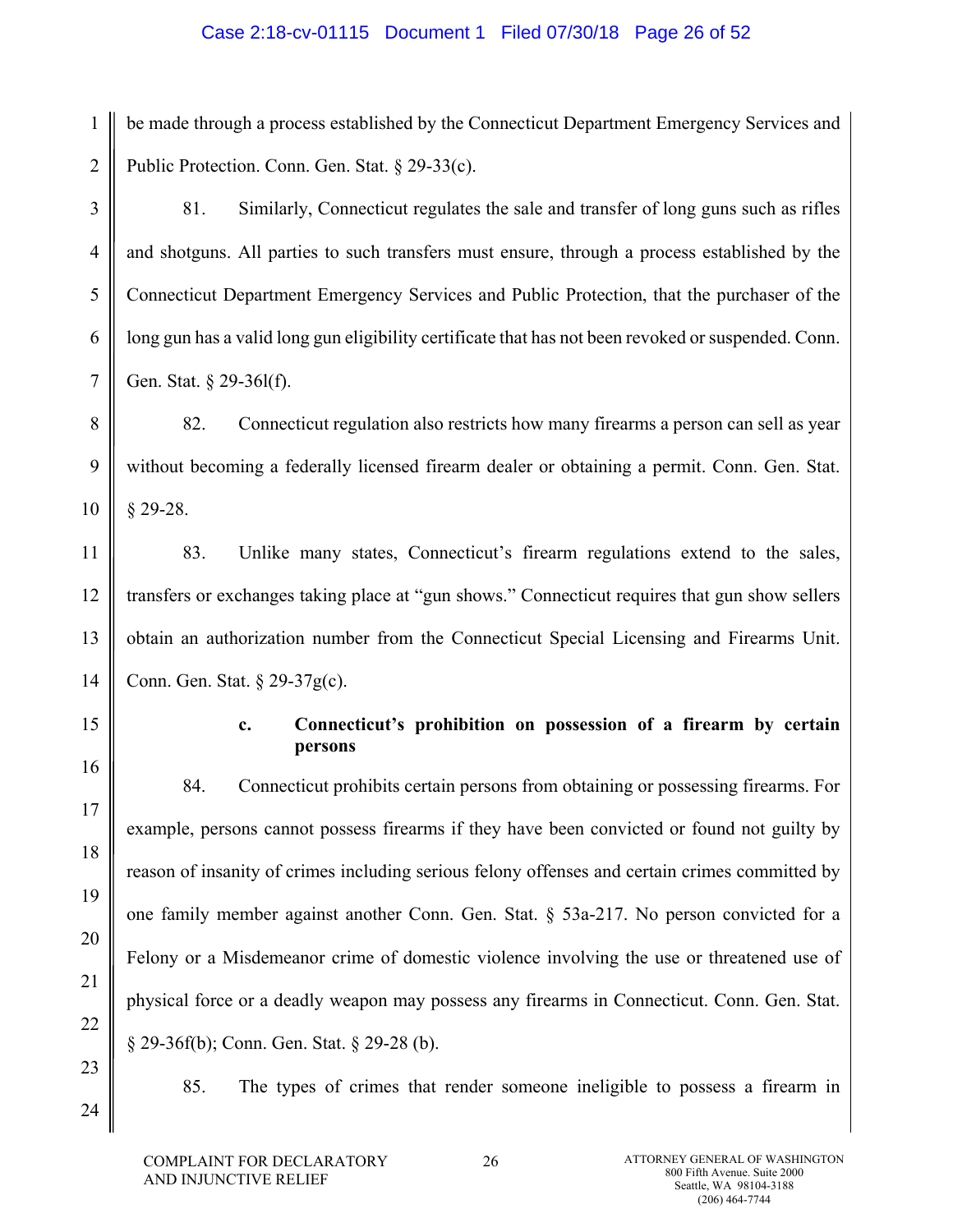### Case 2:18-cv-01115 Document 1 Filed 07/30/18 Page 27 of 52

1 2 3 4 5 6 7 8 9 10 11 12 13 14 15 16 Connecticut are wide ranging and include: 1) illegal possession of narcotics or other controlled substances; 2) criminally negligent homicide; 3) assault in the third degree ; 4) Assault of a victim 60 or older in the third degree; 5) threatening; 6) reckless endangerment in the first degree; 7) unlawful restraint in the second degree; 8) riot in the first degree; 9) riot in the second degree; 10) Inciting to riot; 11) stalking in the second degree; or 12) anyone who has been convicted as delinquent for the commission of a serious juvenile offense, or 13) anyone who has been discharged from custody within the preceding twenty years after having been found not guilty of a crime by reason of mental disease or defect; 14) anyone who has been confined in a hospital for persons with psychiatric disabilities within the preceding sixty months by order of a probate court; 15) anyone who has been voluntarily admitted to a hospital for persons with psychiatric disabilities within the preceding six months for care and treatment of a psychiatric disability and not solely for alcohol or drug dependency; or 15) anyone who is subject to a firearms seizure order issued pursuant to Connecticut General Statute Section 29-38c after notice and an opportunity to be heard has been provided to such person; 16) anyone who is an alien illegally or unlawfully in the United States; 17) anyone who satisfies any of the federal disqualifiers listed in Title 18 U.S.C Chapter 44. *See* Conn. Gen. Stat. § 29-28(b); Conn. Gen. Stat. § 29-36f(b).

17 18 86. Connecticut also prohibits a person under the age of 21 years of age from obtaining a pistol or revolver. Conn. Gen. Stat. § 29-36f(a).

19

## **d. Connecticut's regulation of assault weapons and machine guns**

20 21 22 23 87. Connecticut prohibits the possession of an assault weapon or any "part or combination of parts" that can be readily assembled into an assault weapon, Conn. Gen. Stat. § 53-202c unless the owner obtained a Certificate of Possession prior to January 1, 2014. Conn. Gen. Stat. § 53-202d.

24

88. Any Connecticut resident who owns a fully automatic weapon or machine gun is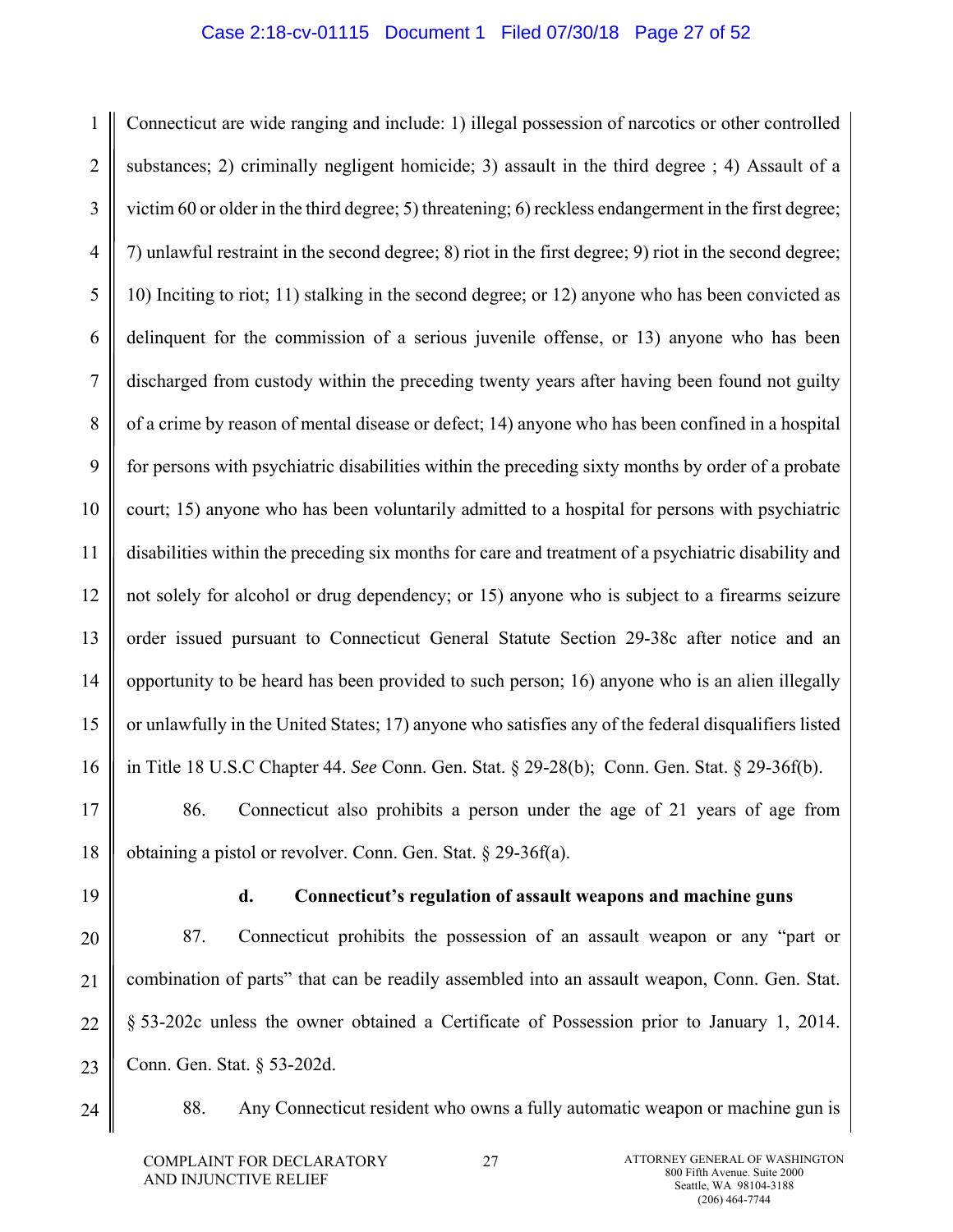## Case 2:18-cv-01115 Document 1 Filed 07/30/18 Page 28 of 52

1 2 required to complete a state form registering that firearm with Connecticut immediately upon receiving it, and upon an annual basis. Conn. Gen. Stat.  $\S$  53-202(g).

 89. The Government's "temporary modification" of the USML Category I to permit "any United States person" to "access, discuss, use, reproduce, or otherwise benefit from" CAD files for the automated production of 3-D printed weapons quite literally nullifies the State of Connecticut's laws prohibiting certain categories of persons from possessing firearms.

7 8 9 10 11 12 90. If the "temporary modification" is left in place, the State of Connecticut stands to suffer extreme and irreparable harm. Persons ineligible to possess firearms under Connecticut law will easily be able to obtain downloadable guns that they can produce at home using a 3-D printer. Connecticut law enforcement will have no means of detecting such weapons using standard equipment such as metal detectors, and no means of tracing such weapons because they have no serial numbers.

13 14 91. In sum, the Government's actions are an extreme infringement on the State of Connecticut's sovereign right to enact and enforce its public safety laws.

15

3

4

5

6

# **3. Maryland's Firearms Laws**

16 17 18 19 20 21 22 23 92. The State of Maryland has one of the most robust firearms regulatory regimes in the country. For instance, Maryland prohibits certain categories of persons from buying or possessing a firearm. This includes minors under the age of 21, and persons previously convicted of certain serious crimes, including crimes of violence. Md. Code Ann., Pub. Safety § 5-133. Persons who have been involuntarily committed to a mental health facility, or are under the protection of a court-appointed guardian, or have been found incompetent to stand trial, or are addicted to a controlled dangerous substance, or are subject to a protective order are all prohibited from possessing a firearm as well. *Id*.

24

93. Sales and other transfers of firearms in Maryland are extensively regulated to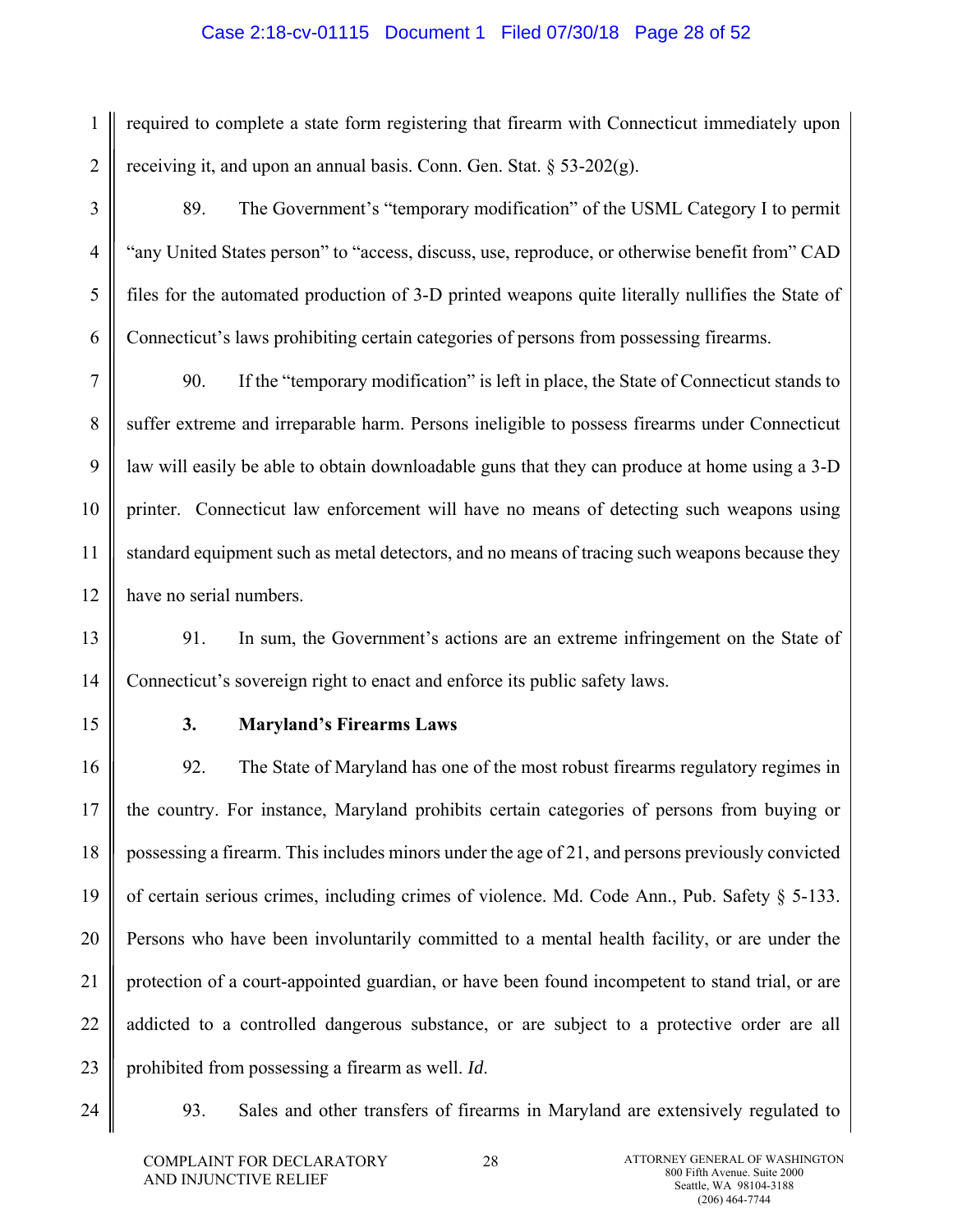#### Case 2:18-cv-01115 Document 1 Filed 07/30/18 Page 29 of 52

1 2 3 4 5 6 7 8 9 10 11 12 13 14 15 16 ensure that prohibited persons are unable to obtain a weapon. A person seeking to purchase, rent, or receive a handgun must first obtain a handgun qualification license. Md. Code Ann., Pub. Safety § 5-117.1. To obtain such a license, applicants must, among other things, make a sworn statement that they are not prohibited under federal or State law from possessing a handgun, pass a fingerprint-based background check, and complete an approved firearms safety training course. *Id.* Further, a person must submit a firearm application before the person purchases, rents, or transfers a handgun in Maryland. Md. Code Ann., Pub. Safety §§ 5-117, 5-118. That transaction must be executed within 90 days of the application's approval and must be reported to the State Police, including a description of the firearm and its serial number. Md. Code Ann., Pub. Safety § 5-123. Firearm dealers are required to maintain records of every transaction, including the name and address of the purchaser, a precise description, including make, model, caliber, and serial number of each firearm acquired or sold, and the date of sale. Md. Code Ann., Pub. Safety § 5-145. Further, persons moving to Maryland from out-of-state must register their firearms with the State Police, which requires the applicant to submit information such as their name, address, and Social Security number, as well as the make, model, and manufacturer's serial number of the firearm. Md. Code Ann., Pub. Safety § 5-143.

17 18 19 20 21 94. Maryland also prohibits the possession of certain types of firearms. Assault weapons, including assault pistols, may not be bought, possessed, sold, or transported into the State. Md. Code Ann., Crim. Law § 4-303. Detachable magazines with a capacity of more than ten rounds of ammunition are also prohibited from being bought, sold, or possessed. Md. Code Ann., Crim. Law § 4-305.

22 23 24 95. Maryland's carefully constructed regulatory regime will be upended if the Government's action is permitted to stand. Persons currently prohibited from possessing firearms would be able to easily circumvent Maryland law by simply manufacturing a gun on a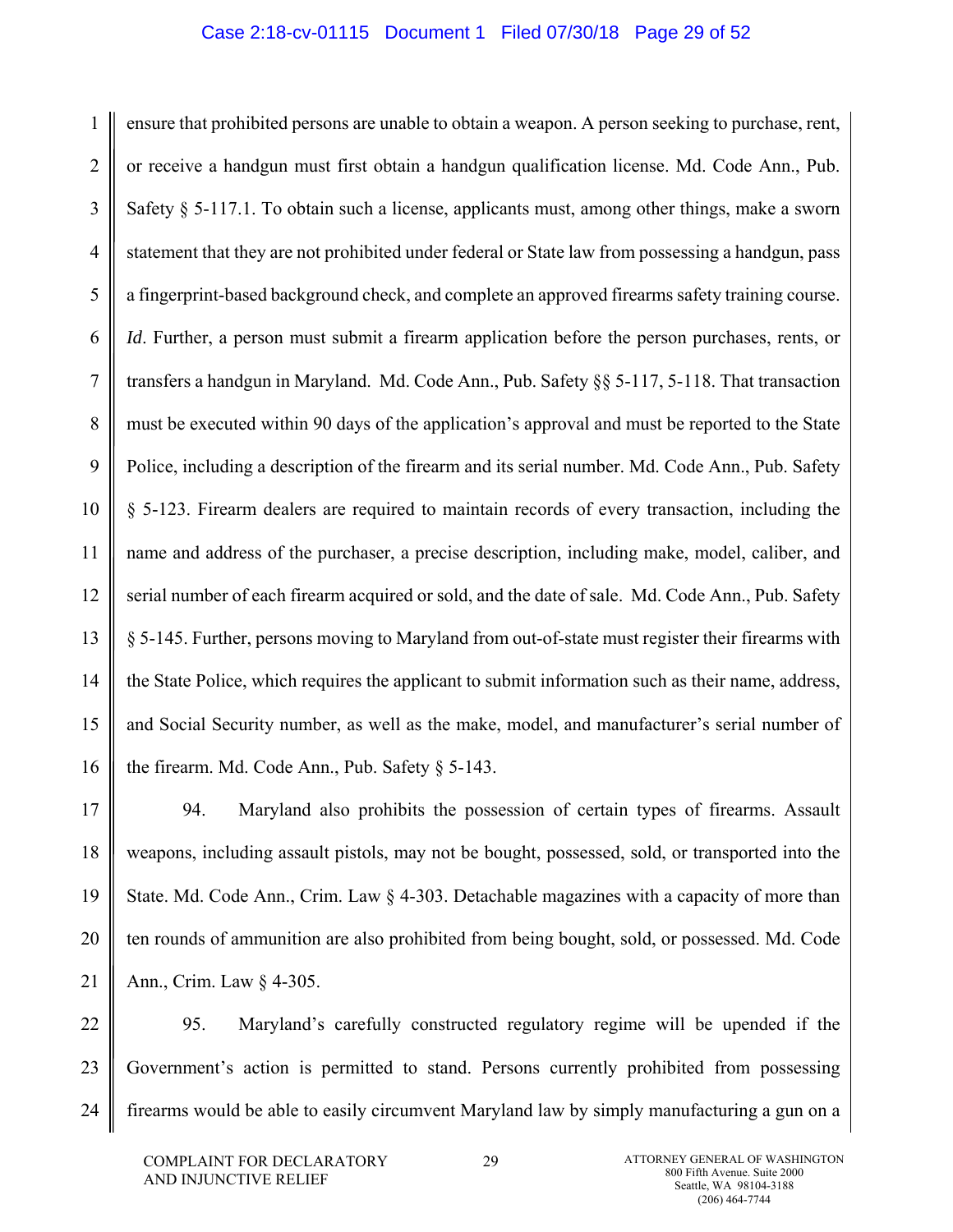#### Case 2:18-cv-01115 Document 1 Filed 07/30/18 Page 30 of 52

1 2 3 3-D printer. The firearms thus produced will be unregistered, unmarked, and virtually untraceable, directly harming Maryland's interest in a well-regulated firearms market and potentially leading to an increase in violent crime.

4

## **4. New Jersey's Firearms Laws**

5 6 7 8 9 10 11 12 96. New Jersey not only has statutes related to the purchase and possession of guns, but also laws relating to who can manufacture firearms. In New Jersey, under N.J.S.A. 2C:39-9, it is illegal to manufacture a weapon without being registered or licensed to do so. And N.J.S.A. 2C:39-10 makes it a crime to knowingly violate the regulatory provision relating to the manufacturing of firearms in N.J.S.A. 2C:58-1, which provides that every manufacturer of firearms shall register with the proper State authorities. Yet Defense Distributed's codes would enable individuals to manufacture guns, without a license, using a 3D printer at home, no matter what state law says – and indeed, founder Cody Wilson has celebrated this result.

13 14 15 16 17 18 19 20 21 22 23 24 97. New Jersey also has an extensive system of rules for people purchasing firearms. A person must obtain a firearms purchaser identification card before purchasing, receiving, or otherwise acquiring a firearm. Under N.J.S.A. 2C:58-3(c), the following people are prohibited from obtaining a purchaser identification card, and thus prohibited from purchasing firearms: those who have been convicted of crimes and disorderly persons offenses involving acts of domestic violence  $(N.J.S.A. 2C:58-3(c)(1))$ ; those who are drug dependent  $(N.J.S.A. 2C:58-3(c)(1))$ ;  $2C:58-3(c)(2)$ ; those who are confined for mental disorders to hospitals, mental institutions or sanitariums (N.J.S.A.  $2C:58-3(c)(2)$ ); those who suffer from a physical defect or disease that would make it unsafe for him to handle firearms (N.J.S.A. 2C:58-3(c)(3)); those who have been confined for a mental disorder  $(N.J.S.A. 2C:58-3(c)(3))$ ; those who are alcoholics and are unable to produce proof demonstrating that they no longer suffer from that particular disability in a manner that would interfere with or handicap them in the handling of firearms (N.J.S.A.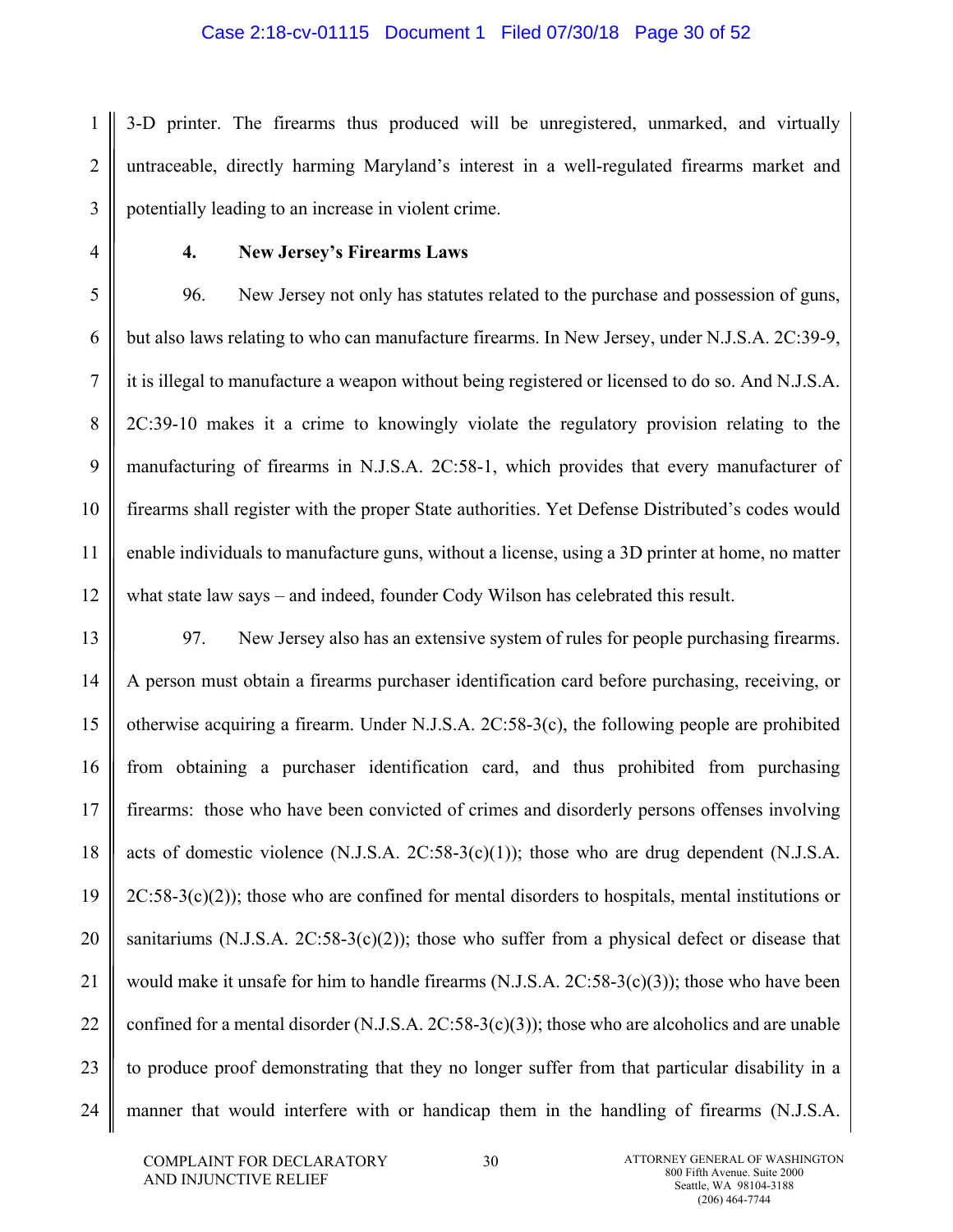1 2 3 4 5 6 7 8 9 10 11  $2C:58-3(c)(3)$ ; juveniles (N.J.S.A.  $2C:58-3(c)(4)$ ); those for whom the issuance of a permit to purchase a handgun or firearms purchaser identification card would not be in the interests of the public health, safety, or welfare (N.J.S.A. 2C:58-3(c)(5)); those who are subject to restraining orders issued pursuant to the "Prevention of Domestic Violence Act" prohibiting them from possessing firearms  $(N.J.S.A. 2C:58-3(c)(6);$  those who were adjudicated delinquent for offenses which, if committed by an adult, would constitute a crime involving the unlawful use or possession of weapons, explosives, or destructive devices (N.J.S.A. 2C:58-3(c)(7)); those who had a firearm seized pursuant to the Prevention of Domestic Violence Act (N.J.S.A.  $2C:58-3(c)(8)$ ; and those who are named on the consolidated Terroristic Watchlist maintained by the Terrorist Screening Center administered by the Federal Bureau of Investigation (N.J.S.A.  $2C:58-3(c)(9)$ ). And New Jersey bans all assault weapons. N.J.S.A.  $2C:39-5(f)$ .

12 13 14 15 16 17 18 98. Finally, New Jersey law prohibits "certain persons" from purchasing, owning, possessing, or controlling any and all firearms under N.J.S.A. 2C:39-7(b), due to their prior convictions for aggravated assault, arson, burglary, escape, extortion, homicide, kidnapping, robbery, aggravated sexual assault, sexual assault, bias intimidation, endangering the welfare of a child, stalking, or a crime involving domestic violence. Those persons face a mandatory term of imprisonment with at least five years of parole ineligibility if they purchase, own, possess, or control a firearm. N.J.S.A. 2C:39-7(b).

19

## **5. New York's Firearms Laws**

20 21 22 23 24 99. For over a century, in order to promote public safety, New York law has regulated the possession and use of guns and has prohibited certain persons from obtaining or possessing firearms. *See* NY Penal Law §§ 265.00, 265.01, 265.20(a)(3), 400.00; *Kachalsky v. Cty. of Westchester*, 701 F.3d 81, 84 (2012), cert. denied, 133 S. Ct. 1806 (2013). For example, New York licenses the possession of "firearms," which are defined, as a general matter, as any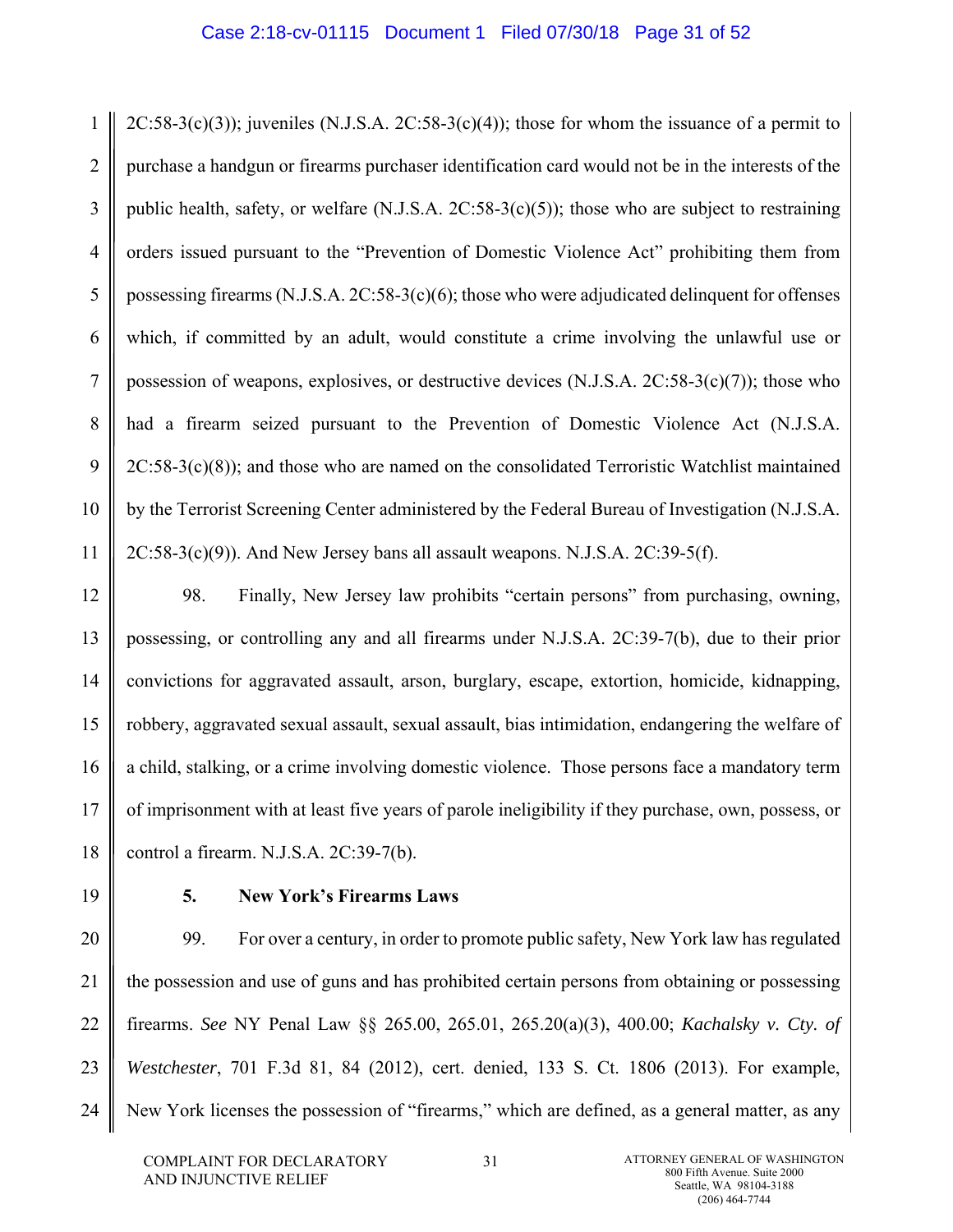#### Case 2:18-cv-01115 Document 1 Filed 07/30/18 Page 32 of 52

pistol or revolver; a shotgun having one or more barrels less than eighteen inches in length; a rifle having one or more barrels less than sixteen inches in length; and any assault weapon. *See* NY Penal Law §§ 265.01, 265.20(a)(3), 400.00. These measures remain the law today.

100. Licenses are limited "to those over twenty-one years of age, of good moral character, without a history of crime or mental illness, and 'concerning whom no good cause exists for the denial of the license.' " *Kachalsky v. County of Westchester*, 701 F.3d 81, 86 (quoting PL § 400.00(1).); NY Penal Law §§ 265.00, 265.01, 265.20(a)(3), 400.00. Persons subject to a variety of protection orders are also prohibited from maintaining licenses. NY Penal Law § 400.00(1); NY Criminal Procedure Law § 530.14; Family Court Act § 842-a.

10 11 12 13 14 15 101. Every license application triggers an investigation into the applicant by local law enforcement, including an investigation into the applicant's mental health history. PL § 400.00(4); *Kachalsky*, 701 F.3d at 87. Firearms subject to licensure must be disclosed to and registered with licensing officials. N.Y. Penal Law § 400.00(7) (mandating that each license "specify the weapon covered by calibre, make, model, manufacturer's name and serial number, or if none, by any other distinguishing number or identification mark . . . .").

16 17 18 19 20 21 102. New York has also enacted specific criminal prohibitions on the possession of rifles and shotguns by certain mentally ill individuals. PL §§ 265.01(6), 265.00(16). Penal Law § 265.01(6), enacted in 1974, provides that "a person who has been certified not suitable to possess a rifle or shotgun . . . and refuses to yield possession of such rifle or shotgun upon the demand of a police officer" is guilty of criminal possession of a weapon in the fourth degree. Id. § 265.01(6). Law enforcement is authorized to take firearms "possessed by such person."

22 23 24 103. New York's Secure Ammunition and Firearms Enforcement Act of 2013 (SAFE Act) generally restricts the transfer and possession of "assault weapons"—defined, as a general matter, as rifles, shotguns, and pistols that are (1) semiautomatic, (2) in the case of a pistol or

1

2

3

4

5

6

7

8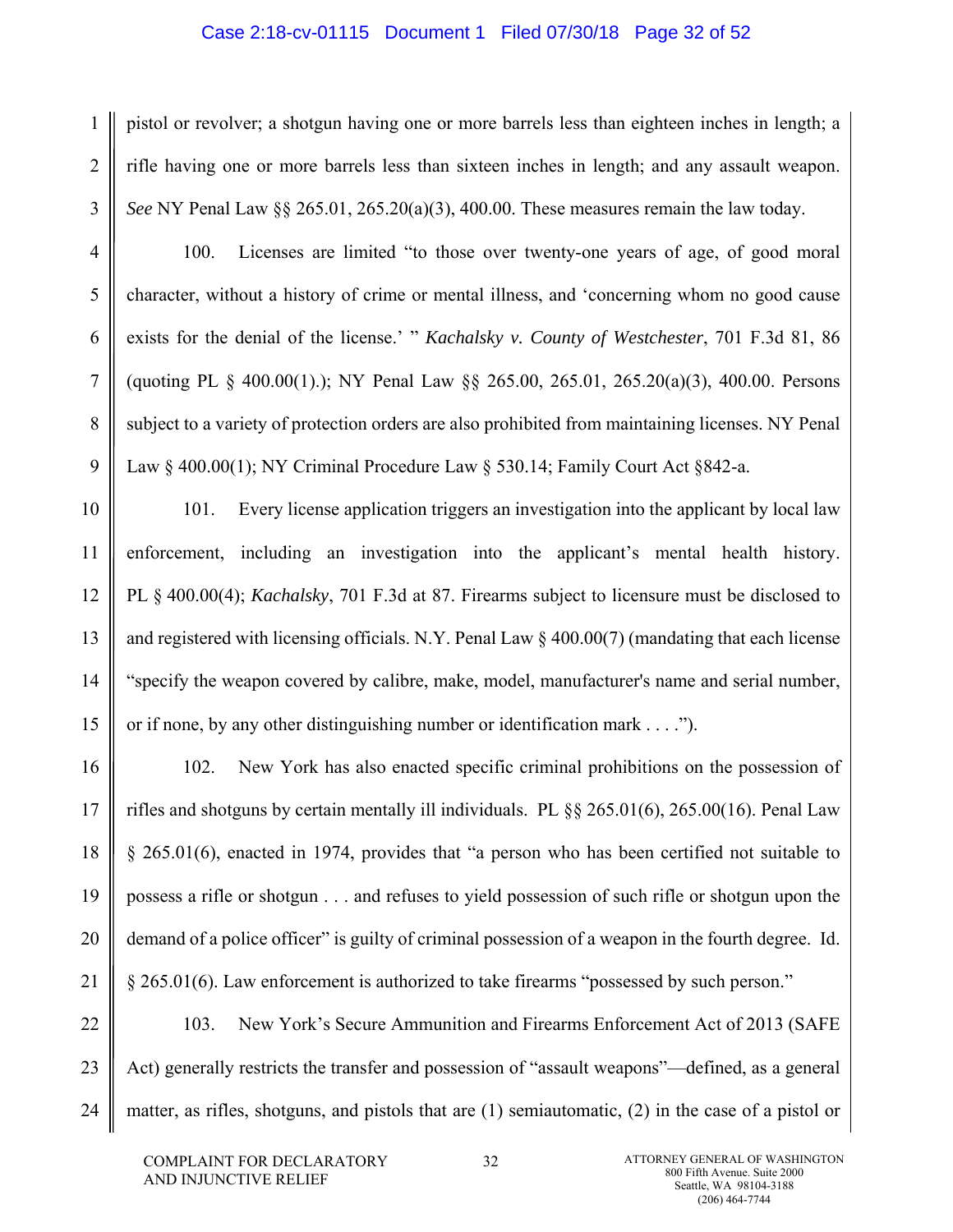### Case 2:18-cv-01115 Document 1 Filed 07/30/18 Page 33 of 52

1 2 3 4 rifle, able to accept a detachable ammunition magazine, and (3) equipped with at least one feature on an enumerated list of military style features. Penal Law  $\S 265.00(22)$ .[1] Possession of a prohibited assault weapon constitutes the Class D felony of Criminal Possession of a Weapon in the Third Degree. Id.  $\S 265.02(7)$ - $(8)^9$ .

5 6 7 8 9 10 12 13 104. The Government's "temporary modification" of the USML Category I to permit "any United States person" to "access, discuss, use, reproduce, or otherwise benefit from" CAD files for the automated production of 3-D printed weapons quite literally nullifies the New York's laws prohibiting certain categories of persons from possessing firearms. If the "temporary modification" is left in place, the New York stands to suffer extreme and irreparable harm. Persons ineligible to possess firearms under New York law will easily be able to obtain downloadable guns that they can produce at home using a 3-D printer. New York law enforcement will have no means of detecting such weapons using standard equipment such as metal detectors, and no means of tracing such weapons because they have no serial numbers.

14

22

1

11

#### **6. Oregon's Firearms Laws**

15 16 17 18 19 20 21 105. Oregon law also limits the availability and manufacture of firearms to protect the public safety and in the exercise of its police powers. Or. Rev. St.  $166.170(1)$  provides: "[e]xcept as expressly authorized by state statute, the authority to regulate in any matter whatsoever the sale, acquisition, transfer, ownership, possession, storage, transportation or use of firearms or any element relating to firearms and components thereof, including ammunition, is vested solely in the Legislative Assembly." Under this authority, the Oregon Legislature enacted Or. Rev. St. 166.410, which states that "[a]ny person who manufactures or causes to be manufactured within

<sup>23</sup> 24 <sup>9</sup> The Act does not prohibit possession of any firearm that was lawfully possessed before the law's effective date of January 15, 2013. See Penal Law § 265.00(22)(g)(v). Persons who lawfully possessed a banned assault weapon at that time may continue to do so, but must register the weapon with the Superintendent of the State Police. *Id*. §  $400.00(16-a).$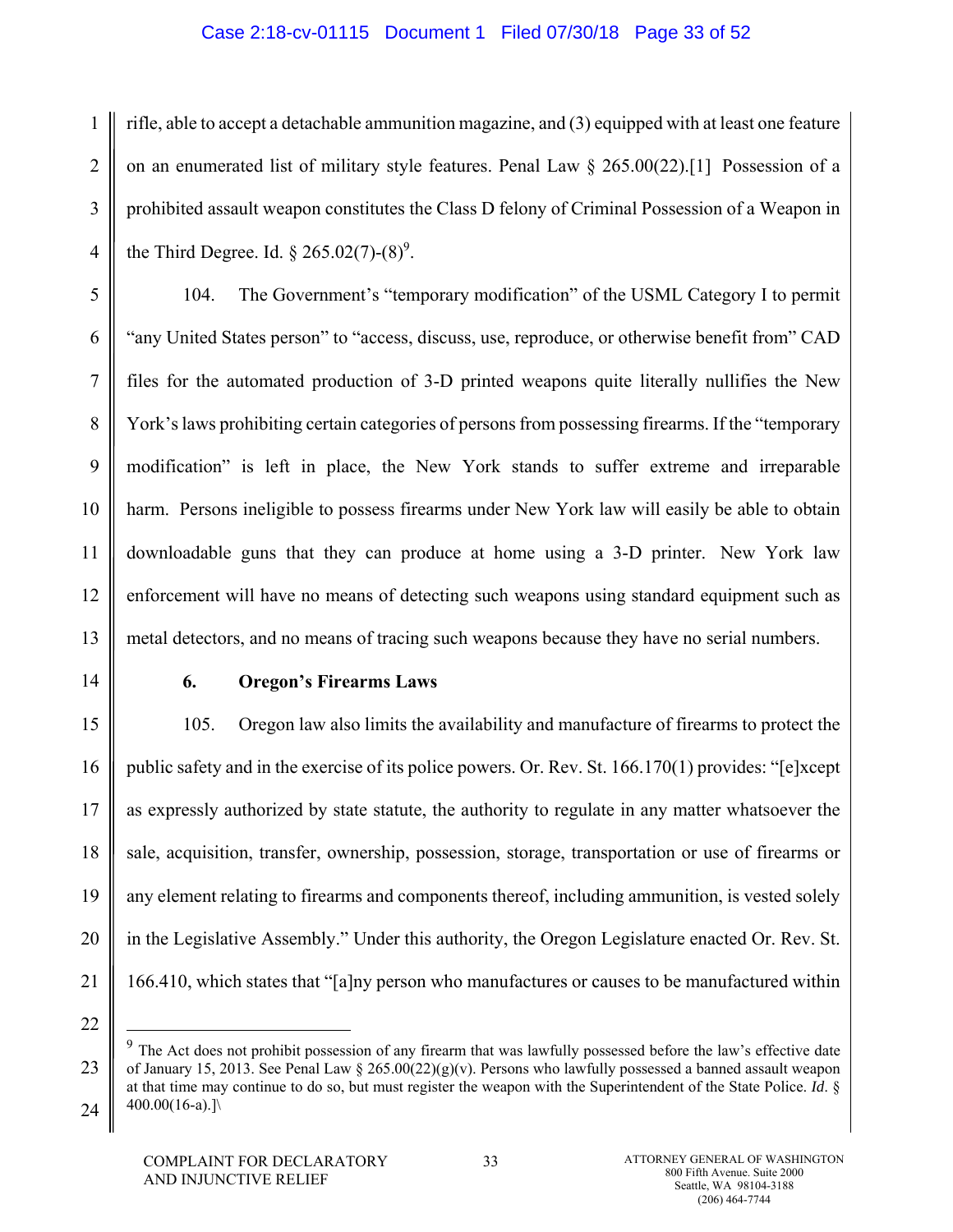#### Case 2:18-cv-01115 Document 1 Filed 07/30/18 Page 34 of 52

1 2 3 this state, or who imports into this state, or offers, exposes for sale, or sells or transfers a handgun, short-barreled rifle, short-barreled shotgun, firearms silencer or machine gun, otherwise than in accordance with [the Oregon statutes] is guilty of a Class B felony."

106. Thus, Oregon law prohibits certain persons from obtaining or possessing firearms. For example, Oregon law prohibits certain felons, certain individuals under the jurisdiction of juvenile court, certain individuals with will mental illnesses and certain persons subject to stalking orders from possession firearms. Or. Rev. St. 166.250; Or. Rev. St. 166.255. Under Or. Rev. St. 166.470(1), it is unlawful to knowingly and intentionally sell, deliver or otherwise transfer a firearm to such persons.

10 11 12 13 14 15 16 17 18 19 20 21 22 107. Oregon law also has set up an extensive system of rules to ensure unauthorized persons cannot buy firearms. For example, with certain exceptions (for example, transfers to family members), only a gun dealer may transfer a firearm. Or. Rev. St. 166.435(2). A person who applies to buy a handgun from a dealer must provide valid government identification bearing a photograph and date of birth, and the dealer must complete a transaction record with the signature of the purchaser. This transaction record much include the federal firearms license number of the dealer, the business name of the dealer, the place of transfer, the name of the person making the transfer, the make, model, caliber and manufacturer's number of the handgun and the type, the social security number of the purchaser, and the issuer and identification number of the identification presented by the purchaser. The dealer must also obtain the thumbprints of the prospective purchaser and contact the Department of State Police ("Department") to conduct a criminal background check. Or. Rev. St. 166.412; Or. Rev. St. 166.418.

23 24 108. Oregon law also requires a request for a criminal background check to transfer a gun at a gun show. Or. Rev. St. 166.433(2); Or. Rev. St. 166.438.

4

5

6

7

8

9

34 **ATTORNEY GENERAL OF WASHINGTON** 800 Fifth Avenue. Suite 2000 Seattle, WA 98104-3188 (206) 464-7744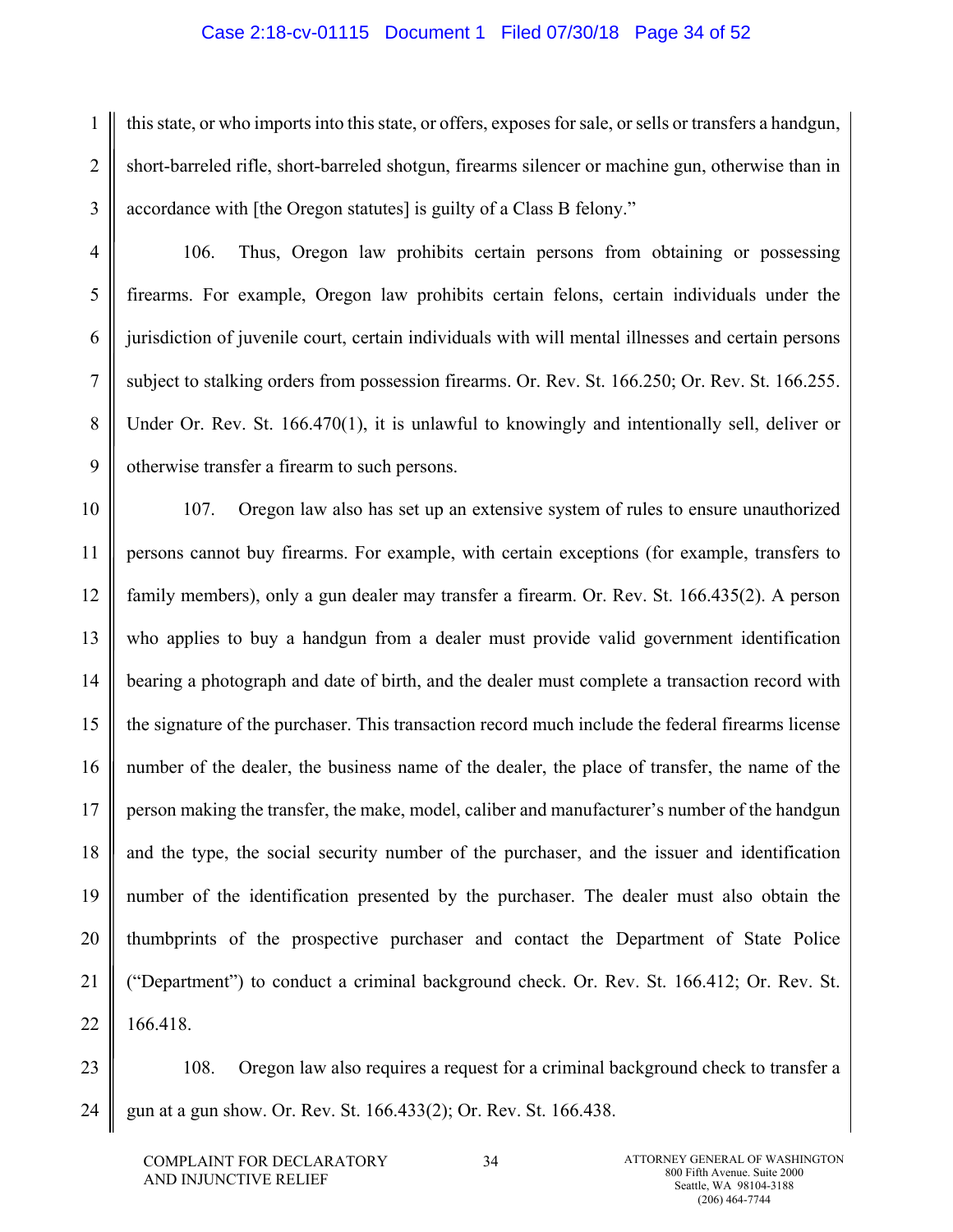2

3

4

5

6

7

8

9

1

# **7. Massachusetts' Firearms Laws**

109. Massachusetts carefully regulates the possession, licensing, and use of firearms and other inherently dangerous weapons. Among the goals of these laws is limiting access to deadly weapons by persons who may inflict harm – be it negligently or intentionally – on themselves or others. These laws also recognize that criminal use of firearms is a significant problem, that guns should be registered and traceable in the event of theft or criminal misuse, and that possession of firearms should be limited to responsible persons who meet all requirements for licensure. *See, e.g.*, *Commonwealth v. Reyes*, 464 Mass. 245, 250 (2013); *Jupin v. Kask*, 447 Mass. 141, 153-154 (2006)

10 11 12 13 14 15 16 17 18 19 110. Under Massachusetts law,  $10^{\circ}$  a person may not possess or carry a firearm without obtaining a license from the appropriate licensing authority. Persons may not obtain a license to carry a firearm if they: (1) have committed certain offenses, including violent crimes and laws regulating the use, possession, or sale of a controlled substance; (2) have been committed to a hospital or institution for mental illness, or alcohol or substance misuse, subject to limited exceptions; (3) were younger than 21 years old at the time of submitting an application; (4) are currently subject to an order for suspension or surrender of firearms in connection with an abuse prevention order; (5) have an outstanding arrest warrant in any state or federal jurisdiction; (7) have been dishonorably discharged from the armed forces of the United States; (8) are a fugitive from justice; or (9) have renounced their United States citizenship. M.G.L. c. 140, § 131(d).

20 21

111. A licensing authority also may deny a person a license to carry firearms if the licensing authority determines that the person is unsuitable for a license based on: (i) reliable

<sup>24</sup>  $10$  The Massachusetts-specific allegations contained herein constitute a summary of some of the most relevant provisions of Massachusetts law. It is not an exhaustive or complete list of all relevant statutes, regulations, or other provisions.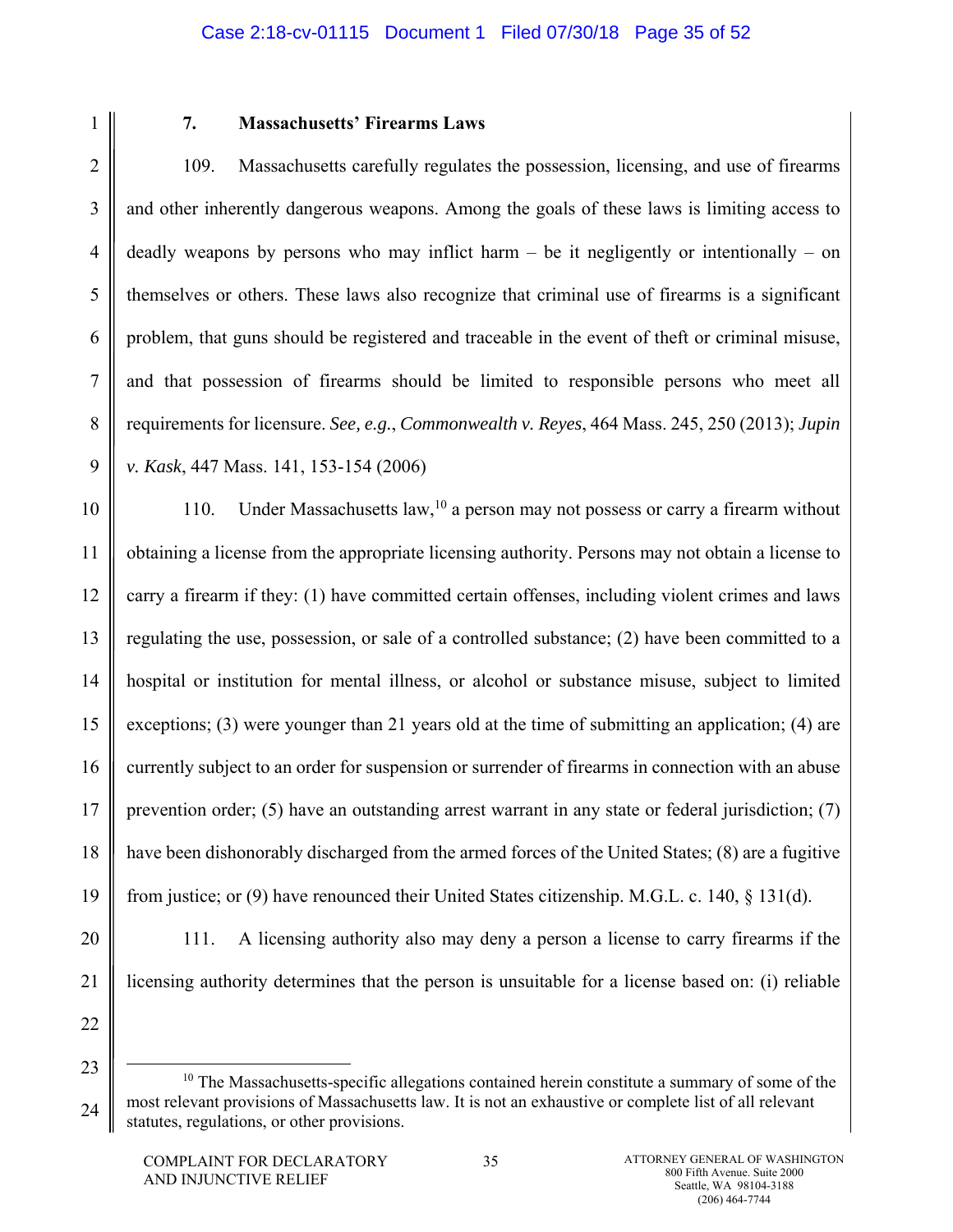#### Case 2:18-cv-01115 Document 1 Filed 07/30/18 Page 36 of 52

1 2 3 4 and credible information that the applicant or licensee has exhibited or engaged in behavior that suggests that, if issued a license, the applicant or licensee may create a risk to public safety; or (ii) existing factors that suggest that, if issued a license, the applicant or licensee may create a risk to public safety. M.G.L. c. 140, § 131(d).

5 6 7 8 9 10 11 12 13 112. Anyone who wishes to sell, rent, or lease firearms must apply for and obtain a license. Such licenses are valid for three years. No license may issue until an investigation into the applicant's criminal history has been completed. A licensee must record all sales of firearms to include a complete description of the firearm (including the make and type of firearm) and the person purchasing the firearm (including the person's sex, residence, and occupation). The police may inspect the premises of a licensee at all times. M.G.L. c. 140, §§ 122-124. Reports of all transactions must be made by licensees to Massachusetts's Department of Criminal Justice Information Services with information that includes the make, model, serial number, caliber, barrel length, and gun surface finish. 803 C.M.R. 10.00.

14 15 16 113. It is unlawful to manufacture a firearm in Massachusetts or to deliver a firearm to a dealer in Massachusetts without a serial number permanently inscribed on a visible metal surface of the firearm. M.G.L. 269, § 11E.

17 18 19 20 21 114. Anyone who purchases or obtains a firearm from any source other than a licensed dealer must, within seven days of receiving the firearm, report in writing to the Commissioner of the Massachusetts Department of Criminal Justice Information Services the name and address of the seller or donor and the buyer or donee, together with a complete description of the firearm, including the caliber, make, and serial number. M.G.L. c. 140, § 128B.

22 23 24 115. Only handguns that meet the safety and performance standards expressed in state law and regulations, including protection against accidental discharge and explosion upon firing, may be sold. M.G.L. c. 140D, § 123, clauses 18 to 20. The Secretary of the Massachusetts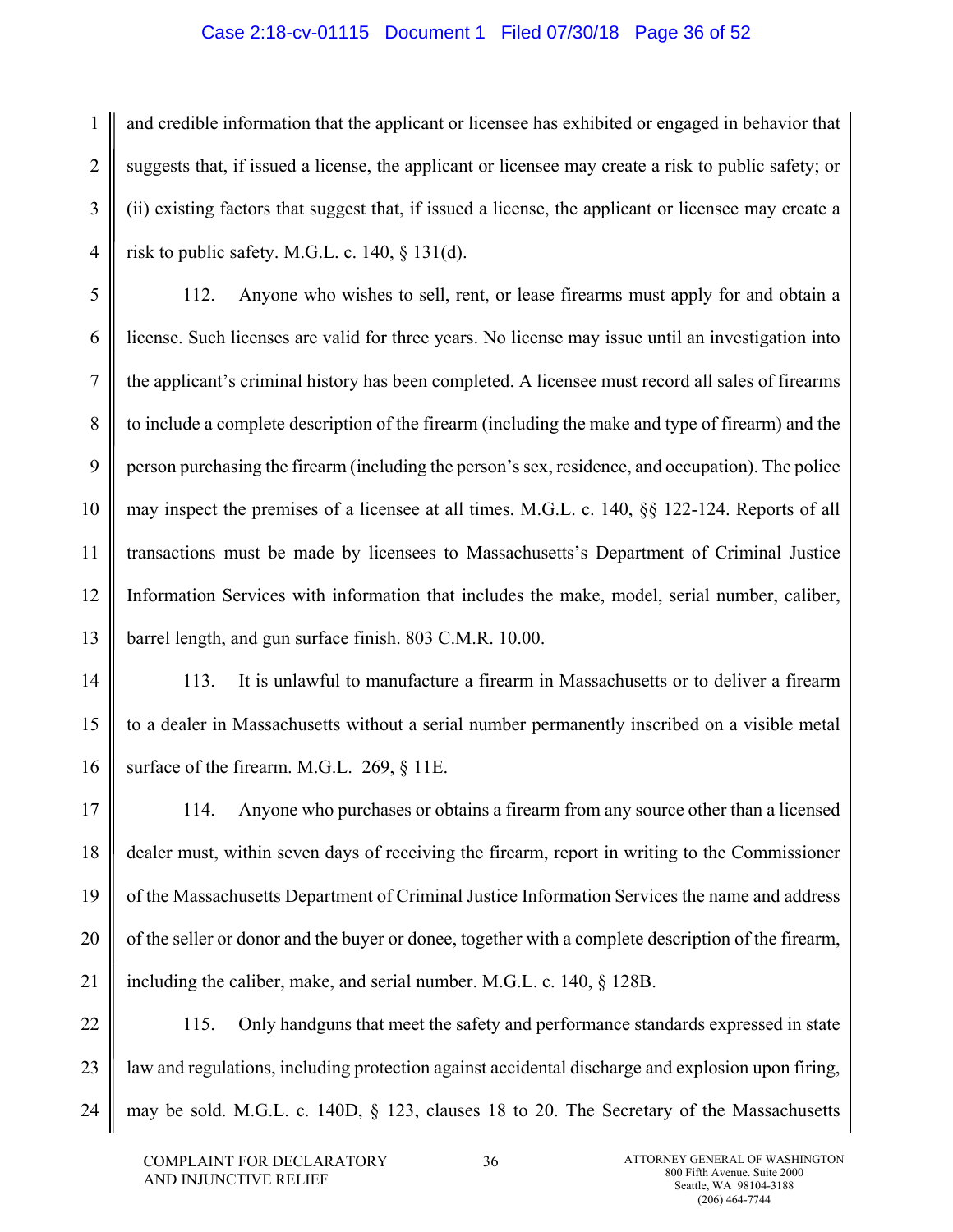### Case 2:18-cv-01115 Document 1 Filed 07/30/18 Page 37 of 52

1 2 Executive Office of Public Safety and Security has compiled an approved firearms roster, pursuant to M.G.L. 140, § 131-3/4 and 501 C.M.R. 7.00.

116. It is unlawful to sell, offer for sale, transfer, or possess any weapon, capable of discharging a bullet or shot, that is not detectable as a weapon or potential weapon by x-ray machines commonly used at airports or walk-through metal detectors. M.G.L. c. 140, § 131N.

117. The sale, transfer, or possession of an "Assault weapon," as defined in M.G.L. c. 140, § 121, is prohibited. M.G.L. c. 140, § 131M.

118. All firearms that are used in the commission of a crime must be traced by the licensing authority for the city or town in which the crime took place. M.G.L. c. 140, § 131Q.

10

3

4

5

6

7

8

9

# **8. Pennsylvania's Firearms Laws**

11 12 13 14 15 16 17 18 19 20 21 22 23 24 119. Pennsylvania, like the other states, also has a robust system of state firearms laws designed to keep the public safe and that would be undermined if the Government's action is allowed to stand. Section 6105 of the Pennsylvania's Firearms Act mandates that any person who has been convicted of certain enumerated offenses inside or outside of Pennsylvania "regardless of the length of sentence" or whose conduct meets certain specified criteria "shall not possess, use, control, sell, transfer or manufacture or obtain a license to possess, use, control, sell, transfer or manufacture a firearm in this Commonwealth." 18 Pa. C.S. § 6105(a). The definition of "firearm" in section 6105 "shall include" any weapons which are "designed to or may readily be converted to" expel any projectile by the action of an explosive or the frame or receiver of any such weapon. 18 Pa. C.S. § 6105(i). The "downloadable guns" that Defense Distributed promises to make available constitutes a "firearm" under this section of the Firearms Act because it is a weapon that is designed and, by 3D printing, "may readily be converted to" expel bullets by an explosive. *Id.* Depending on the underlying offense or criteria, violation of section 6105, by individuals who shall not possess, use, control, sell, transfer or manufacture the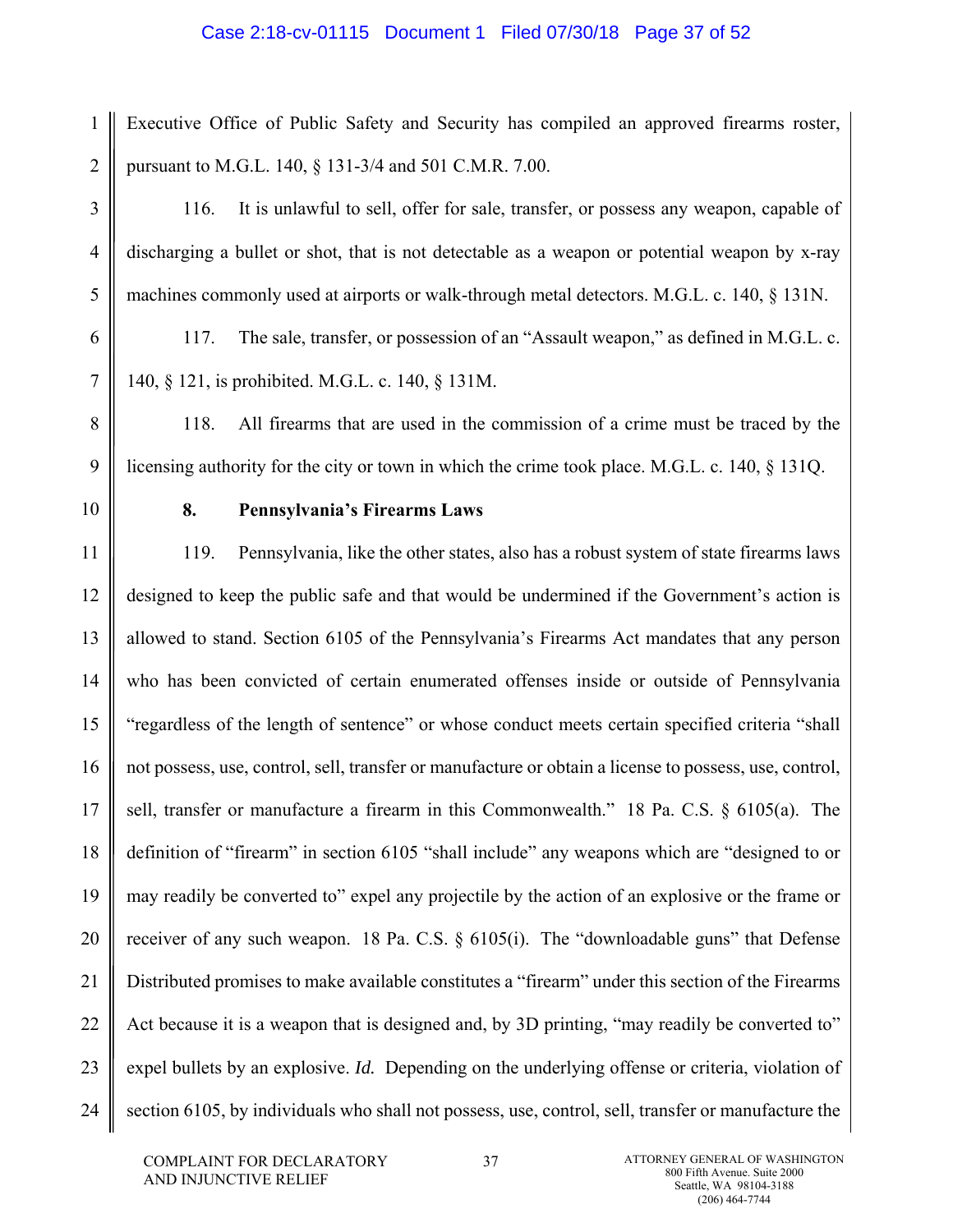#### Case 2:18-cv-01115 Document 1 Filed 07/30/18 Page 38 of 52

1 2 3 Defendants' firearm in the Commonwealth is a second degree felony or first or third degree misdemeanor. 18 Pa. C.S. § 6105(a)(1). Each firearm wrongly possessed by a felon constitutes a separate offense.

120. By law, the State Police "shall have the responsibility to administer the provisions of" Pennsylvania's Uniform Firearms Act, and are assigned certain specific duties thereunder. 18 Pa. C.S. § 6111.1.(a), (b). Among these duties, the State Police must: (1) review criminal histories, delinquency histories, and mental health histories of potential firearms' purchasers or transferees; make all reasonable efforts to identify the legal owner of any firearm confiscated or recovered by law enforcement; (3) establish a telephone number for inquires by licensed firearms manufacturer, importers, and dealers; and (4) provide information regarding the firearms laws and firearms safety. 18 Pa. C.S. § 6111.1

12 13 14 15 16 121. Section 6106 of the Firearms Act mandates, with limited exceptions, that, outside of one's home or "fixed place of business," firearms may not be carried in the Commonwealth "without a valid and lawfully issued license." 18 Pa. C.S. § 6106(a). Violation of this section constitutes a third degree felony unless the unlawful carrier of the firearm is "eligible" to have a valid license, in which case the violation is a first degree misdemeanor. *Id.*

17 18 19 20 21 22 23 24 122. Under section 6109 of the Firearms Act, a "license to carry a firearm" is required to carry a concealed firearm "on or about one's person or in a vehicle throughout this Commonwealth." 18 Pa. C.S. § 6109(a). In order to apply for a concealed carry license, you must be "21 years of age or older" and the application itself must be "uniform throughout this Commonwealth" and only "on a form prescribed by the Pennsylvania State Police." 18 Pa. C.S.  $§ 6109(b),(c)$ . In filling out the application, the licensee must identify one of the following reasons for applying for a firearm license: "self-defense, employment, hunting and fishing, target shooting, gun collecting or another proper reason." 18 Pa. C.S. § 6109(c).

4

5

6

7

8

9

10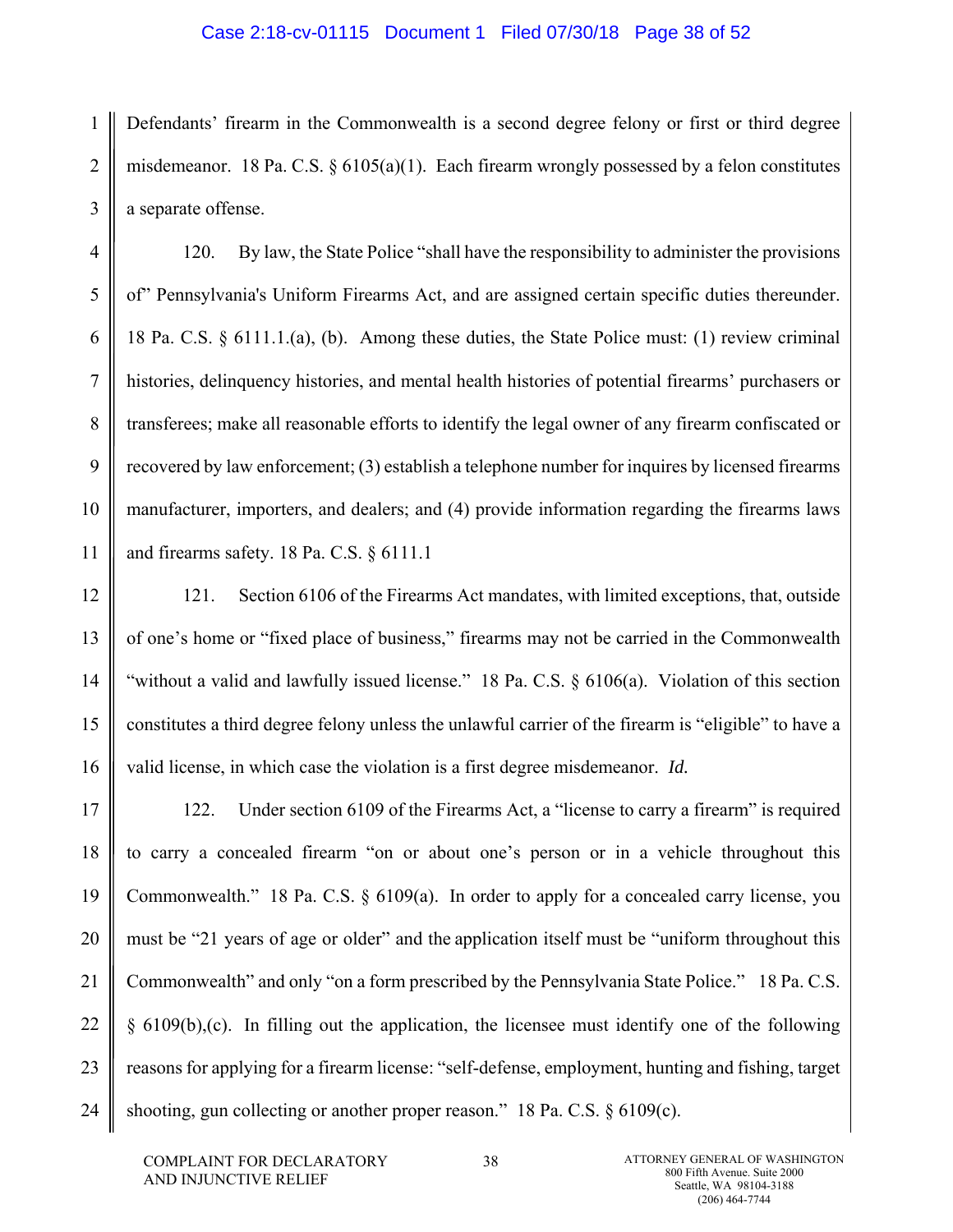### Case 2:18-cv-01115 Document 1 Filed 07/30/18 Page 39 of 52

1 2 3 4 5 6 7 123. Applicants must also sign and date the following statement under penalty of perjury, certifying that they have "never been convicted of a crime that prohibits [them] from possessing or acquiring a firearm under Federal or State law," are "of sound mind," and "have never been committed to a mental institution." *Id.* Applicants must also authorize the relevant law enforcement officials to research all records necessary to verify the certification and promise to "promptly notify" them if they are issued a license but later "knowingly become ineligible to legally possess or acquire firearms." *Id.* 

8 9 10 11 12 13 14 124. Then, before a license is issued, the sheriff must "conduct [an] investigation" of the applicant including an investigation of the applicant's "record of criminal conviction," whether or not the applicant "is under indictment for or has ever been convicted of a crime punishable by imprisonment exceeding one year," and has a "character and reputation" such that the applicant "will not be likely to act in a manner dangerous to public safety." 18 Pa. C.S. § 6109(d). The sheriff must also "conduct a criminal background, juvenile delinquency and mental health check." *Id* 

15 16 17 18 19 125. As can be seen, these various requirements and background checks serve to keep Pennsylvanians safe by keeping guns out of the hands of those who should not have access to them. This system, however, will be effectively nullified if those ineligible to buy or possess firearms can avoid the legal prerequisites for lawful possession by simply printing an untraceable gun at home or elsewhere.

20

## **9. District of Columbia's Firearms Laws**

21 22 23 126. The District of Columbia, like the States, has a comprehensive statutory scheme regulating the possession, licensing, and registration of firearms. Certain types of weapons are prohibited entirely.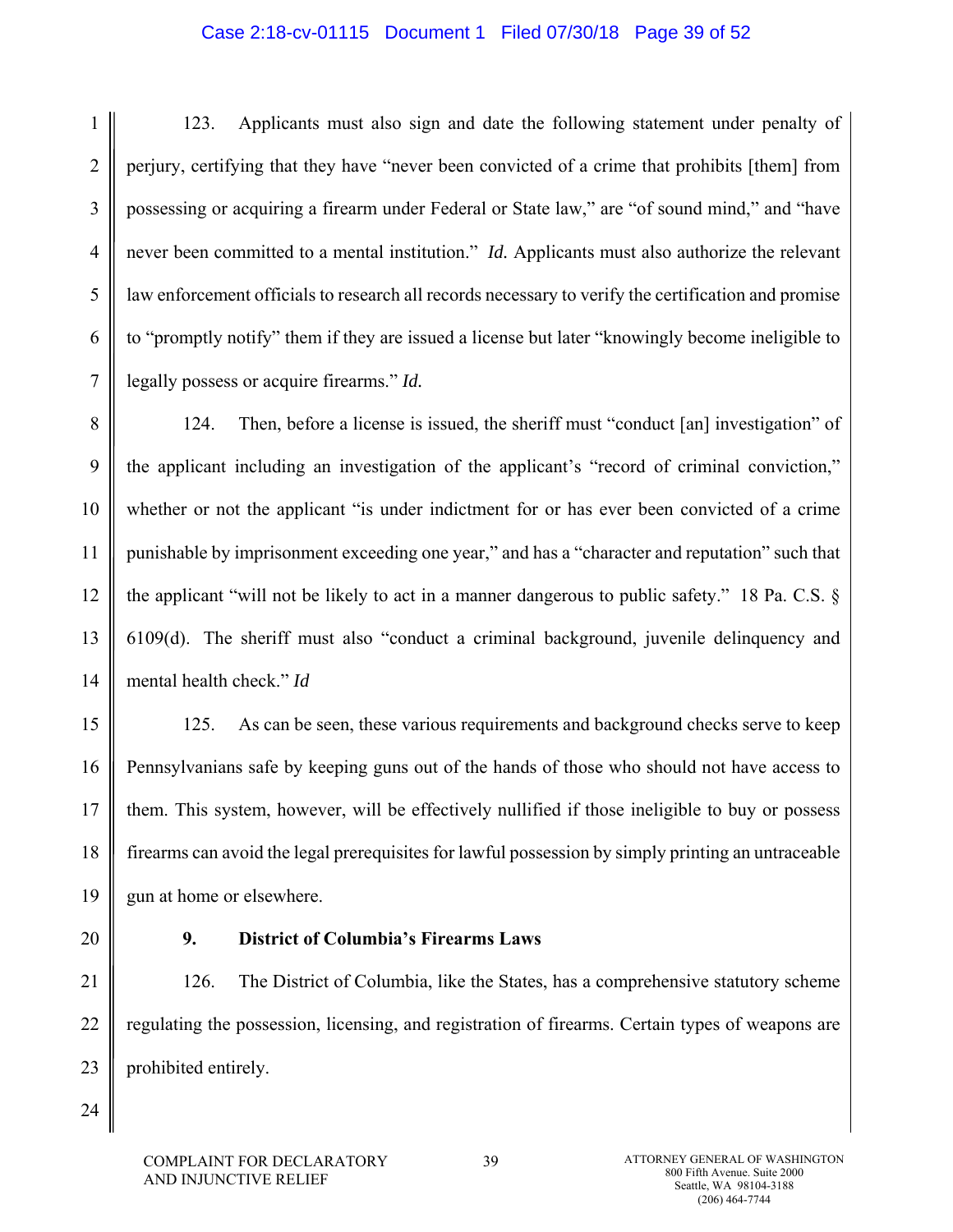## Case 2:18-cv-01115 Document 1 Filed 07/30/18 Page 40 of 52

1 2 3 4 5 6 7 8 9 127. District of Columbia law prohibits certain persons from registering firearms.<sup>11</sup> For example, persons cannot register firearms if they have been acquitted by reason of insanity within the last five years, or have been voluntarily or involuntarily committed to a mental hospital or institution in that time. D.C. Code § 7-2502.03. Other persons prohibited from registering firearms include persons convicted of a felony, persons with a history of violent behavior, under indictment for a crime of violence or a weapons offense, or convicted within the previous five years of: (a) use, possession, or sale of any narcotic or dangerous drug; (b) assault or threats; (c) two or more impaired driving offenses; (d) intrafamily offenses punishable as misdemeanors; or (e) stalking. D.C. Code  $\S$  7-2502.03(a)(2)–(4).

10 11 12 128. The District of Columbia also prohibits the registration of certain types of firearms, including "unsafe" pistols, assault weapons, and .50 caliber firearms. D.C. Code §§ 7- 2502.02, 7-2501.01(3A)(A) (defining "assault weapon").

13 14 15 16 17 129. One of the cornerstones of the District of Columbia's firearms regulatory structure is the use of background checks. All persons seeking to register a firearm (or obtain a license to carry concealed) are subject to background checks. D.C. Code § 7-2502.04(a); § 22- 4506. The purpose of the background check is simple and obvious: to ensure that persons prohibited by law from possessing firearms are unable to do so.

18 19 20 21 130. The Government's "temporary modification" of the USML Category I to permit "any United States person" to "access, discuss, use, reproduce, or otherwise benefit from" CAD files for the automated production of 3-D printed weapons quite literally nullifies the District of Columbia's laws prohibiting certain categories of persons from possessing firearms.

22 23

<sup>&</sup>lt;sup>11</sup> Registration is a prerequisite to firearm possession and carrying in the District of Columbia. D.C. Code § 7-2502.01(a). *See also* D.C. Code § 22-4504 (license required to carry firearm within the District "either openly or concealed").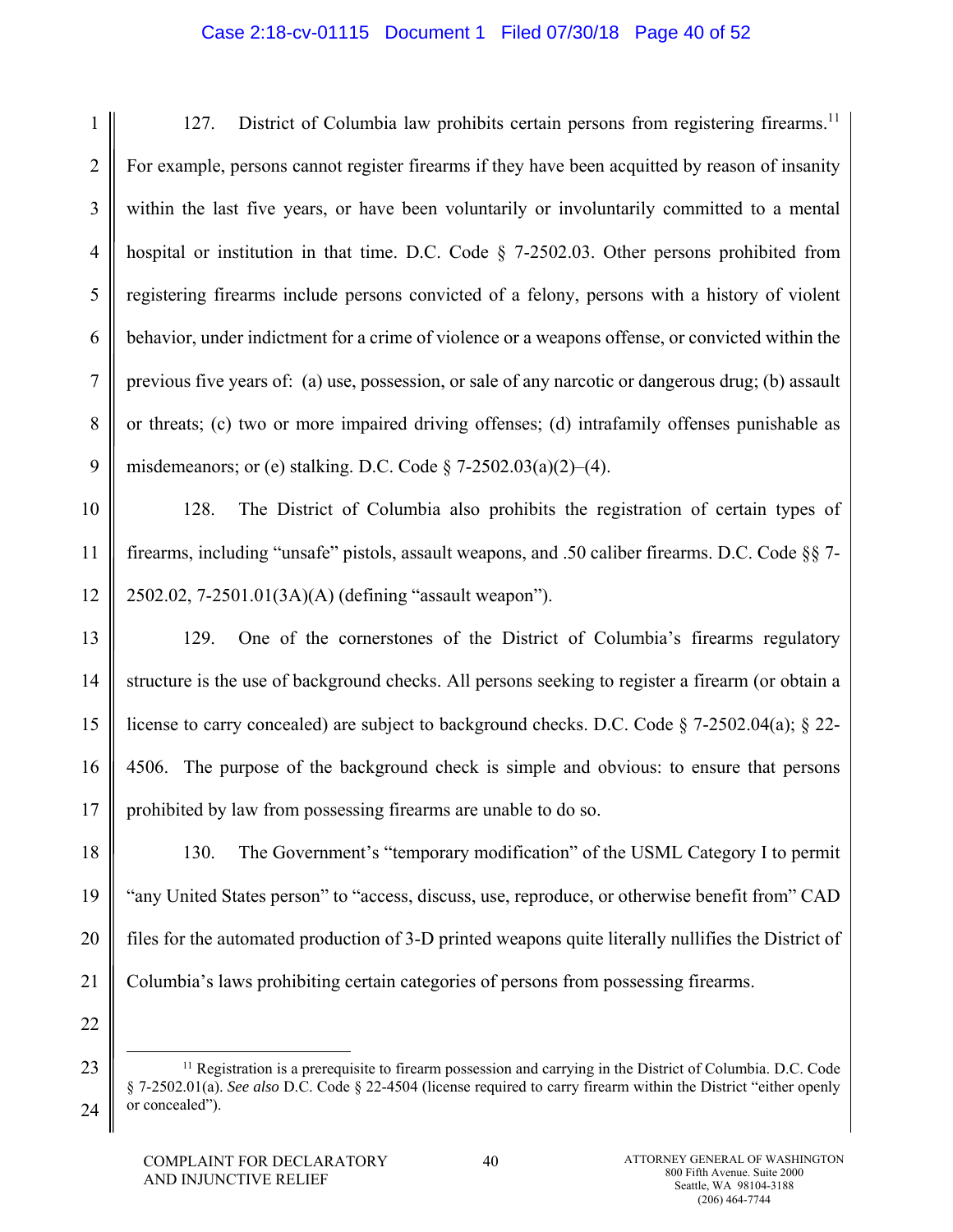# Case 2:18-cv-01115 Document 1 Filed 07/30/18 Page 41 of 52

| 1              | If the "temporary modification" is left in place, the District of Columbia stands<br>131.                    |
|----------------|--------------------------------------------------------------------------------------------------------------|
| $\overline{2}$ | to suffer extreme and irreparable harm. Persons ineligible to possess firearms under District of             |
| 3              | Columbia law will easily be able to obtain downloadable guns that they can produce at home                   |
| $\overline{4}$ | using a 3-D printer, and even produce guns which are explicitly prohibited in the District because           |
| 5              | they are assault weapons such as the AR-15. See D.C. Code Sec. $7-2501.01(3A)(A)$ (defining                  |
| 6              | assault weapons). District of Columbia law enforcement will have no means of detecting such                  |
| 7              | weapons using standard equipment such as metal detectors, and no means of tracing such                       |
| 8              | weapons because they have no serial numbers. In sum, the Government's actions are an extreme                 |
| 9              | infringement on the District of Columbia's right to enact and enforce its public safety laws.                |
| 10             | <b>CAUSES OF ACTION</b><br>V.                                                                                |
| 11             | <b>Count I:</b><br>Violation of the Administrative Procedure Act-Ultra Vires Conduct                         |
| 12             | 132.<br>All of the foregoing allegations are repeated and realleged as though fully set                      |
| 13             | forth herein.                                                                                                |
| 14             | 133.<br>Under the Administrative Procedure Act (APA), a court must set "aside agency                         |
| 15<br>16       | action that is "in excess of statutory jurisdiction, authority, or limitations, or short of statutory        |
| 17             | right." 5 U.S.C. § 706(2)(C).                                                                                |
| 18             | The Government Defendants' enactment of a "temporary modification" of the<br>134.                            |
| 19             | USML Category I so as to deregulate CAD files used for the production of 3-D printed guns                    |
| 20             | constitutes a final agency action that is <i>ultra vires</i> and should be set aside by the Court. Likewise, |
| 21             | Defendants approval of the CAD files for public release and effective removal from USML                      |
| 22             | Category I constitutes a final agency action that is ultra vires and should be set aside by the              |
| 23             | Court.                                                                                                       |
|                |                                                                                                              |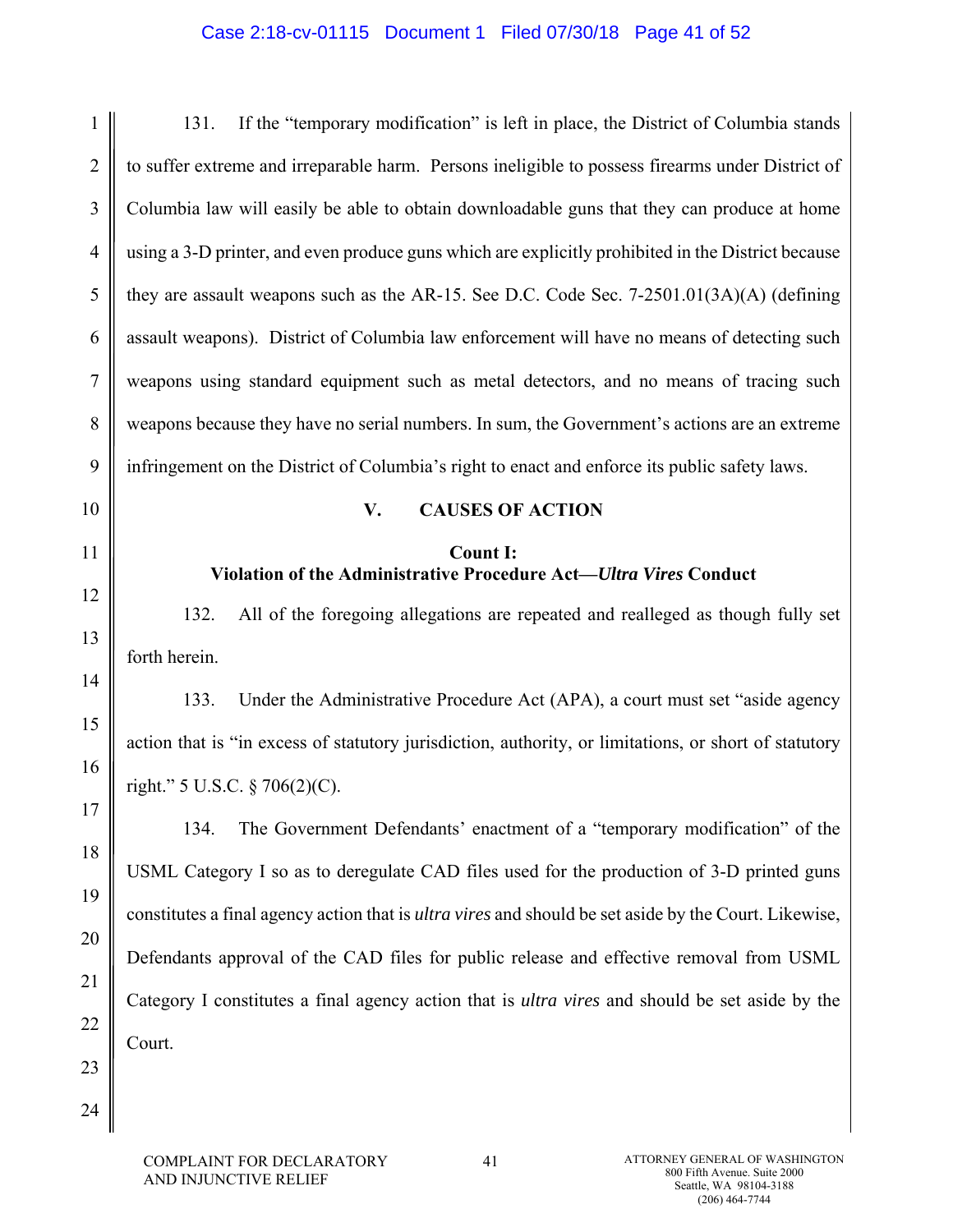## Case 2:18-cv-01115 Document 1 Filed 07/30/18 Page 42 of 52

1 2 3 4 135. The Government Defendants may only exercise the authority conferred to them by statute. Neither the AECA nor ITAR confer upon the Government Defendants the power to modify the USML Category I, temporarily or otherwise, without 30 days' notice to the relevant Congressional committees and without concurrence of the Defense Department.

136. Upon information and belief, the Government Defendants did not provide advance notice of the proposed temporary modification to the House Committee on Foreign Affairs and to the Committee on Foreign Relations of the Senate, and did not receive the concurrence of the Secretary of Defense, before enacting the modification on July 27, 2018.

137. According to Rep. Engel, Ranking Member of the House Committee on Foreign Affairs, notice of the terms of the settlement has not been provided by the President or the State Department. *See* "Engel Decries State Department Policy to Allow 3-D Gun Printing," Press Release (July 20, 2018), *available at* https://democrats-foreignaffairs.house.gov/news/pressreleases/engel-decries-state-department-policy-allow-3-d-gun-printing, attached hereto as Ex. 8.

138. The Government Defendants also lack statutory authority to determine that the Plaintiffs' CAD files should be removed from the Category I list and approval of the CAD files for public release without following the "established procedures" for commodity jurisdiction. This is especially relevant here because, in effect, the "temporary modifications" and approval for public release at issue will negate—in large part—the need for final rulemaking with respect to the data at issue, because once the data is on the internet, the damage to the national security and public safety in the State of Washington will be irreparable.

139. In addition, although ITAR allows the Deputy Assistant Secretary for Defense Trade Controls to order the temporary modification of any ITAR regulation, it may do so only "in the interest of the security and foreign policy of the United States." 22 C.F.R. § 126.2.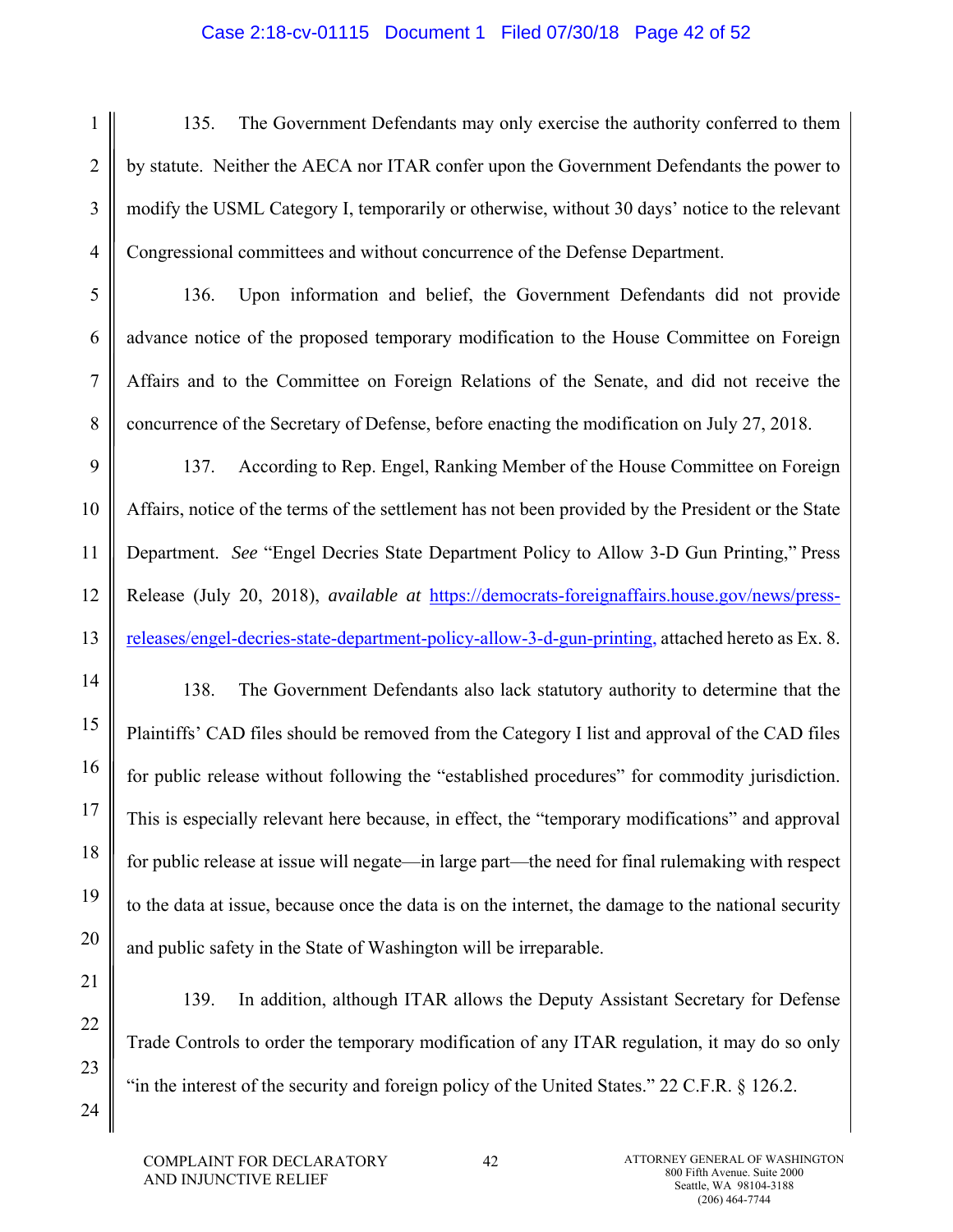## Case 2:18-cv-01115 Document 1 Filed 07/30/18 Page 43 of 52

1 3 4 140. The temporary modification enacted by DDTC on July 27, 2018 and the approval of the CAD files for public release sent the same day are not in the interest of the security and foreign policy of the United States, and, upon information and belief, Government Defendants have made no determination otherwise.

141. In addition, Government Defendants lack statutory authority to permit "any United States person" to "access, discuss, use, reproduce, or otherwise benefit" from CAD files for the automated production of 3-D printed weapons, as this would allow "any United States person" to manufacture, possess, and sell firearms made from the files. As such, this provision would violate numerous provisions of Washington's statutory scheme regulating firearms, including laws that promote public safety by keeping guns out of the hands of minors, persons convicted of violent felonies, the mentally ill, and persons subject to various protection and nocontact orders. For similar reasons, this provision would also violate numerous provisions of the federal Gun Control Act, including 18 U.S.C.  $\S$  922(x)(2) (prohibiting handgun possession by minors),  $\S 922(g)$  (prohibiting firearm possession by felons and domestic abusers), and  $\S$  $922(p)$  (prohibiting the manufacture of undetectable firearms). Government Defendants lack any authority to amend, rescind, or waive any portion of these laws.

23

24

2

5

6

7

8

9

10

11

12

13

14

15

16

142. For these reasons, the State of Washington is entitled to a declaration that the "temporary modification" is invalid, and an injunction requiring Government Defendants to rescind the temporary modification and restore the status quo until a proper administrative process is completed.

## **Count II:**

**Violation of the Administrative Procedure Act—Action Not in Accordance with Law** 

143. All of the foregoing allegations are repeated and realleged as though fully set

43 **ATTORNEY GENERAL OF WASHINGTON** 800 Fifth Avenue. Suite 2000 Seattle, WA 98104-3188 (206) 464-7744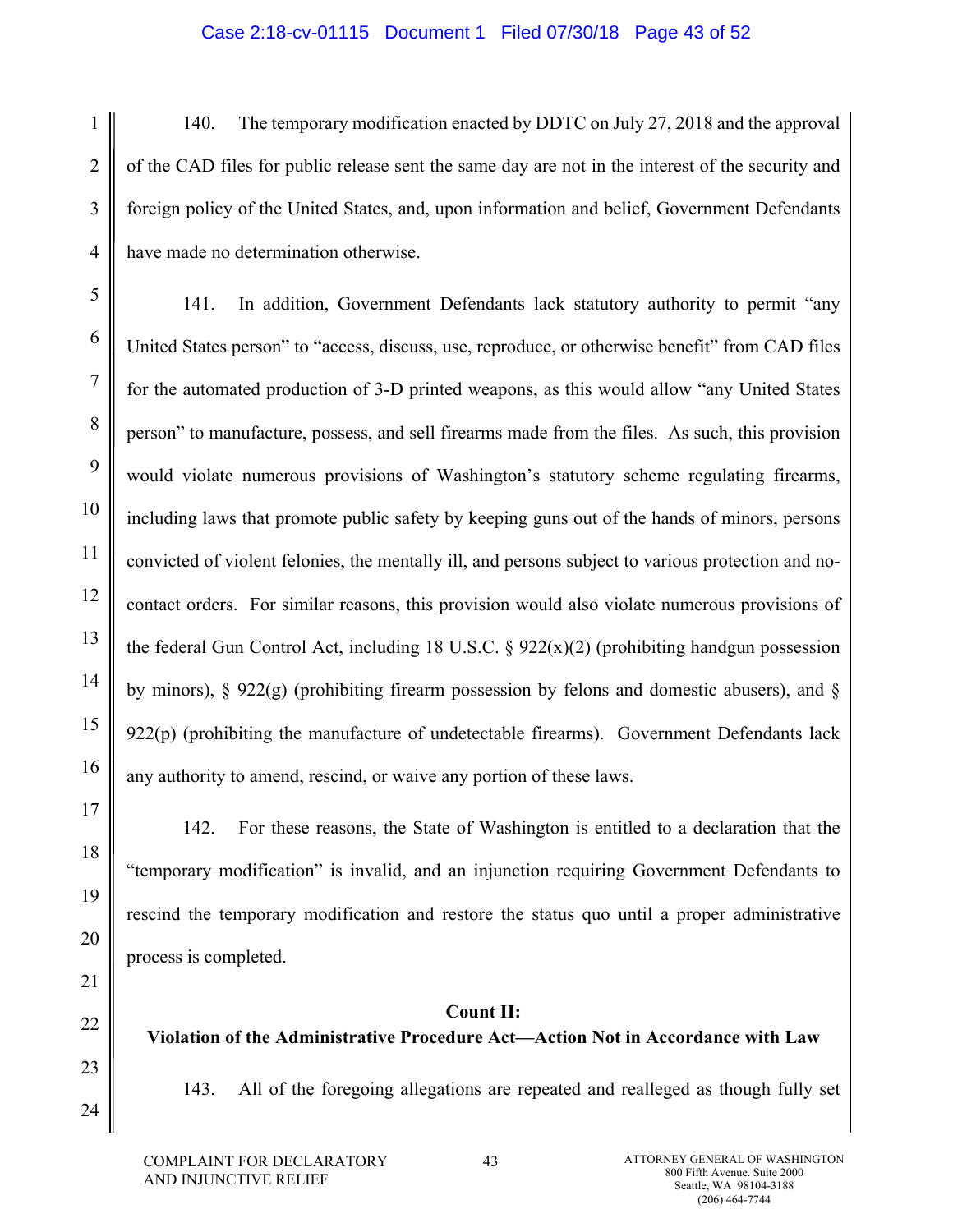## Case 2:18-cv-01115 Document 1 Filed 07/30/18 Page 44 of 52

1 forth herein.

2

3

4

5

6

7

8

9

10

11

12

13

14

15

16

17

18

19

20

144. Under the APA, a court must set aside agency action that is "not in accordance with law." 5 U.S.C. § 706(2)(A).

145. As alleged above, upon information and belief, Government Defendants did not give 30 days' notice to the required Congressional Committees or receive concurrence from the Secretary of Defense before enacting the "temporary modification" of USML Category I to remove the CAD files at issue from ITAR regulation on July 27, 2018 as well as the approval of the CAD files for public release on the same day.

146. Upon information and belief, Government Defendants also did not follow established procedures before granting Defense Distributed an exception to ITAR jurisdiction.

147. Furthermore, it is unlawful for Government Defendants to permit "any United States person" to "access, discuss, use, reproduce, or otherwise benefit from" CAD files for the automated production of 3-D printed weapons, as this purports to allow prohibited individuals to possess, manufacture, and sell firearms made using such files, in violation of existing state and federal law.

148. For these reasons, the State of Washington is entitled to a declaration that the "temporary modification" is invalid, and an injunction requiring Government Defendants to rescind the temporary modification and restore the status quo until a proper administrative process is completed.

21 22

23

24

**Count III: Violation of the Administrative Procedure Act—Arbitrary and Capricious Agency Action** 

149. All of the foregoing allegations are repeated and realleged as though fully set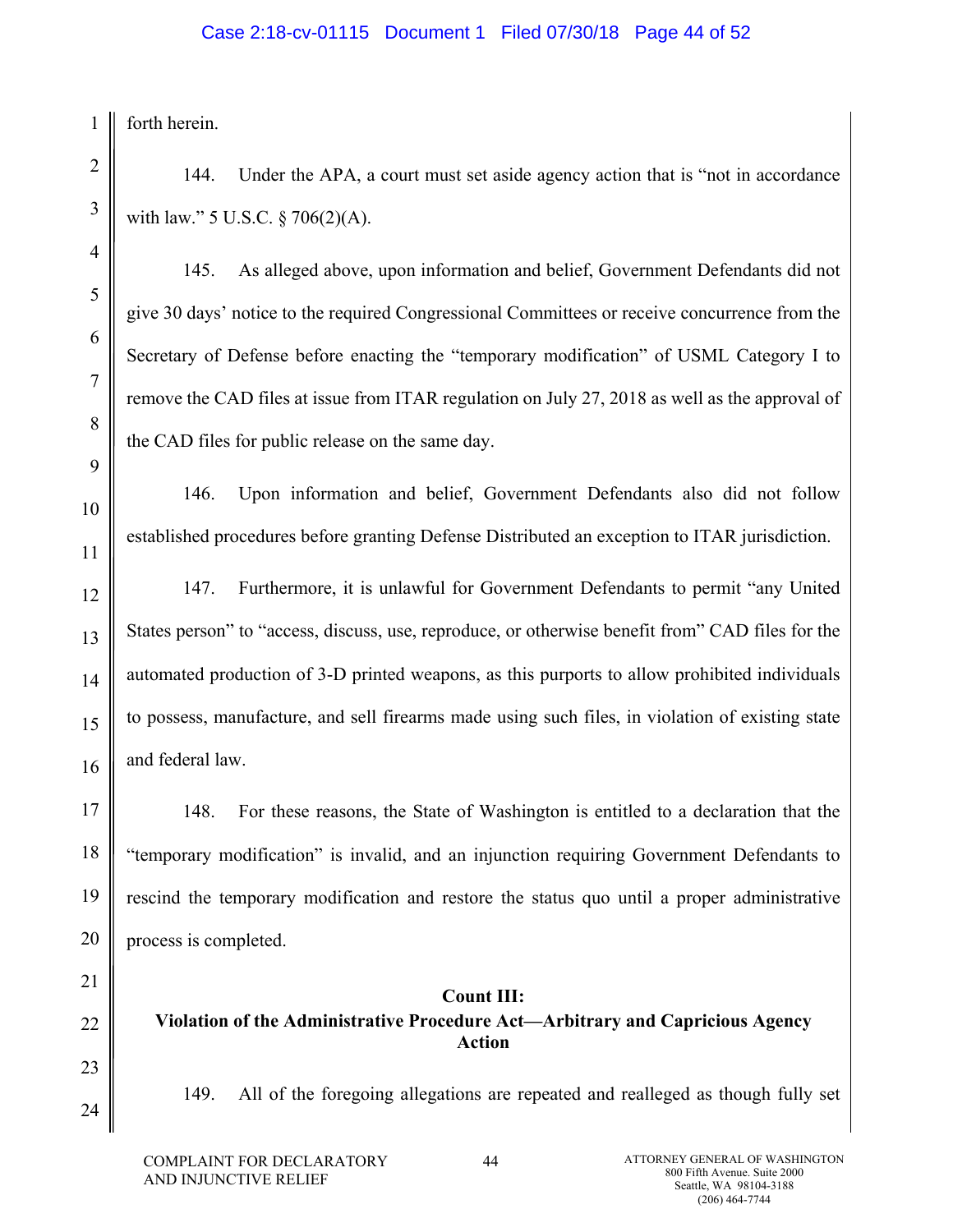forth herein.

1

150. Under the APA, a court must set "aside agency action" that is "arbitrary, capricious, an abuse of discretion, or otherwise not in accordance with the law," 5 U.S.C. § 706(2)(A).

151. A court may hold that an agency action is arbitrary and capricious when the agency has failed to consider relevant evidence or articulate a satisfactory explanation for its action. An agency's departure from prior practice can serve as an additional basis for finding an agency's action to be arbitrary and capricious.

152. Upon information and belief, Government Defendants have provided no explanation for the Government's complete reversal of its position on the CAD files at issue. The Government has released no reports, studies, or analyses to explain why CAD files for the automated production of 3-D printed weapons should be removed from ITAR regulation or that the files should be publically released. It appears that Government Defendants have also failed to consider or acknowledge the serious national security concerns or the threat to public safety posed to states, including the Plaintiff States, created by the export of the CAD files.

153. Government Defendants' enactment of a "temporary modification" to exclude the CAD files at issue from ITAR jurisdiction, the approval of the CAD files for public release, and the agreement to permit "any United States person" to "access, discuss, use, reproduce, or otherwise benefit from" the CAD files is arbitrary and capricious because the Government has not offered a reasoned explanation for ignoring or countermanding its earlier factual determinations. It is also arbitrary and capricious because it is contrary to the purposes of AECA, which requires the State Department to administer AECA to reduce the international trade in arms and avoid destabilizing effects abroad through arms export. *See* 22 U.S.C. § 2751. It is also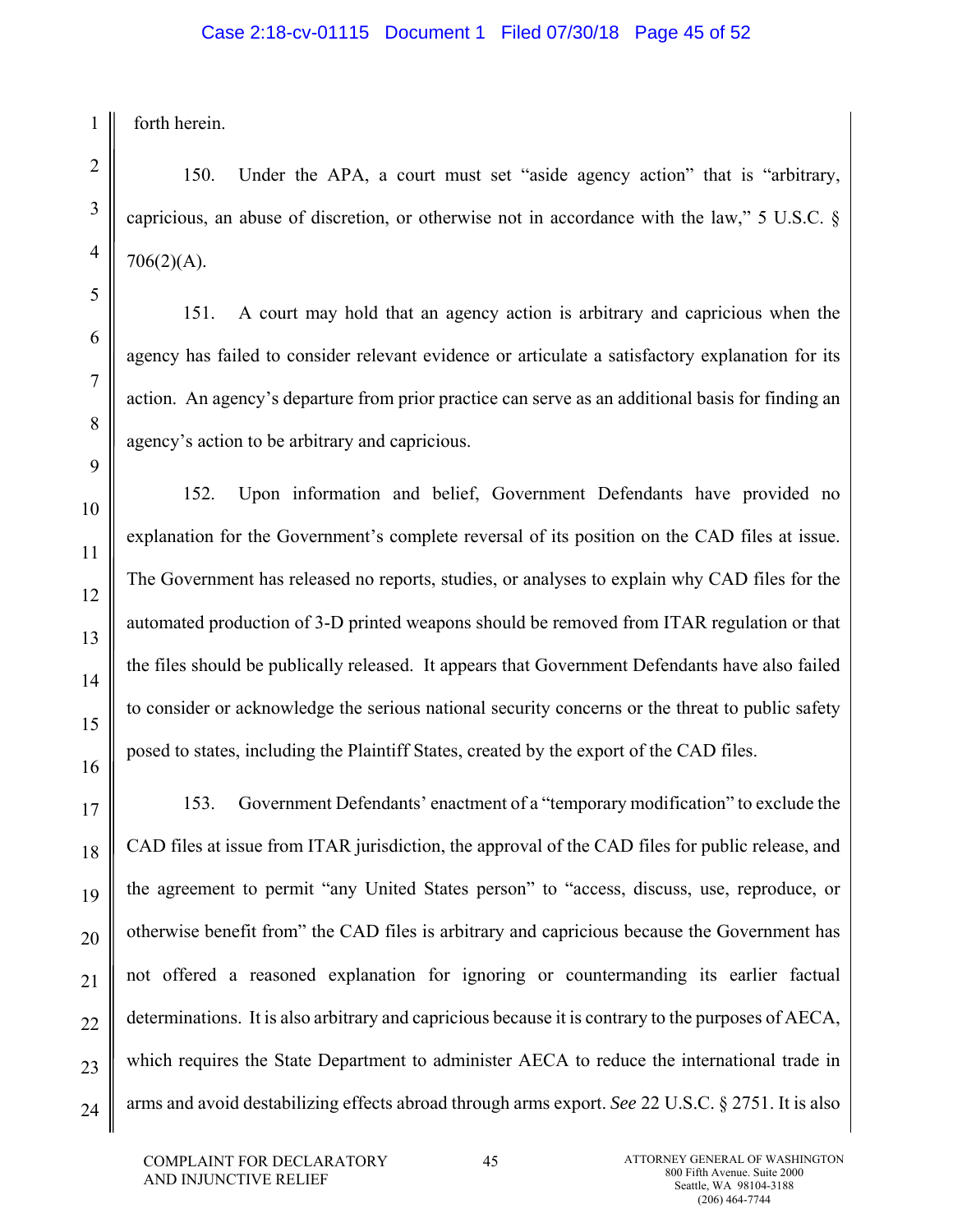## Case 2:18-cv-01115 Document 1 Filed 07/30/18 Page 46 of 52

arbitrary and capricious because it is an extreme infringement of the Plaintiff States' sovereign right to exercise its police power by enacting and enforcing public safety laws that restrict certain persons' possession of firearms and provide for licensing and tracking gun ownership.

154. For these reasons, the Plaintiff States are entitled to a declaration that the "temporary modification" is invalid, and an injunction requiring Government Defendants to rescind the temporary modification and restore the status quo until a proper administrative process is completed.

# **Count IV: Violation of the Tenth Amendment**

10 11 155. All of the foregoing allegations are repeated and realleged as though fully set forth herein.

156. The structure and limitations of federalism allow the States great latitude under their police powers to legislate as to the protection of the lives, limbs, health, comfort, and quiet of all persons. The police power is a critical function reserved to the States by the Tenth Amendment.

157. While the regulation of health and safety is primarily and historically a matter of State and local concern, the Federal Government can set uniform national standards in these areas—but only if Congress makes its intent to alter the usual constitutional balance between the States and the Federal Government "unmistakably clear" in the language of the statute.

158. Government Defendants' enactment of a "temporary modification" to the USML permitting "any United States person" to "access, discuss, use, reproduce, or otherwise benefit from" CAD files for the automated production of 3-D printed weapons and the approval of the CAD files for public release purports to allow any U.S. citizen to manufacture and use an

1

2

3

4

5

6

7

8

9

12

13

14

15

16

17

18

19

20

21

22

23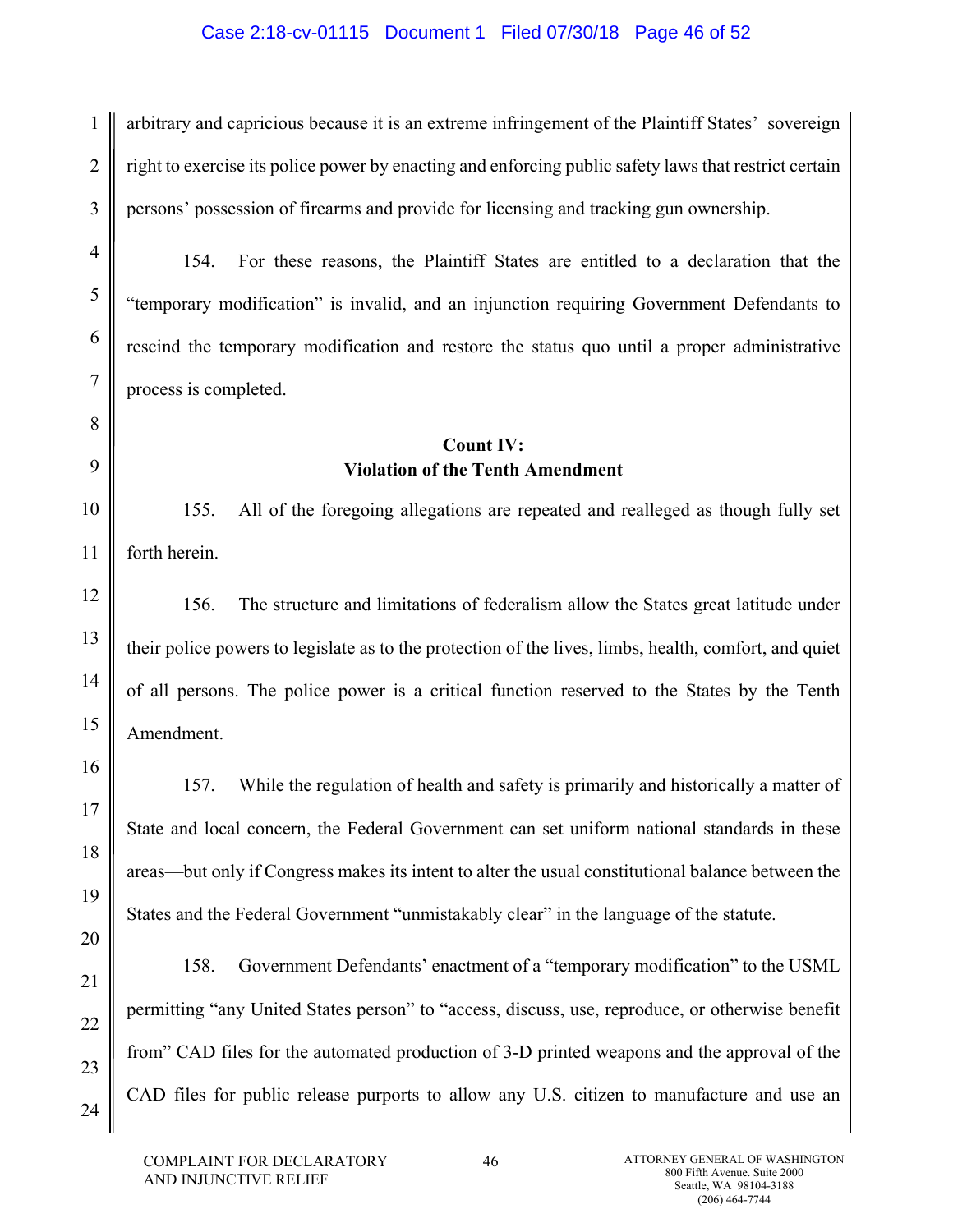### Case 2:18-cv-01115 Document 1 Filed 07/30/18 Page 47 of 52

undetectable and untraceable weapon—regardless of their age, mental health status, or criminal history—in violation of Washington's public safety laws.

3

1

2

159. Government Defendants' action infringes on the Plaintiff States' exercise of its police power and enforcement of its safety laws, including (i) prohibiting certain United States persons from possessing firearms—such as minors, persons convicted of violent felonies, the mentally ill, and persons subject to various protection and no-contact orders; (ii) regulating the acquisition and tracking the ownership of firearms; (iii) using serial numbers to trace weapons; and (iv) keeping government buildings and other public places safe through the use of metal detectors.

160. Government Defendants were not authorized by Congress to infringe upon the Plaintiff States' police power to this extreme degree, which is well outside the scope of any authority delegated by AECA. Indeed, Government Defendants failed even to follow the required administrative procedures before enacting the temporary modification, including providing Congress with 30 days' notice and obtaining the Secretary of Defense's concurrence. Rather, Government Defendants enacted the temporary modification unilaterally on July 27, 2018, completely reversing the Government's previous position as to the CAD files at issue while sidestepping Congressional review and flouting APA requirements.

161. As such, the State of Washington is entitled to a declaration that the "temporary modification" is an unconstitutional violation of the Tenth Amendment, and an injunction requiring Government Defendants to rescind the temporary modification and restore the status quo until a proper administrative process is completed.

COMPLAINT FOR DECLARATORY AND INJUNCTIVE RELIEF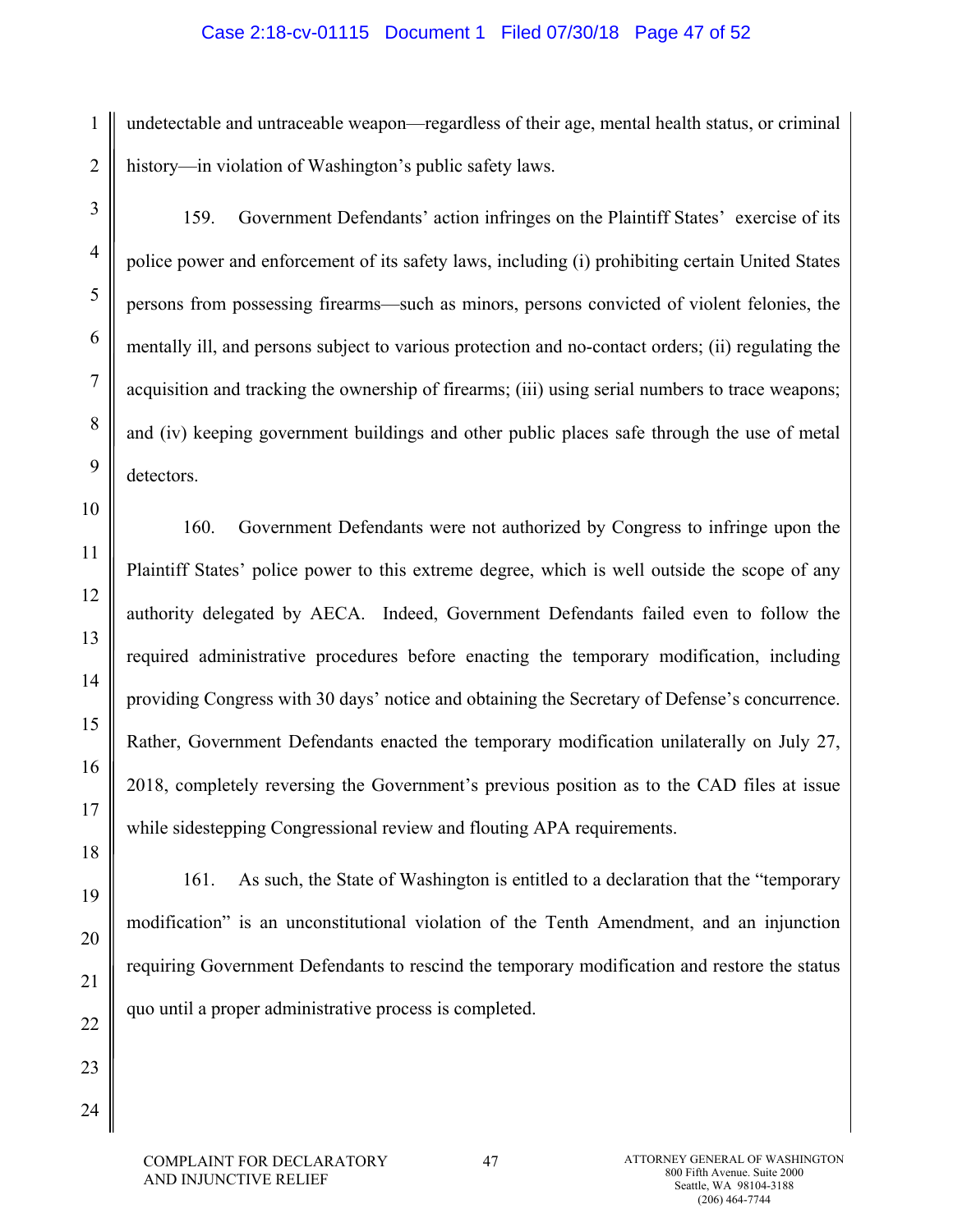|                | VI.<br><b>PRAYER FOR RELIEF</b>                                                             |
|----------------|---------------------------------------------------------------------------------------------|
| $\overline{2}$ | WHEREFORE, the State of Washington requests that the Court enter a judgment against         |
| 3              | Defendants and award the following relief:                                                  |
| $\overline{4}$ | Declare that the "temporary modification" of the USML Category I and<br>a.                  |
| 5              | the approval of the CAD files for public release are unlawful and <i>ultra vires</i> agency |
| 6              | action, including to the extent it purports to permit "any United States person" to "use,   |
| $\overline{7}$ | reproduce or otherwise benefit from" the files at issue in violation of state and federal   |
| 8              | law;                                                                                        |
| 9              | Declare that the "temporary modification" of the USML Category I and<br>b.                  |
| 10             | approval of the CAD files for public release are an unconstitutional violation of the Tenth |
| 11             | Amendment;                                                                                  |
| 12             | Declare that the "temporary modification" of the USML Category I and<br>c.                  |
| 13             | approval of the CAD files for public release are null and void;                             |
| 14             | $\mathbf{d}$ .<br>Issue an injunction requiring Defendants to rescind the "temporary        |
| 15             | modification" of the USML Category I and to rescind the approval of the CAD files for       |
| 16             | public release;                                                                             |
| 17             | Issue an injunction prohibiting Defendants and anyone acting in concert<br>e.               |
| 18             | with them from taking any action inconsistent with the rescission of the "temporary         |
| 19             | modification" of the USML Category I and the rescission of the approval of the CAD          |
| 20             | files for public release;                                                                   |
| 21             | f.<br>Award the State its costs and reasonable attorneys' fees; and                         |
| 22             | Award such additional relief as the interests of justice may require.<br>g.                 |
| 23             | Respectfully submitted this 30th day of July, 2018.                                         |
| 24             |                                                                                             |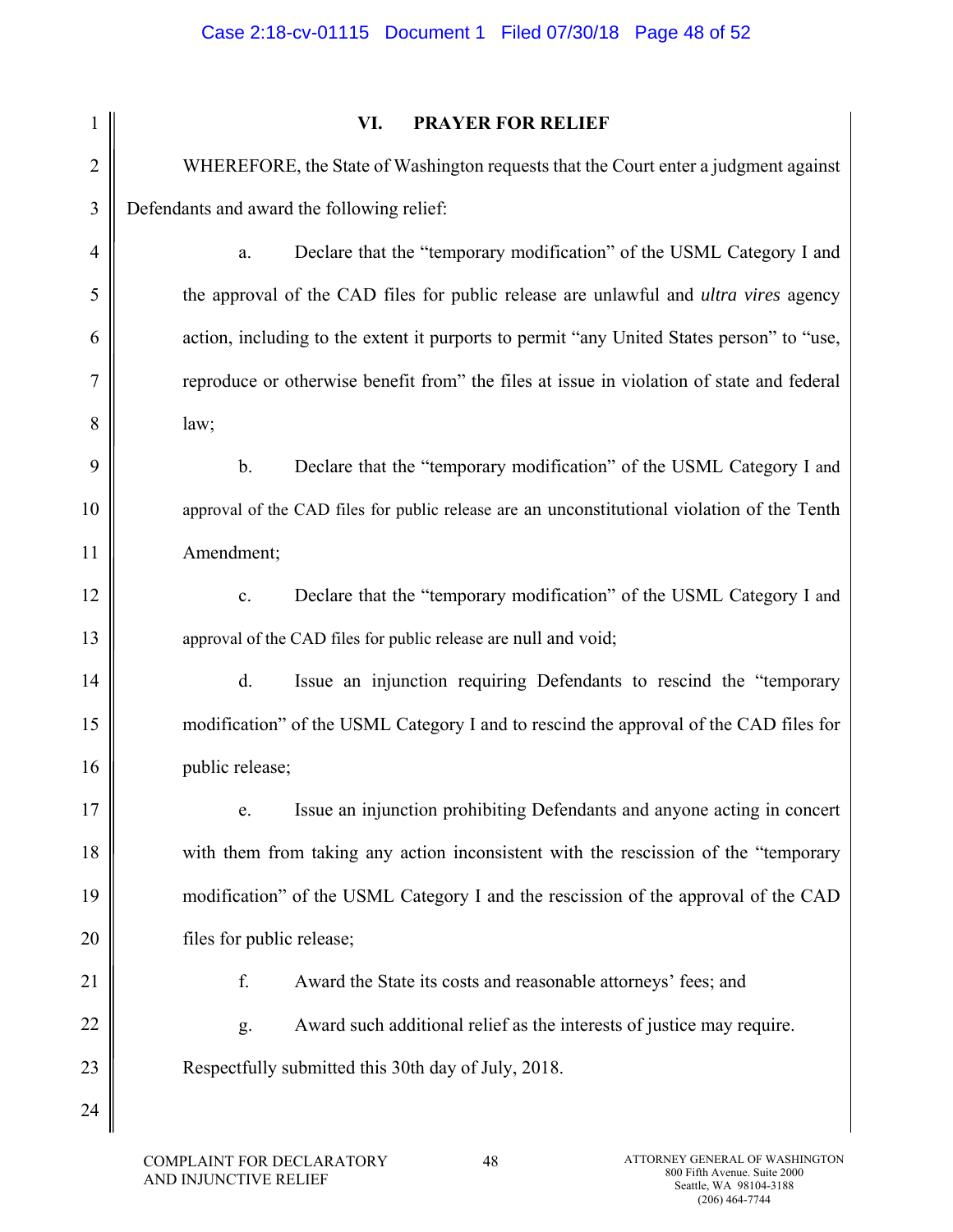|                | <b>ROBERT W. FERGUSON</b>                                           |
|----------------|---------------------------------------------------------------------|
|                | <b>Attorney General</b>                                             |
| $\overline{2}$ |                                                                     |
|                | <b>S</b> Jeffrey Rupert                                             |
| 3              | JEFFREY RUPERT, WSBA #45037                                         |
|                | Division Chief                                                      |
| 4              | KRISTIN BENESKI, WSBA #45478                                        |
|                | <b>Assistant Attorney General</b>                                   |
| 5              | TODD BOWERS, WSBA #25274                                            |
| 6              | Deputy Attorney General<br>JEFF SPRUNG, WSBA #23607                 |
|                | <b>Assistant Attorney General</b>                                   |
| 7              | JeffreyR2@atg.wa.gov                                                |
|                | KristinB1@atg.wa.gov                                                |
| 8              | ToddB@atg.wa.gov                                                    |
|                | JeffS2@atg.wa.gov                                                   |
| 9              | Attorneys for Plaintiff State of Washington                         |
|                |                                                                     |
| 10             |                                                                     |
|                | <b>GEORGE JEPSEN</b>                                                |
| 11             | Attorney General of Connecticut                                     |
|                |                                                                     |
| 12             | /s/Kimberly Massicotte                                              |
|                | KIMBERLY MASSICOTTE, CT-04111                                       |
| 13             | <b>Associate Attorney General</b>                                   |
| 14             | JOSEPH RUBIN, CT-00068                                              |
|                | <b>Associate Attorney General</b><br>MAURA MURPHY OSBORNE, CT-19987 |
| 15             | <b>Assistant Attorney General</b>                                   |
|                | Connecticut Office of Attorney General                              |
| 16             | 55 Elm St.                                                          |
|                | P.O. Box 120                                                        |
| 17             | Hartford, CT 06141-0120                                             |
|                | Attorneys for Plaintiff State of Connecticut                        |
| 18             |                                                                     |
|                |                                                                     |
| 19             | <b>BRIAN E. FROSH</b>                                               |
|                | Attorney General of Maryland                                        |
| 20             |                                                                     |
|                | /s/ Julia Doyle Bernhardt                                           |
| 21             | <b>JULIA DOYLE BERNHARDT</b><br><b>JENNIFER KATZ</b>                |
|                | <b>Assistant Attorneys General</b>                                  |
| 22             | Office of the Attorney General                                      |
| 23             | 200 Saint Paul Place, 20th Floor                                    |
|                | Baltimore, MA 21202                                                 |
| 24             | $(410)$ 576-7291                                                    |
|                |                                                                     |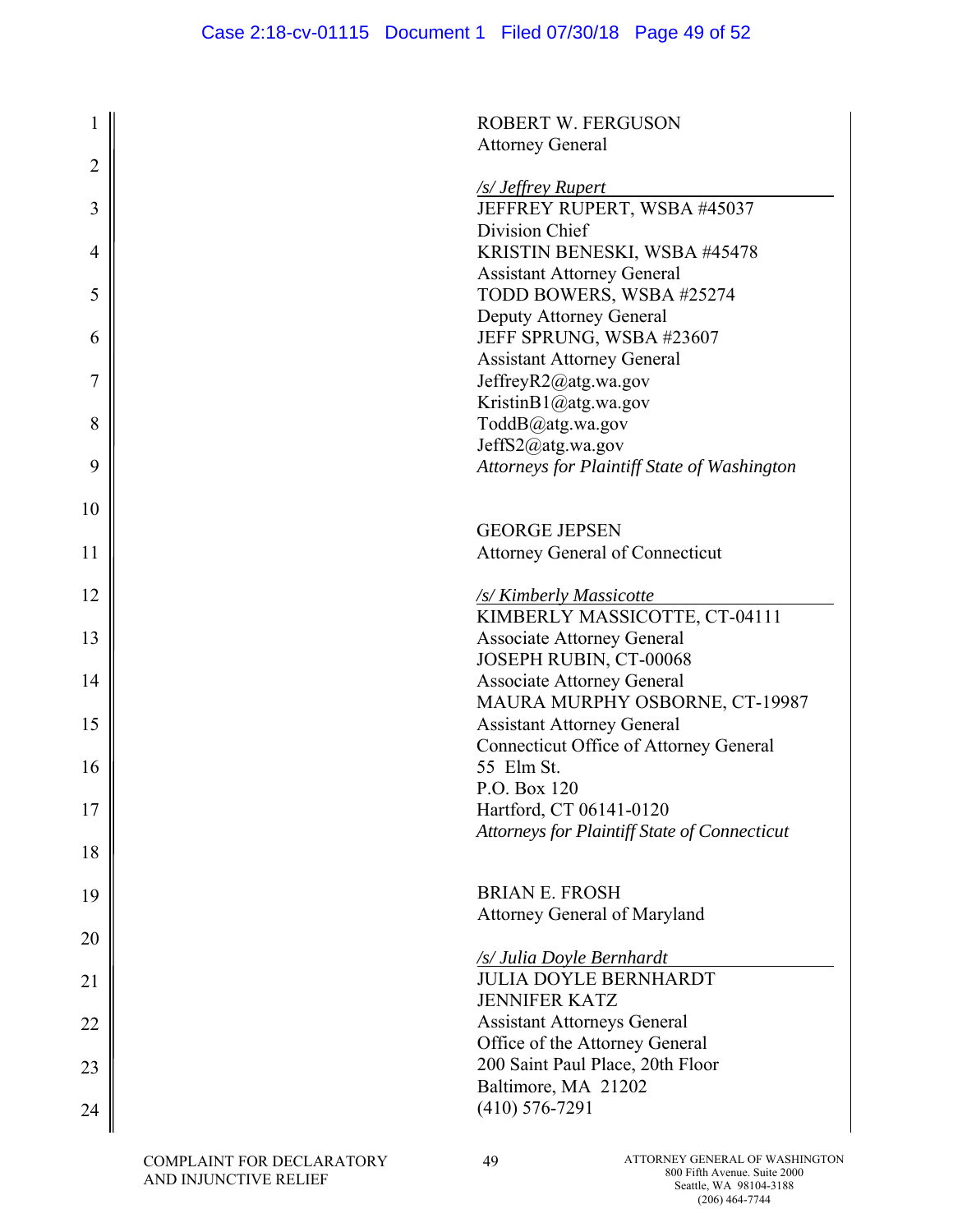| 1              | jbernhardt@oag.state.md.us<br>ikatz@oag. state.md.us                       |
|----------------|----------------------------------------------------------------------------|
| $\overline{2}$ | Attorneys for Plaintiff State of Maryland                                  |
| 3              |                                                                            |
| 4              | <b>GURBIR GREWAL</b><br>Attorney General of New Jersey                     |
| 5              | /s/ Jeremy M. Feigenbaum                                                   |
| 6              | JEREMY M. FEIGENBAUM<br><b>Assistant Attorney General</b>                  |
| 7              | Office of the Attorney General<br>Richard J. Hughes Justice Complex        |
| 8              | 25 Market Street, 8th Floor, West Wing<br>Trenton, NJ 08625-0080           |
|                | $(609)$ 376-2690                                                           |
| 9              | Jeremy.Feigenbaum@njoag.gov<br>Attorneys for Plaintiff State of New Jersey |
| 10             |                                                                            |
| 11             | <b>BARABARA D. UNDERWOOD</b>                                               |
| 12             | Attorney General of New York                                               |
| 13             | /s/ Barbara D. Underwood<br><b>BARBARA D. UNDERWOOD</b>                    |
| 14             | Attorney General of New York<br>28 Liberty Street                          |
| 15             | New York, NY 10005                                                         |
|                |                                                                            |
| 16             | <b>MAURA HEALEY</b><br>Attorney General of Commonwealth of                 |
| 17             | Massachusetts                                                              |
| 18             | /s/ Jonathan B. Miller<br><b>JONATHAN B. MILLER</b>                        |
| 19             | <b>Assistant Attorney General</b>                                          |
| 20             | Office of the Massachusetts Attorney General<br>One Ashburton Place        |
| 21             | Boston, MA 02108<br>617-963-2073                                           |
| 22             | Jonathan.Miller@state.ma.us<br>Attorneys for Plaintiff Commonwealth of     |
|                | <b>Massachusetts</b>                                                       |
| 23             |                                                                            |
| 24             |                                                                            |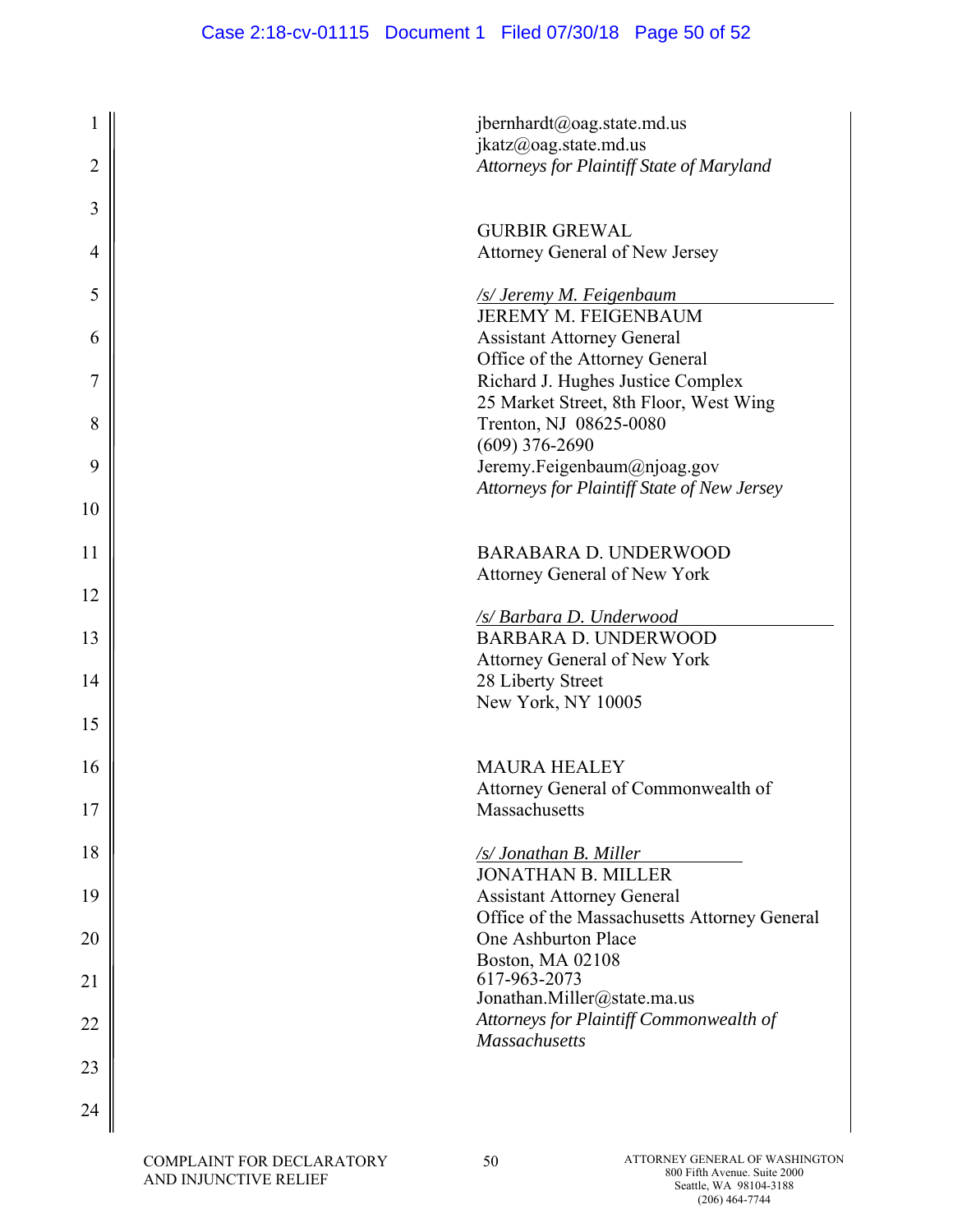|                | <b>JOSH SHAPIRO</b>                                             |
|----------------|-----------------------------------------------------------------|
|                | Attorney General of Commonwealth of                             |
| $\overline{2}$ | Pennsylvania                                                    |
| 3              | <b>S/Josh Shapiro</b>                                           |
|                | <b>JOSH SHAPIRO</b>                                             |
| 4              | <b>Attorney General</b>                                         |
|                | Office of the Attorney General<br>Strawberry Square, 16th Floor |
| 5              | Harrisburg, PA 17120                                            |
| 6              | $(717) 787 - 3391$                                              |
|                | Attorneys for Plaintiff Commonwealth of<br>Pennsylvania         |
| 7              |                                                                 |
|                |                                                                 |
| 8              | <b>KARL A. RACINE</b>                                           |
| 9              | Attorney General for the District of Columbia                   |
|                | /s/ Robyn Bender                                                |
| 10             | <b>ROBYN BENDER</b>                                             |
|                | Deputy Attorney General                                         |
| 11             | Public Advocacy Division<br><b>JIMMY ROCK</b>                   |
| 12             | <b>Assistant Deputy Attorney General</b>                        |
|                | Public Advocacy Division                                        |
| 13             | Attorneys for Plaintiff District of Columbia                    |
|                |                                                                 |
| 14             | Pro Hac Vice motions forthcoming for all                        |
| 15             | counsel of record not barred in the Western                     |
|                | <b>District of Washington</b>                                   |
| 16             |                                                                 |
| 17             |                                                                 |
|                |                                                                 |
| 18             |                                                                 |
|                |                                                                 |
| 19             |                                                                 |
| 20             |                                                                 |
|                |                                                                 |
| 21             |                                                                 |
|                |                                                                 |
| 22             |                                                                 |
| 23             |                                                                 |
|                |                                                                 |
| 24             |                                                                 |